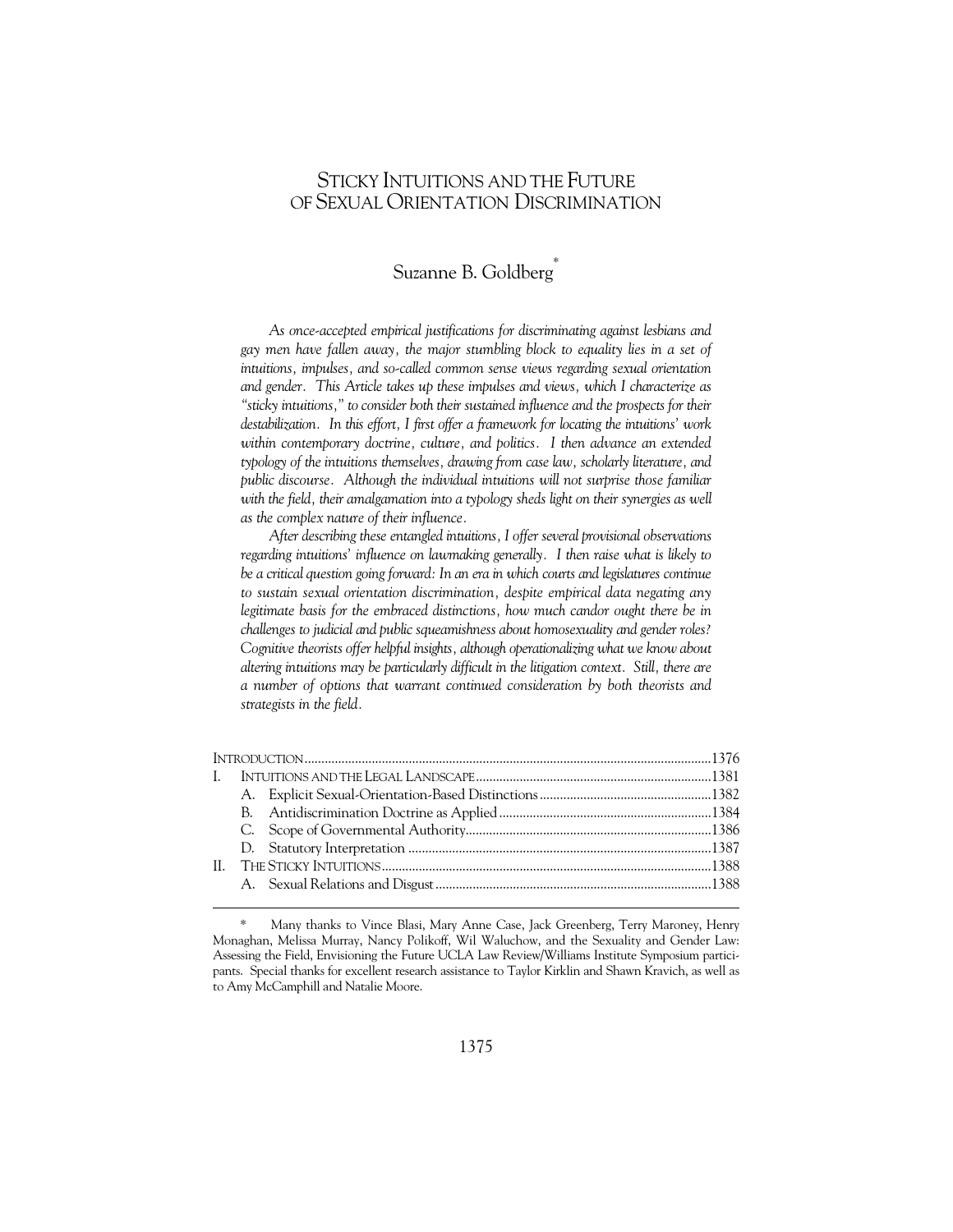| B. |  |
|----|--|
|    |  |
| D. |  |
| E. |  |
| F. |  |
|    |  |
|    |  |
|    |  |
|    |  |
|    |  |
|    |  |
|    |  |
|    |  |

### INTRODUCTION

When the U.S. Supreme Court upheld Georgia's sodomy law in 1986 and declared Michael Hardwick's constitutional privacy claim "at best, facetious,"<sup>1</sup> many condemned the decision as amounting to a gay exception to the U.S. Constitution.<sup>2</sup> At that time, several lines of privacy law suggested that the state could not criminalize the private, noncommercial sexual intimacy of consenting adults,<sup>3</sup> yet a majority of the Court found that body of law largely irrelevant to Hardwick's claim that the Constitution shielded him from arrest for engaging in consensual sexual activity, in his bedroom, with another man.<sup>4</sup>

During the almost quarter-century since Bowers v. Hardwick<sup>5</sup> was decided, momentum has shifted markedly, with gay and lesbian litigants increasingly winning their claims.<sup>6</sup> Most striking, perhaps, is the Supreme Court's about-face in Lawrence v. Texas,<sup>7</sup> in which the Court not only reversed its earlier Bowers

 <sup>1.</sup> Bowers v. Hardwick, 478 U.S. 186, 194 (1986).

 <sup>2.</sup> *See, e.g*., JOYCE MURDOCH & DEB PRICE, COURTING JUSTICE: GAY MEN AND LESBIANS V. THE SUPREME COURT 334 (2001).

 <sup>3.</sup> *See, e.g.*, Griswold v. Connecticut, 381 U.S. 479, 486 (1965) (recognizing married couples' privacy right to access and use contraception and declaring the state's restriction on contraception to be "repulsive to the notions of privacy surrounding the marriage relationship"); Eisenstadt v. Baird, 405 U.S. 438, 452 (1972) (extending *Griswold* and holding that the state's purported interest in deterring fornication was not a sufficient interest to justify restricting unmarried individuals' access to birth control).

 <sup>4.</sup> *Bowers*, 478 U.S. at 190.

 <sup>5. 478</sup> U.S. 186.

 <sup>6.</sup> *See, e.g.*, Lawrence v*.* Texas, 539 U.S. 558, 559–60 (2003) (invalidating Texas's "homosexual conduct" law); Romer v*.* Evans, 517 U.S. 620, 621 (1996) (striking down a state constitutional amendment that banned antidiscrimination protections for gay people); Goodridge v*.* Dep't of Pub. Health, 798 N.E.2d 941. 969 (Mass. 2003) (recognizing same-sex couples' right to marry).

 <sup>7. 539</sup> U.S. 558.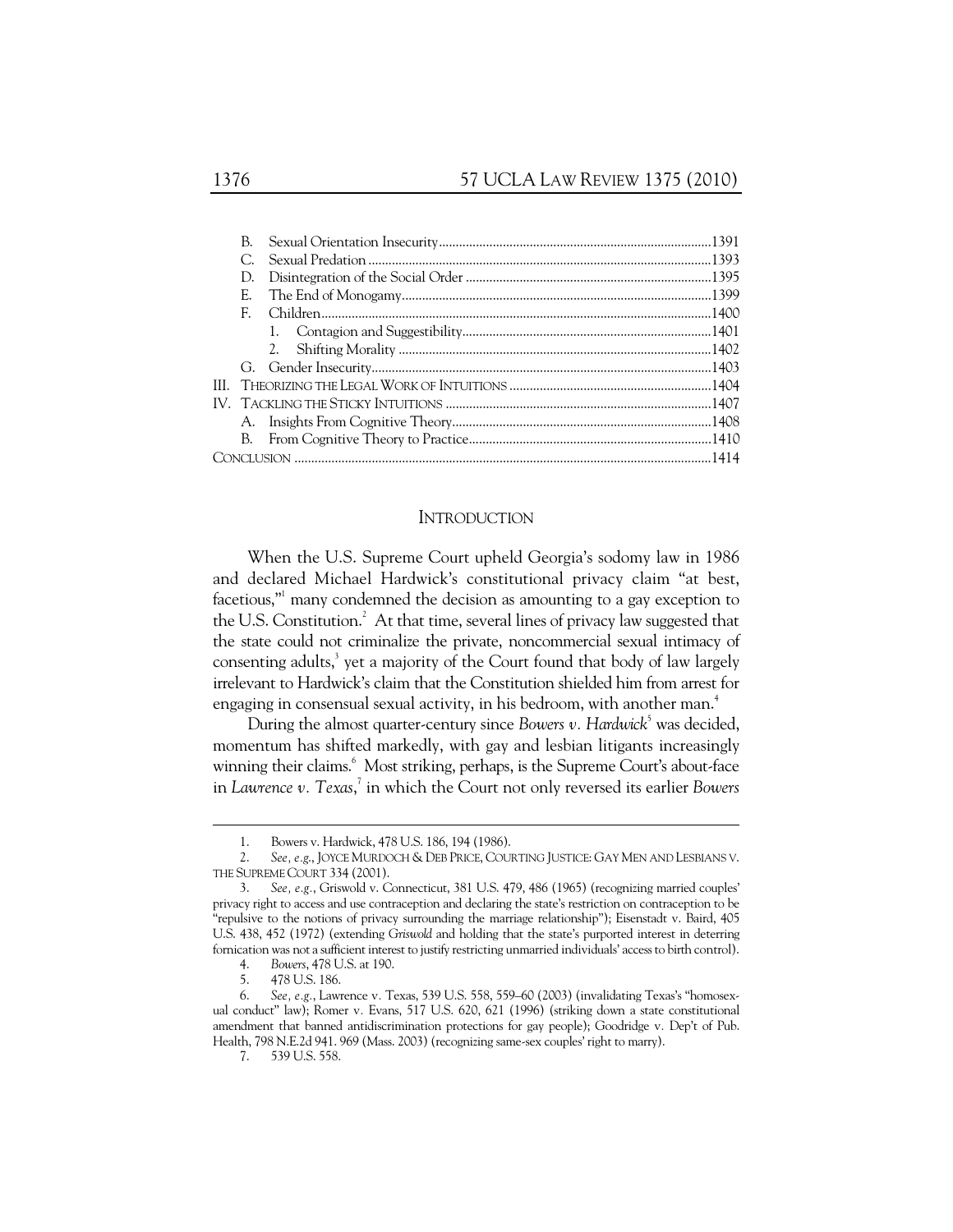decision but also declared that *Bowers* was "not correct when it was decided" and is "not correct today."8 Dramatic, too, was the 6–3 ruling in *Romer v. Evans*, 9 in which the Court invoked an important race discrimination opinion— Justice Harlan's dissent in *Plessy v. Ferguson*<sup>10</sup>—to reinforce its decision that a state constitutional amendment barring antidiscrimination protection for gay people violated the Constitution's Equal Protection Clause.<sup>11</sup> And of course there are a handful of state high court rulings authorizing marriage equality, $12$  as well as lesser known but also influential victories won by gay youth challenging abuse at school<sup>13</sup> and lesbian and gay parents seeking parental rights,<sup>14</sup> among others.

Yet even with these advances, a *Bowers*-like gay exceptionalism continues to repeat itself at both the state and federal level in courts around the country, where the extant doctrine appears to support whatever gay rights claim is at issue, but courts nonetheless find a way to reject the claim.<sup>15</sup> We see this exceptionalism outside the litigation context as well, where public officials and voters promote and support restrictions on the rights of gay people, often in the marriage, family law, and education settings, $16$  even while the surrounding law

163 U.S. 537 (1896).

 12. *See, e.g.*, *In re* Marriage Cases, 183 P.3d 384 (Cal. 2008); Kerrigan v. Comm'r of Pub. Health, 957 A.2d 407 (Conn. 2008); Varnum v. Brien, 763 N.W.2d 862 (Iowa 2009).

 14. *See, e.g.*, Elisa B. v. Superior Court, 117 P.3d 660, 670 (Cal. 2005) (holding that a child may have two mothers under the Uniform Parentage Act and that both can be required to pay child support); In the Matter of Jacob, 660 N.E.2d 397, 398 (N.Y. 1995) (authorizing second-parent adoption of a child parented by two mothers); *In re* custody of H.S.H.-K., 533 N.W.2d 419, 437 (Wis. 1995) (applying an equitable test to recognize parental rights of a lesbian functional parent).

 15. *See, e.g.*, Lofton v. Sec'y of Dep't of Children & Family Servs. (*Lofton I)*, 358 F.3d 804, 827 (11th Cir. 2004) (sustaining Florida's bar on adoption of children by gay adults); State v. Limon, 83 P.3d 229, 240 (Kan. Ct. App. 2004) (upholding age-of-consent rules that punished same-sex relationships more severely than different-sex relationships), *rev'd*, 122 P.3d 22 (Kan. 2005); Hernandez v. Robles, 855 N.E.2d 1, 7 (N.Y. 2006) (relying on "[i]ntuition and experience" regarding childrearing to sustain the state's exclusion of same-sex couples from marriage); *cf.* Lewis v. Harris, 908 A.2d 196, 200 (N.J. 2006) (refusing to recognize a marriage right for same-sex couples despite a substantial body of state law rejecting sexual-orientation-based distinctions).

 16. *See, e.g.*, Richard Salas, In re Marriage Cases*: The Fundamental Right to Marry and Equal Protection Under the California Constitution and the Effects of Proposition 8*, 36 HASTINGS CONST. L.Q. 545 (2009) (examining California's Proposition 8); Rachel Simmonsen, *Judge Tosses Lawsuit Over Gay Club at Okeechobee High*, PALM BEACH POST, Apr. 10, 2008, *available at* http://www.palmbeachpost.com/ treasurecoast/content/tcoast/epaper/2008/04/10/0410ogay.html?cxntlid=inform\_sr (discussing school officials' efforts to ban a gay-straight alliance organization at Okeechobee, FL high school); Adam Pertman, *Election Day Robbery*, ARKANSAS TIMES, Jan. 15, 2009, *available at* http:// www.arktimes.com/Articles/ArticleViewer.aspx?ArticleID=838aea86-83a5-498c-a7d84ec62f96e303

 <sup>8.</sup> *Id.* at 578.

<sup>9. 517</sup> U.S. 620.<br>10. 163 U.S. 537

 <sup>11.</sup> *Romer*, 517 U.S. at 623.

 <sup>13.</sup> *See, e.g.*, Nabozny v*.* Podlesny, 92 F.3d 446 (7th Cir. 1996). For additional discussion of *Nabozny*, see *infra* notes 38–41 and accompanying text.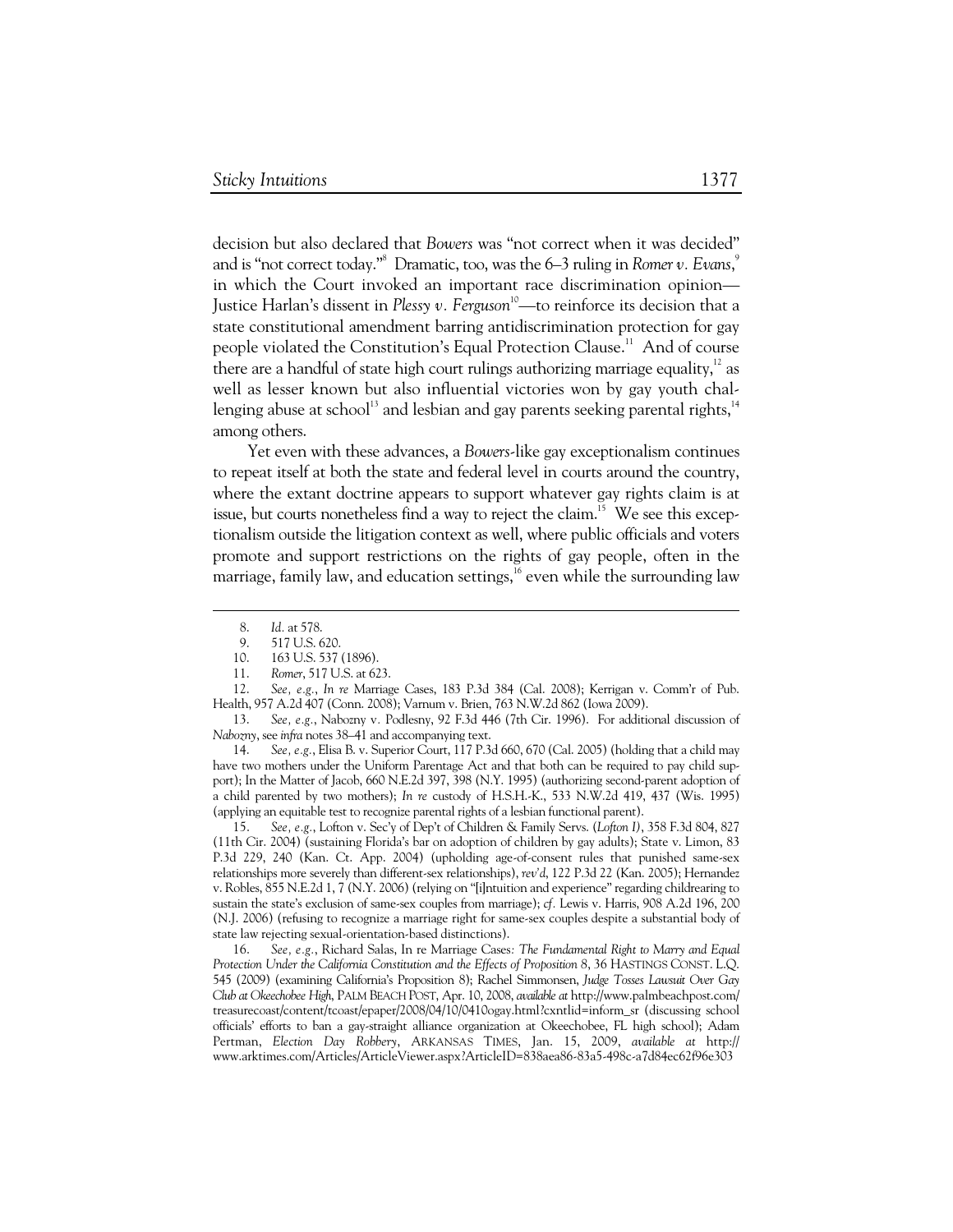and much of the relevant data indicate that these restrictions are unjustified and possibly impermissible.<sup>17</sup>

Thus, although today's legal landscape might appear to be stunningly positive to a gay rights supporter from the 1950s, or even the 1980s, $^{18}$  more needs to be known about why judges, legislators, and other decisionmakers continue to promote and sustain restrictions on the rights of lesbians and gay men, especially in light of the changes over time.<sup>19</sup> As is often the case with restrictions imposed on social groups, the underlying reasons for much contemporary discrimination against lesbians and gay men today have relatively little to do with what is actually articulated either in judicial opinions or by legislators in debate. $^{20}$ 

Similarly, courts have repeatedly rebuffed efforts by universities and school districts to forbid meetings of gay student organizations or gay-straight alliances. *See, e.g.*, Gay Students Org. of the Univ. of N.H. v. Bonner, 509 F.2d 652 (1st Cir. 1974); Colin ex rel. Colin v. Orange Unified Sch. Dist., 83 F. Supp. 2d 1135 (C.D. Cal. 2000); Gay-Straight Alliance of Yulee High Sch. v. Sch. Bd., 602 F. Supp. 2d 1233 (M.D. Fla. 1974).

Professional organizations have participated in both public debates and litigation to reinforce that an individual's sexual orientation does not determine parenting ability. *See, e.g.*, Brief for Am. Psychological Ass'n et al. as Amici Curiae Supporting Plaintiffs-Respondents, Hernandez v. Robles, 855 N.E.2d 1 (N.Y. 2006) (No. 86), 2006 WL 1930166; Am. Acad. of Pediatrics, *Co-Parent or Second-Parent Adoption by Same-Sex Parents*, 109 PEDIATRICS 339 (2002); *see generally* Gregory M. Herek, *Legal Recognition of Same-Sex Relationships in the United States: A Social Science Perspective*, 61 AM. PSYCHOLOGIST 607 (2006).<br>18. See, e.g., PATRICIA A. CAIN, RAINBOW RIGHTS: THE ROLE OF LAWYERS AND CO

See, e.g., PATRICIA A. CAIN, RAINBOW RIGHTS: THE ROLE OF LAWYERS AND COURTS IN THE LESBIAN AND GAY CIVIL RIGHTS MOVEMENT (2000) (reviewing the trajectory of social change effected by the gay and lesbian rights movement).

 19. The discussion here focuses predominantly on lesbians and gay men, rather than bisexuals, because bisexuality has rarely been the express subject of legal regulation. *See* Kenji Yoshino, *The Epistemic Contract of Bisexual Erasure*, 52 STAN. L. REV. 353, 353 (2000) (analyzing "why the category of bisexuality has been erased in contemporary American political and legal discourse"). Likewise, although several of the intuitions addressed in this Article implicate the legal status of transgender individuals, there are also significant doctrinal and sociopolitical differences in the legal and social statuses of gay and transgender people that warrant extended discussion beyond the scope of this Article. Rather than engage in a strained merger of ideas in the face of these differences, I suggest that both the convergences and divergences of intuitions and their influence are ripe for a separate inquiry. *Cf.* Taylor Flynn, *Transforming the Debate: Why We Need to Include Transgender Rights in the Struggles for Sex and Sexual Orientation Equality*, 101 COLUM. L. REV. 392, 392 (2001) (observing that "jurisprudence that adopts more accurate and multifaceted understandings of sex and gender," including jurisprudence particular to transgender individuals, can have a substantial positive impact on the lives of lesbians and gay men).<br>20. See generally Suzanne B. Goldberg, Constitutional Tipping Points: Civil Rights, Social Change, and

 20. *See generally* Suzanne B. Goldberg, *Constitutional Tipping Points: Civil Rights, Social Change, and Fact-Based Adjudication*, 106 COLUM. L. REV. 1955 (2006) (analyzing the ways in which courts reason via facts about social groups while leaving unacknowledged the normative underpinnings of their decisions).

<sup>(</sup>reporting on the effects of an Arkansas referendum prohibiting adoption by gay and lesbian prospective parents).

 <sup>17.</sup> The starkest illustration of this point may be California's Proposition 8, which revoked marriage rights from same-sex couples by popular vote after the California Supreme Court determined that the denial of marriage rights violated the state constitution. *See* CAL. CONST. art. I, § 7.5 ("Only marriage between a man and a woman is valid or recognized in California."); Strauss v. Horton, 207 P.3d 48, 59 (Cal. 2009) (describing the legal context surrounding Proposition 8's passage); *cf. In re* Marriage Cases, 183 P.3d 384 (Cal. 2008) (invalidating California's exclusion of same-sex couples from marriage based on the state constitution's due process and equal protection guarantees).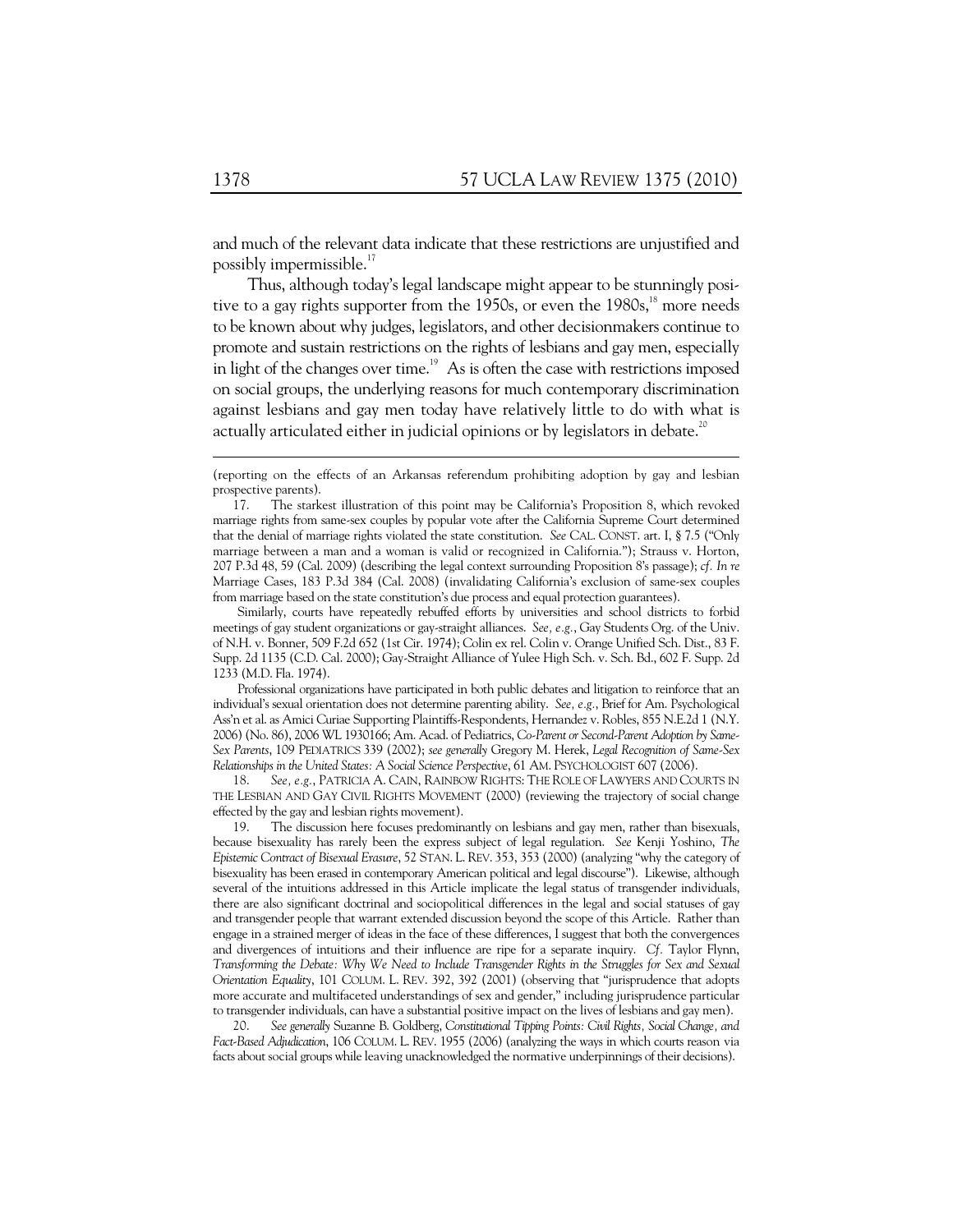Instead, the major stumbling block to the treatment of sexual orientation as a source of benign variation among people is a set of intuitions, impulses, instincts, and so-called commonsense views regarding sexual orientation and gender, which I collectively characterize here as "sticky intuitions"<sup>21</sup> because of the way they have maintained their influence well after being undermined by both data and shifts in societal views. Legal doctrine remains relevant, of course, but less as a force that exposes actual rationales and more as a frame that constrains or facilitates the intuitions' operationalization. The project of understanding and diminishing the legal significance of sexual orientation thus requires navigation of this dynamic relationship between sticky intuitions and doctrine.

In this Article, I examine, from three perspectives, the sustained influence of intuitions on the rights of lesbians and gay men and the prospects for destabilizing those intuitions going forward. First, I categorize the four basic types of cases and debates where the rights of gay people are at issue. While cases abound that nominally involve gay rights, only a subset turns directly on the question whether governments and private actors may subject gay people to discriminatory treatment. In the rest, intuitions regarding homosexuality and gay people may be operative, but are often obscured by the way in which the issues are framed. Thus, the point here is to understand more clearly the locations from which intuitions exert influence.

Second, against that background, I set out the intuitions that I contend are at work. I suggest that although disgust and fear of contagion are often cited as the primary explanations for hostility toward homosexuality, the set of sentiments that contributes to the validation of restrictions on gay people's rights today is more complexly constituted. More specifically, a variety of views regarding homosexuality, gender roles, and sexuality more generally, as well as a range of views regarding the role of government, enable sexual-orientationbased discrimination to continue today. Although few of these views will come as a surprise to scholars and advocates, their amalgamation in a typology, together with illustrations from case law, public campaigns, and related matters, sheds new light on their overlap and synergies as well as the complex nature of their influence. $22$ 

 <sup>21.</sup> For discussion of my broad use of "intuition," see *infra* note 23 and accompanying text.

 <sup>22.</sup> The discussion here concentrates primarily, though not exclusively, on intuitions related to sexuality and gender. For elaboration of concerns about government action in this arena, see, for example, Melissa Murray, *Marriage Rights and Parental Rights*: *Parents, the State, and Proposition 8*, 5 STAN. J. C.R. & C.L. 357 (2009) (describing the Proposition 8 campaign to ban marriage for same-sex couples in California as focused on "state infringement of the rights of the [nongay] polity"); Richard Posner, *Should There Be Homosexual Marriage? And If So, Who Should Decide?*, 95 MICH. L.REV. 1578, 1585 (1997)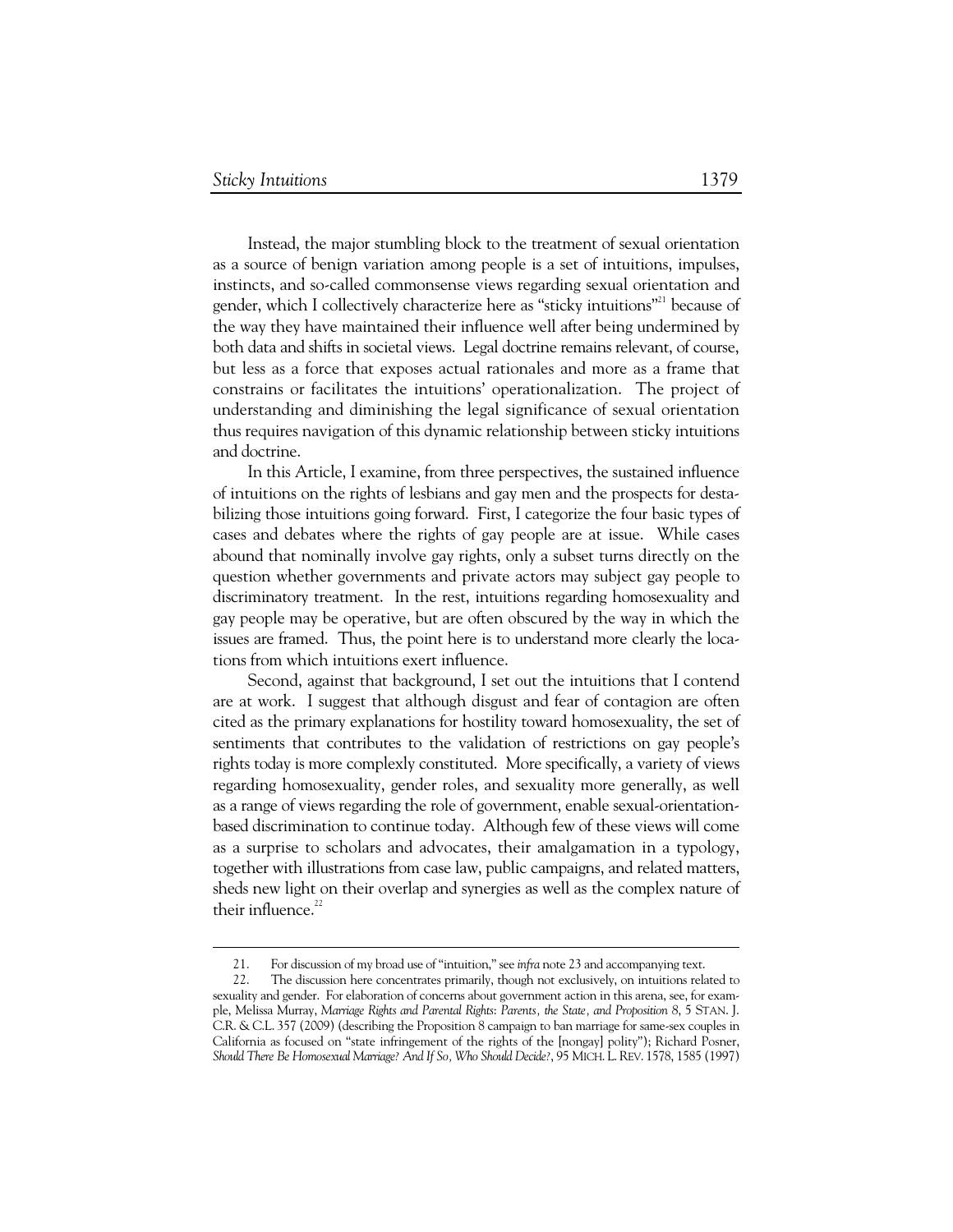Part III of the Article considers the difficult choices associated with responses to the intuitions' continuing power. I focus particularly on one of the thorniest questions going forward: Given that the intuitions underlying contemporary sexual-orientation-based distinctions lack empirical support, how much candor ought there be about them, from both advocates and courts? To think through this question, I turn to cognitive theorists and others whose work focuses on both how we develop our intuitions and how we alter them.

I must acknowledge at the outset that my use of the word "intuition" stretches the conventional scope of the word, which is typically understood to refer to a "knowing or sensing without the use of rational processes."<sup>23</sup> As the typology indicates, my aim is to capture a wide range of nonanalytically derived beliefs that develop through a diverse array of belief systems.<sup>24</sup> Thus, while some of these beliefs might be differentiated from a fine-grained understanding of intuition, the point here is to cast a wide net and gather together the set of views that, though rarely surfaced, are often deeply held and significantly influential in sexual-orientation-related decisionmaking.

Further, this project is not one in which I can prove definitively that the intuitions discussed here are actually driving the continued power of sexualorientation-based distinctions in law. Because they are often inchoate or unanalyzed by those who invoke them, these intuitions typically go unmentioned or undefended in court decisions and unelaborated in public debates. Yet, as I argue here, because the empirical and doctrinal rationales for sustaining gay/nongay classifications have fallen away, we must look beyond what is articulated explicitly and consider the unstated assumptions at work.

<sup>(</sup>stating, with respect to marriage rights for same-sex couples, that "it is a mistake to suppose that legal reasoning alone can underwrite so profound a change in public policy").

THE AMERICAN HERITAGE DICTIONARY OF THE ENGLISH LANGUAGE 947 (3d ed. 1992). More elaborately, scholars describe intuition as "a cognitive process that somehow produces an answer, solution, or idea without the use of a conscious, logically defensible, step-by-step process." KENNETH R. HAMMOND, HUMAN JUDGMENT AND SOCIAL POLICY 60 (1996); *cf.* Erin Ryan, *The Discourse Beneath: Emotional Epistemology in Legal Deliberation and Negotiation*, 10 HARV. NEGOT. L. REV. 231, 233 (2005) (defining intuition broadly as "the mental manipulation of affective data"); R. George Wright, *The Role of Intuition in Judicial Decisionmaking*, 42 HOUS. L. REV. 1381, 1385 (2006) (noting that judges frequently rely on intuition in reaching legal conclusions but do not "use the term 'intuition' in rigorous, precisely defined senses").

 <sup>24.</sup> Some of the sources for these views can be traced to (a) spiritual beliefs derived from a nonempirical epistemology; (b) beliefs derived from path-dependent endorsement of others' beliefs for affiliational, status, or cultural reasons; and (c) emotionally influenced beliefs reflecting involuntary reactions. Although one might be self-aware of these sources, the beliefs they produce, and the contradictory empirical evidence, the beliefs can remain difficult to dislodge and might, in that sense, be described not only as sticky intuitions but also as stubborn beliefs. I am grateful to Terry Maroney for this observation. For Maroney's thoughtful elaboration of the relationship between emotion and common sense within constitutional law, see Terry A. Maroney, *Emotional Common Sense as Constitutional Law*, 62 VAND. L. REV. 851 (2009).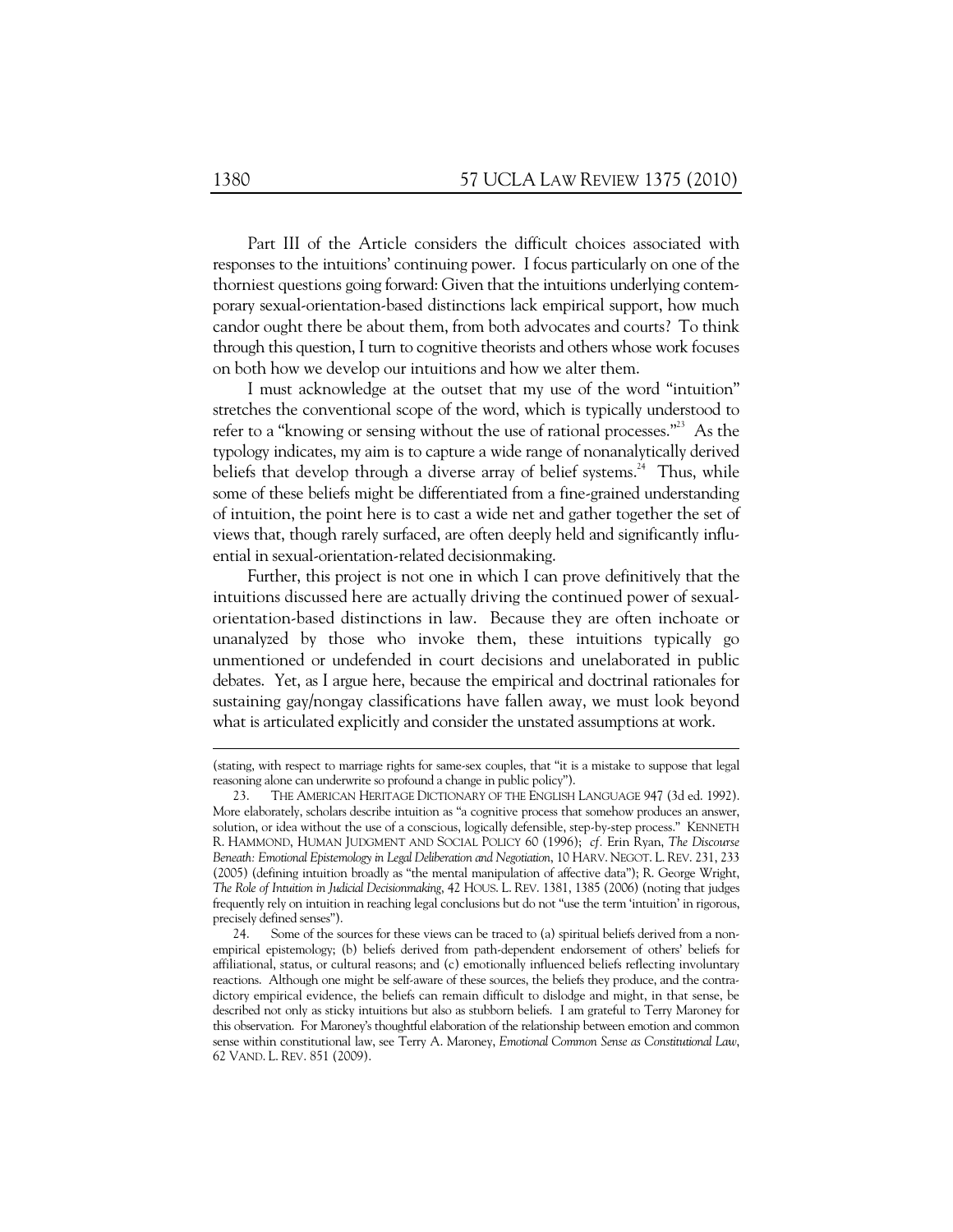-

A last preliminary point: Some observers would argue that when courts, legislators, and voters sustain distinctions between gay and nongay people, they act on bias that must be either overcome or regulated.<sup>25</sup> While it is likely true that courts and others sometimes cloak biases and hostility with references to intuitions, unproven assumptions, and common sense, refining our understandings of intuitions would have little payoff if this were always the case. In my view, however, treating all of these instances as reflecting the deliberate obscuring of hostility or bias is far too blunt an approach to capture the variety of instincts that lead people, including judges, to accept legal distinctions based on sexual orientation. Further, as a practical matter, pronouncements of bias may do little to shift the positions of individuals who believe they are acting rationally, as social psychologists and others have shown.<sup>26</sup> Consequently, while ongoing work to unmask prejudices continues to be important, the field may remain unduly sticky if the grip of intuition is ignored.

### I. INTUITIONS AND THE LEGAL LANDSCAPE

Only a subset of gay rights cases and legislative issues brings the sticky intuitions directly into play by asking, explicitly, whether gay and nongay people can reasonably be subjected to different treatment. In most other cases and debates, sexuality- and gender-related intuitions might underlie the conflict at issue, but they operate largely unacknowledged. By identifying the intuitions'

 <sup>25.</sup> *Cf.* Marc R. Poirier, *Name Calling: Identifying Stigma in the "Civil Union"/"Marriage" Distinction*, 41 CONN. L. REV. 1425, 1480–81 (2009) (arguing that the distinction between civil unions and marriages should be understood against the background of antigay bias in the surrounding culture).

Related to this is the view that what sustains sexual orientation discrimination is religious belief rather than either bias or the intuitions set out below. On this point, it is certainly true that many who favor legal distinctions based on sexual orientation link their position to their religious views regarding sexuality. *Cf.* Frederick Mark Gedicks, *Atmospheric Harms in Constitutional Law*, 69 MD. L. REV. 149 (2009); *see generally* Andrew Koppelman, *The Decline and Fall of the Case against Same-Sex Marriage*, 2 U. ST. THOMAS L.J. 5 (2004). An additional factor associated with religiously based positions derives more from concerns about government infringing on individuals' ability to educate their children and otherwise act in accordance with their religious views. *Cf.* Answer Brief of Campaign for Cal. Families on the Merits at 23, *In re* Marriage Cases, 183 P.3d 384 (Cal. 2008) (No. S147999) (arguing that "preserving the definition of marriage is not about preserving a tradition of discrimination or exclusion, but about preserving the relationship upon which the future of society rests"); *see generally* Murray, *supra*  note 22; Marc R. Poirier, *Hastening the* Kulturkampf: Boy Scouts of America v. Dale *and the Politics of American Masculinity,* 12 LAW & SEXUALITY 271 (2003). Thus we see, along these lines, strong claims against antidiscrimination laws in employment, housing, and public accommodations, opposition to marriage rights for lesbian and gay couples, and resistance to school curricula that espouse respect for sexual orientation diversity.

 <sup>26.</sup> *See infra* note 141 and accompanying text.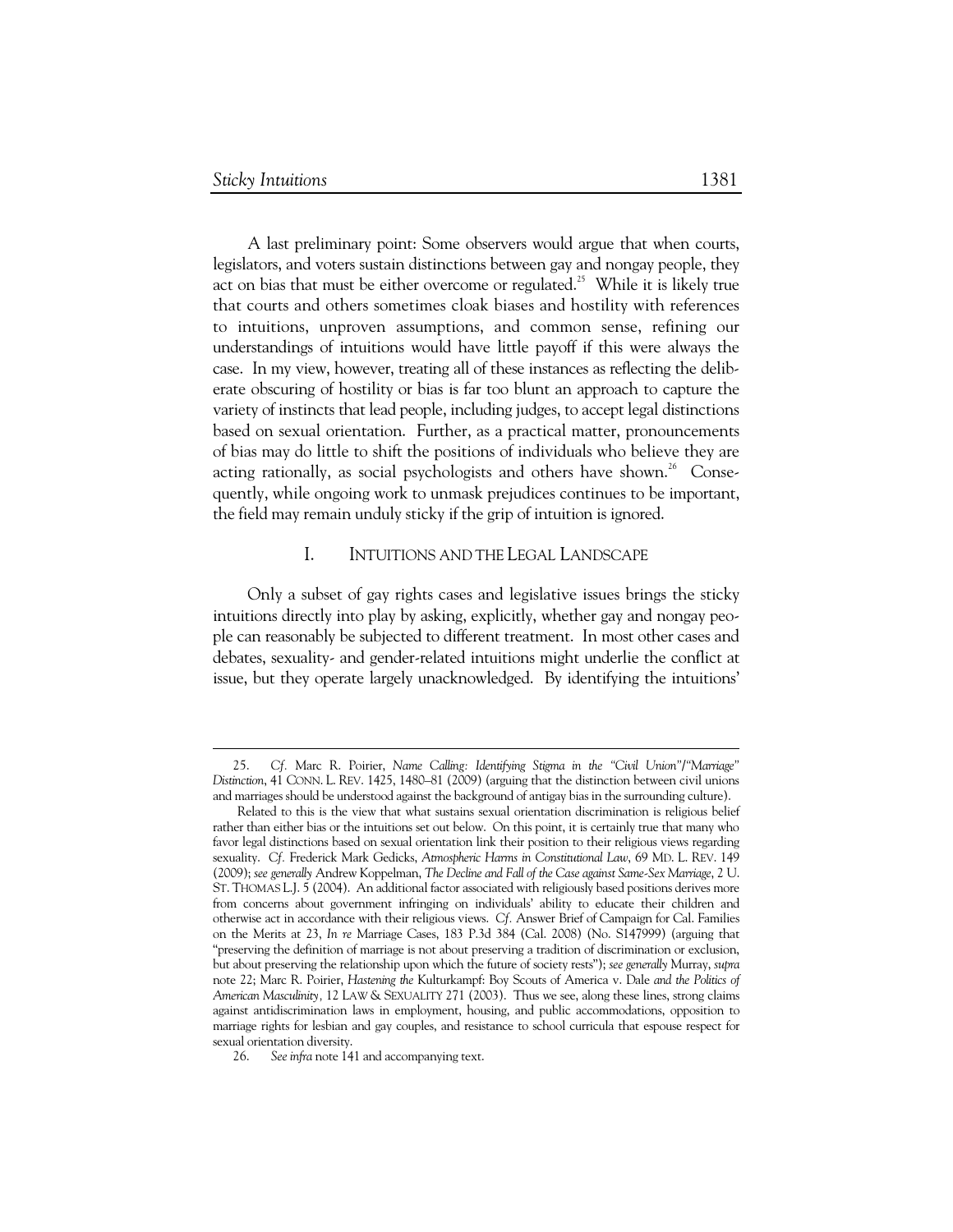whereabouts with some precision, we will be better positioned to theorize about the intuitions' visibility and resilience and how best to confront them.<sup>27</sup>

Attention to the influence of intuitions produces a different organizational scheme than the one that structures the dockets of impact litigation organizations, which divide sexual orientation discrimination cases by subject matter areas, such as family recognition, employment, law enforcement, and more.<sup>28</sup> Here, instead, I sketch four different ways in which legal framing exposes or obscures the role of intuitions.

### A. Explicit Sexual-Orientation-Based Distinctions

The first of the three categories is the most overtly evocative of intuitions. This category consists of cases and related matters in which the state has distinguished explicitly, or close to explicitly, $^{29}$  between gay and nongay people. The primary, and often only, question on the table is whether the state can engage in that type of line drawing. Most litigation regarding same-sex couples' exclusion from marriage presents this question directly, as do challenges to prohibitions against gay people adopting children, bans on students' bringing a same-sex date to the prom, and the like. Because these cases expressly ask *why* the challenged line-drawing is permissible, they are most likely to draw out explicit discussion or at least admission—of the operative intuitions.

In a particularly striking example, the Eleventh Circuit openly acknowledged that it would rely upon its nondemonstrable and uncontestable sense of things to sustain Florida's categorical exclusion of gay adults from adopting children.<sup>30</sup> Under the statute at issue, every single adult who seeks to adopt a

 $\ddot{\phantom{a}}$ 

 <sup>27.</sup> Although this Article does not focus primarily on shaping doctrinal arguments to address the sticky intuitions, it bears noting that the choices among levels of scrutiny or even the quality of rational basis review can make a significant difference to the visibility and force of the intuitions in the intuitionbased cases. Because the other types of cases tend to obscure the intuitions, levels of review are somewhat less likely to be consequential in limiting the intuitions' influence on both the analysis and outcomes.

 <sup>28.</sup> *See, e.g.*, Lambda Legal, Docket, http://www.lambdalegal.org/our-work/in-court/cases/ docket.html (last visited June 4, 2010); ACLU, LGBT Discrimination, http://www.aclu.org/lgbtrights/lgbt-discrimination (click the "Cases" tab on "Related Content" header) (last visited June 4, 2010); National Center for Lesbian Rights, Case Docket, http://www.nclrights.org/site/PageServer? pagename=issue\_casedocket (last visited June 20, 2010).

 <sup>29.</sup> Here, I mean to include rules and policies that do not refer directly to sexual orientation but have the primary consequence of burdening gay people or same-sex couples. I would put most marriage laws into this category, as they do not discriminate explicitly based on sexual orientation, but their reservation of marriage to different-sex couples has that discriminatory effect.

 <sup>30.</sup> Lofton v. Sec'y of Dep't of Children & Family Servs. (*Lofton I*), 358 F.3d 804, 819–20 (11th Cir. 2004). A new challenge to the law remains pending. *See* ACLU, In re: Gill—Case Profile, http://www.aclu.org/lgbt-rights\_hiv-aids/re-gill-case-profile (last visited June 4, 2010).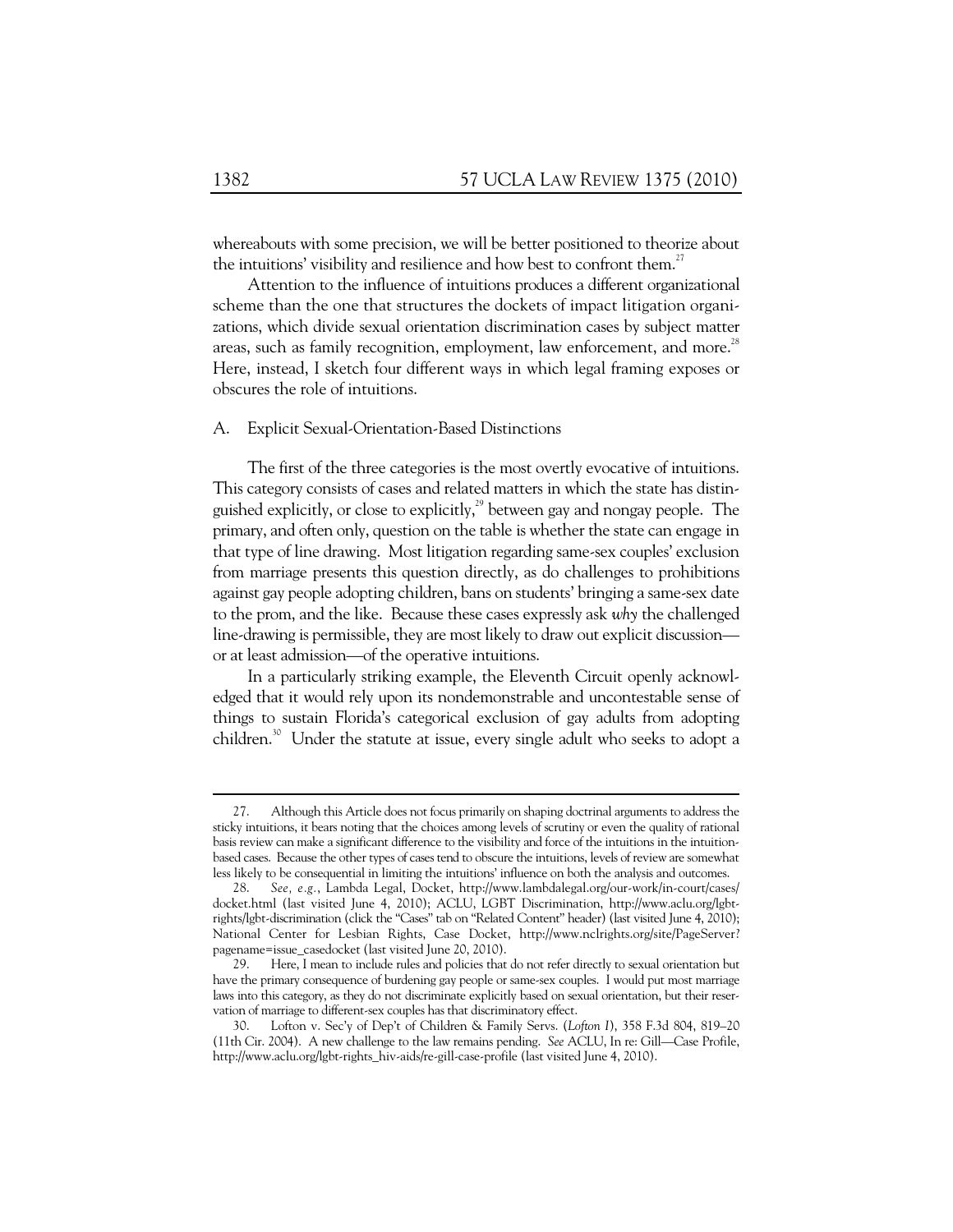-

child receives an individualized assessment—unless they are gay, in which case they are banned outright from adopting.<sup>31</sup>

Rather than follow the robust empirical evidence showing that gay parents are as likely as nongay parents to raise emotionally and physically healthy children, $32$  the court turned to what I would characterize as a sticky intuition. Addressing the state's mother-father preference, the court wrote, "We find this premise to be one of those 'unprovable assumptions' that nevertheless can provide a legitimate basis for legislative action."<sup>33</sup>

Intuitions and similar senses of things have also made their presence known in marriage cases, which directly pose the question whether anything about gay people could justify their exclusion from marriage. In 2006, for example, a majority of the New York Court of Appeals answered that question in this way: "Intuition and experience suggest that a child benefits from having before his or her eyes, every day, living models of what both a man and a woman are like."<sup>34</sup>

 <sup>31.</sup> FLA. STAT. § 63.042(3) (2007) (providing that "[n]o person eligible to adopt under this statute may adopt if that person is a homosexual").

 <sup>32.</sup> *See* Lofton v. Sec'y of Dept. of Children and Family Servs. (*Lofton II*), 377 F.3d 1275, 1298 (11th Cir. 2004) (Barkett, J., dissenting) (stating that "many children throughout the country are lovingly and successfully cared for by homosexuals in their capacity as biological parents, foster parents, or legal guardians"); AM. PSYCHOLOGICAL ASS'N, RESOLUTION ON SEXUAL ORIENTATION, PARENTS, AND CHILDREN (2004) ("There is no scientific evidence that parenting effectiveness is related to parental sexual orientation: Lesbian and gay parents are as likely as heterosexual parents to provide supportive and healthy environments for children.").

 <sup>33.</sup> *Lofton I*, 358 F.3d at 819–20 (quoting Paris Adult Theater I v. Slaton, 413 U.S. 49, 62–63 (1973)). By way of explanation, the court added that "[a]lthough social theorists from Plato to Simone de Beauvoir have proposed alternative child-rearing arrangements, none has proven as enduring as the marital family structure, nor has the accumulated wisdom of several millennia of human experience discovered a superior model." *Id.* at 820 (citing PLATO, THE REPUBLIC, at Bk. V, 459d–461e (Hackett Publ'g Co. 1992) (380 B.C.); SIMONE DE BEAUVOIR, THE SECOND SEX (H.M. Parshley ed. & trans., Vintage Books 1989) (1949)).

Hernandez v. Robles, 855 N.E.2d 1, 7 (N.Y. 2006). The court added:

Plaintiffs seem to assume that they have demonstrated the irrationality of the view that opposite-sex marriages offer advantages to children by showing there is no scientific evidence to support it. Even assuming no such evidence exists, this reasoning is flawed. In the absence of conclusive scientific evidence, the Legislature could rationally proceed on the commonsense premise that children will do best with a mother and father in the home.

*Id.* at 84. *See also* Andersen v. King County, 138 P.3d 963, 983 (Wash. 2006) (plurality opinion) (sustaining Washington's ban on same-sex couples marrying in part because "children *tend to thrive*" in a "'traditional' nuclear family") (emphasis added). As Mary Anne Case has observed, the New York high court's acceptance of children's exposure to "living models" of men and women as a rationale for state action is also troubling because it runs contrary to the federal constitutional prohibition on embodying in law any '"fixed notions concerning the roles and abilities of males and females.'" Mary Anne Case, *A Lot to Ask: Review Essay of Martha Nussbaum's* From Disgust to Humanity: Sexual Orientation and Constitutional Law, 19 COLUM. J. OF GENDER & L. 89, 120 (2010) (quoting Miss. Univ. for Women v. Hogan, 458 U.S. 718, 725 (1982)).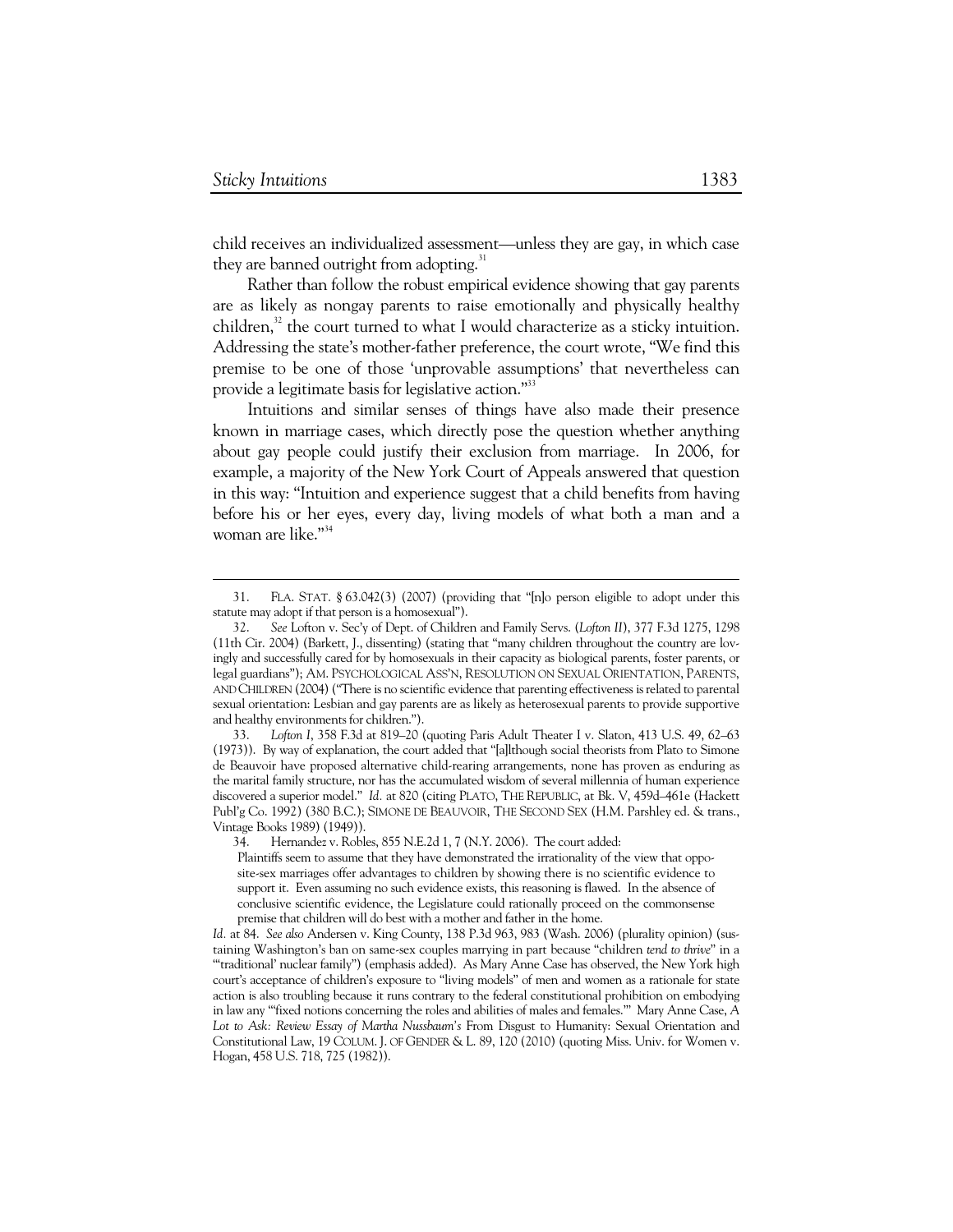Outside the litigation context, sticky intuitions surface most directly in public debates and voter initiatives where, as in the cases just discussed, the focus is directly on the relative worth of gay people vis-à-vis all others. So, for example, in the public discourse regarding California's Proposition 8, the primary (though not the only) question framed for voters was whether the state should recognize gay couples' relationships via the same marriage rules as different-sex couples' relationships.<sup>35</sup> With that opening, Proposition 8's proponents centered their campaign on claims about the dangers posed by same-sex couples and gay individuals, calling not on data but rather on voters' nonanalytical reactions to these risks. $36$ 

Yet not every case that we might think of as implicating the rights of gay people invites such open discussion regarding intuitions. In two additional categories of cases, intuitions may be very much at work but hardly at all in sight.

### B. Antidiscrimination Doctrine as Applied

In the second category, the baseline question whether gay people can be subjected to different and worse treatment than nongay people is considered largely settled (with the answer being that singling out gay people for negative treatment is impermissible). At issue, instead, is whether a particular set of circumstances violates that equality premise. So, for example, within weeks after *Romer v. Evans*<sup>37</sup> rejected a ban on antidiscrimination protections for gay people, the Seventh Circuit considered whether a middle school student who had been brutally harassed by his classmates for being gay and not conforming to gender norms could go to trial with a claim that his equal protection rights had been

 <sup>35.</sup> *See In re* Marriage Cases, 183 P.3d 384, 397–98 (Cal. 2008) (framing the legal question that grew out of the initiative process as whether "our state Constitution prohibits the state from establishing a statutory scheme . . . under which the union of an opposite-sex couple is officially designated a 'marriage' whereas the union of a same-sex couple is officially designated a 'domestic partnership'").

 <sup>36.</sup> At the hearing in *Perry v. Schwarzenegger*, Therese Stewart, Chief Deputy Attorney for the Plaintiff-Intervenor City and County of San Francisco, argued, "it was against this backdrop [of the history of discrimination and the demonization of gay people] that Proposition 8's proponents carefully calibrated their campaign to evoke messages that . . . gay relationships are inferior, that they are immoral, and that the gay agenda will have dire consequences for non-gay people, and especially for children." Transcript of Record at 47, Perry v. Schwarzenegger, No. C 09-CV-2292 (N.D. Cal. argued Jan. 11, 2010) [hereinafter *Perry* Transcript of Record], *available at* http://www.equalrightsfoundation.org/ wp-content/uploads/2010/01/Perry-Vol-1-1-11-10.pdf; *see also* Susan Ferriss, *Couples Tell of Toll From State Gay Marriage Ban as Prop. 8 Trial Begins*, SACRAMENTO BEE, Jan. 12, 2010, at A1, *available at* http://www.sacbee.com/politics/story/2454951.html (describing advertisements leading up to the Proposition 8 vote that suggested that marriage for gay couples is an "evil [that] must be stopped").

 <sup>37. 517</sup> U.S. 620 (1996).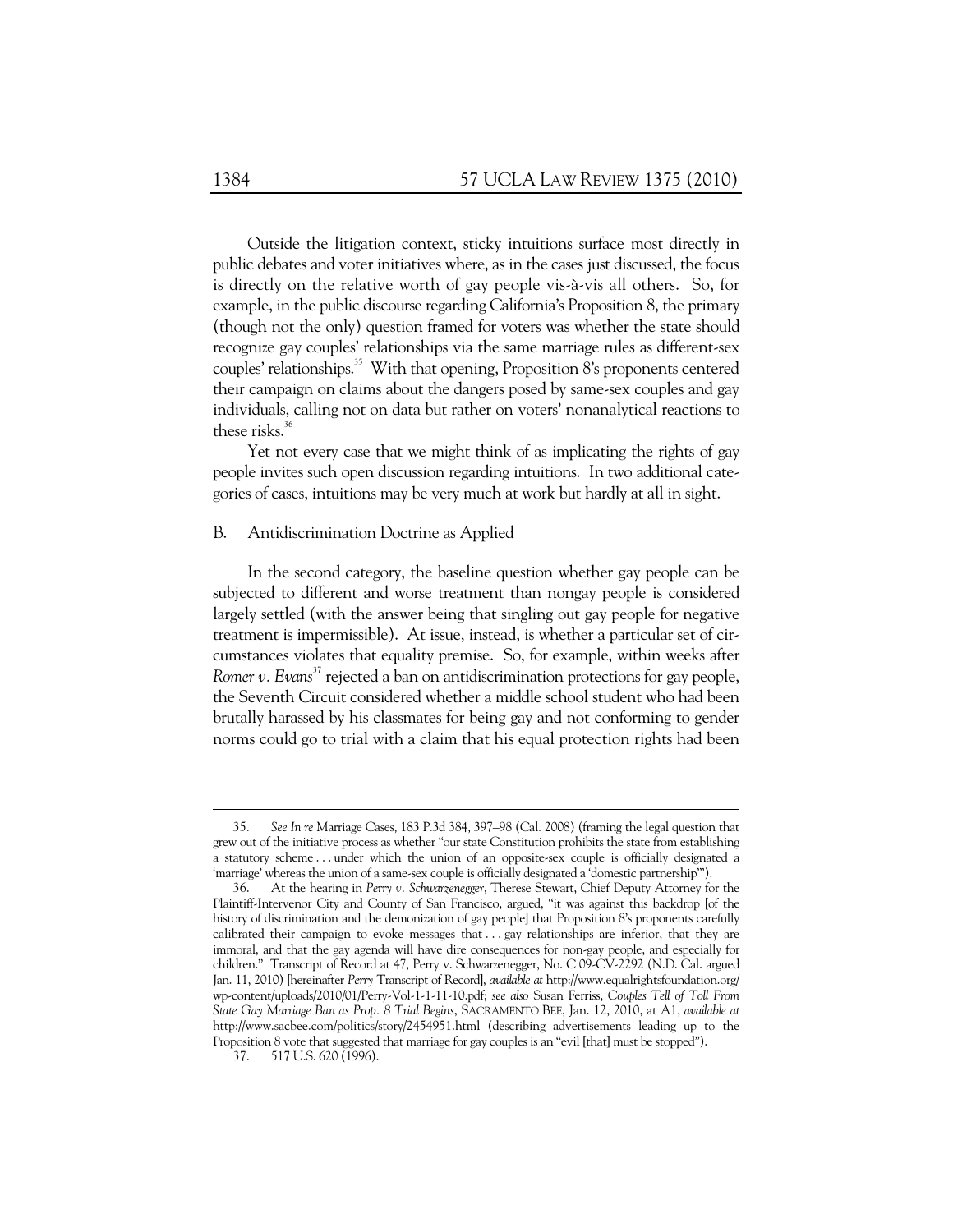violated.<sup>38</sup> The court found it well-established, even then, that the Equal Protection Clause had long forbidden "'gender-based generalization[s]' in society,"<sup>39</sup> including those based on sexual orientation, and that there could be no "rational basis for permitting one student to assault another based on the victim's sexual orientation."<sup>40</sup> The only question in the case, then, was whether the conduct of the school was sufficiently egregious and linked to the student's sexual orientation.<sup>41</sup>

Likewise, where a police officer threatened to disclose the sexual orientation of a young man he had arrested, the Third Circuit had little difficulty finding that a privacy right existed. "It is difficult to imagine a more private matter than one's sexuality and a less likely probability that the government would have a legitimate interest in disclosure of sexual identity," the court wrote.<sup>42</sup> The central question, instead, was whether the officer's particular action violated the privacy right.<sup>43</sup>

Sexual harassment cases involving the targeting of gay people are similar, in that the law clearly forbids harassment based on sex.<sup>44</sup> The debatable questions are thus not whether the law permits differentiation between gay and nongay people for purposes of harassment but rather whether the conduct at issue was because of the individual's sex and was severe and pervasive enough to meet the applicable legal standard.<sup>45</sup> For example, in two Ninth Circuit cases, the court had no difficulty finding that sexual harassment because of gender nonconformity and sexual harassment in a same-sex context were impermissible.

-

The Sixth Circuit similarly found it "clearly established" that it was impermissible for the state to take a passenger from one car and put her into another, with a drunk driver who ultimately crashed and killed her, "solely for the reason that they disapproved of her perceived sexual orientation." Stemler v. City of Florence, 123 F.3d 856, 874 (6th Cir. 1997). The question, then, was whether the passenger's estate had alleged sufficient facts to show that the equal protection mandate prohibiting selective law enforcement had been violated in this particular case. *Id.* The court found that it had. *Id.*

 42. Sterling v. Borough of Minersville, 232 F.3d 190, 196 (3rd Cir. 2000). *See also id.* ("We can, therefore, readily conclude that Wayman's sexual orientation was an intimate aspect of his personality entitled to privacy protection.").

 44. *See* Oncale v. Sundowner Offshore Servs., Inc., 523 U.S. 75, 82 (1998) (holding that federal law prohibiting sex discrimination reaches same-sex sexual harassment).

 <sup>38.</sup> Nabozny v. Podlesny, 92 F.3d 446, 454–58 (7th Cir. 1996). The student brought a due process claim as well, which the court dismissed on the ground that the school had no duty under the Due Process Clause to protect him from harms caused by others. *Id.* at 460.

 <sup>39.</sup> *Id.* at 455 (quoting Weinberger v. Wiesenfeld, 420 U.S. 636, 645 (1975)).

 <sup>40.</sup> *See id.* at 458.

 <sup>41. &</sup>quot;Nabozny introduced sufficient evidence to show that the discriminatory treatment was motivated by the defendants' disapproval of Nabozny's sexual orientation, including statements by the defendants that Nabozny should expect to be harassed because he is gay." *Id.* at 457.

 <sup>43.</sup> *Id.* 

See id. at 81 ("Whatever evidentiary route the plaintiff chooses to follow, he or she must always prove that the conduct at issue was not merely tinged with offensive sexual connotations, but actually constituted 'discrimina[tion] . . . because of . . . sex.'").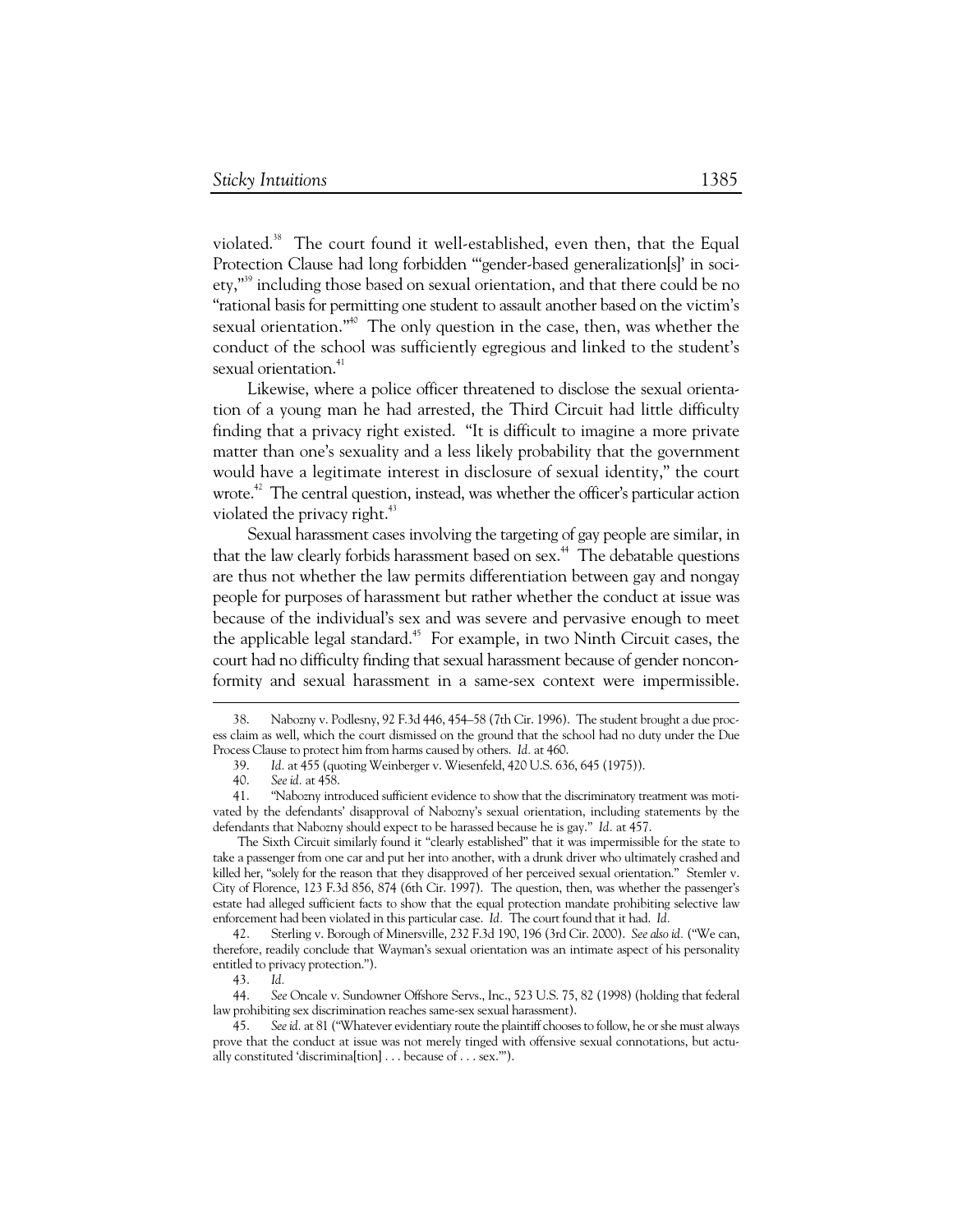Instead, the question was whether the settled law, as applied, gave rise to actionable claims. Because the cases involved "systematic" abuse or physical abuse of a sexual nature, the court found that it did.<sup>46</sup>

Although sticky intuitions regarding gay people almost surely underlie the hostility reflected in the harassing conduct and the other acts just mentioned, the cases focus on applying existing law rather than ferreting out intuitions. As a result, this set of cases produces fewer illustrations of intuitions at work than those discussed in Part I.A, in which the central question was whether explicit sexual-orientation-based distinctions can be maintained. More importantly, it will be helpful to see that some types of cases, including these application cases, may be less affected than others by efforts to destabilize rights-blocking intuitions.

### C. Scope of Governmental Authority

The third category encompasses matters related to the state's authority to prohibit antigay discrimination or recognize same-sex couples' relationships, and is also one in which intuitions are likely to operate below the radar. In these situations, the immediate conflict is less about the relative worth of gay people and more about the scope of a governmental unit's authority to address various forms of sexual orientation discrimination.

Consider, for example, cases that turn on whether a government official has the power to prohibit sexual orientation discrimination, which arose with some frequency during the 1980s and 1990s. In 1980, for example, New York City's mayor issued an executive order that prohibited city contractors from discriminating against employees based on sexual orientation.<sup>47</sup> Shortly thereafter, several religiously affiliated social service providers challenged the mayor's promulgative authority. Yet discussion in the case did not elaborate upon either the organizations' reasons for wanting to retain their freedom to discriminate or the mayor's reasons for forbidding discrimination. Instead, the focus was on the mayor's authority to issue discrimination prohibitions based on traits not covered by existing law.<sup>48</sup> A similar challenge to a 1982 New Jersey law

 <sup>46.</sup> *See, e.g.*, Rene v. MGM Grand Hotel, Inc., 305 F.3d 1061, 1068 (9th Cir. 2002) (en banc) (opining that the "physical assault of a sexual nature" by coworkers against an openly gay man amounted to a "fairly straightforward" sexual harassment case); Nichols v. Azteca Rest. Enters., 256 F.3d 864, 874–75 (9th Cir. 2001) (holding that doctrine barring sex stereotyping "squarely precludes" harassment for failure to conform to sex stereotypes).

 <sup>47.</sup> *See* Under 21 v. City of New York, 482 N.E.2d 1, 2 (N.Y. 1985).

 <sup>48.</sup> *Id.* at 4 (stating that "the sole issue we address is the extent of the authority in this area of the chief executive officer of the city, the Mayor, and specifically, whether the executive may forbid discrimination by city contractors on a ground not covered by any legislative enactment").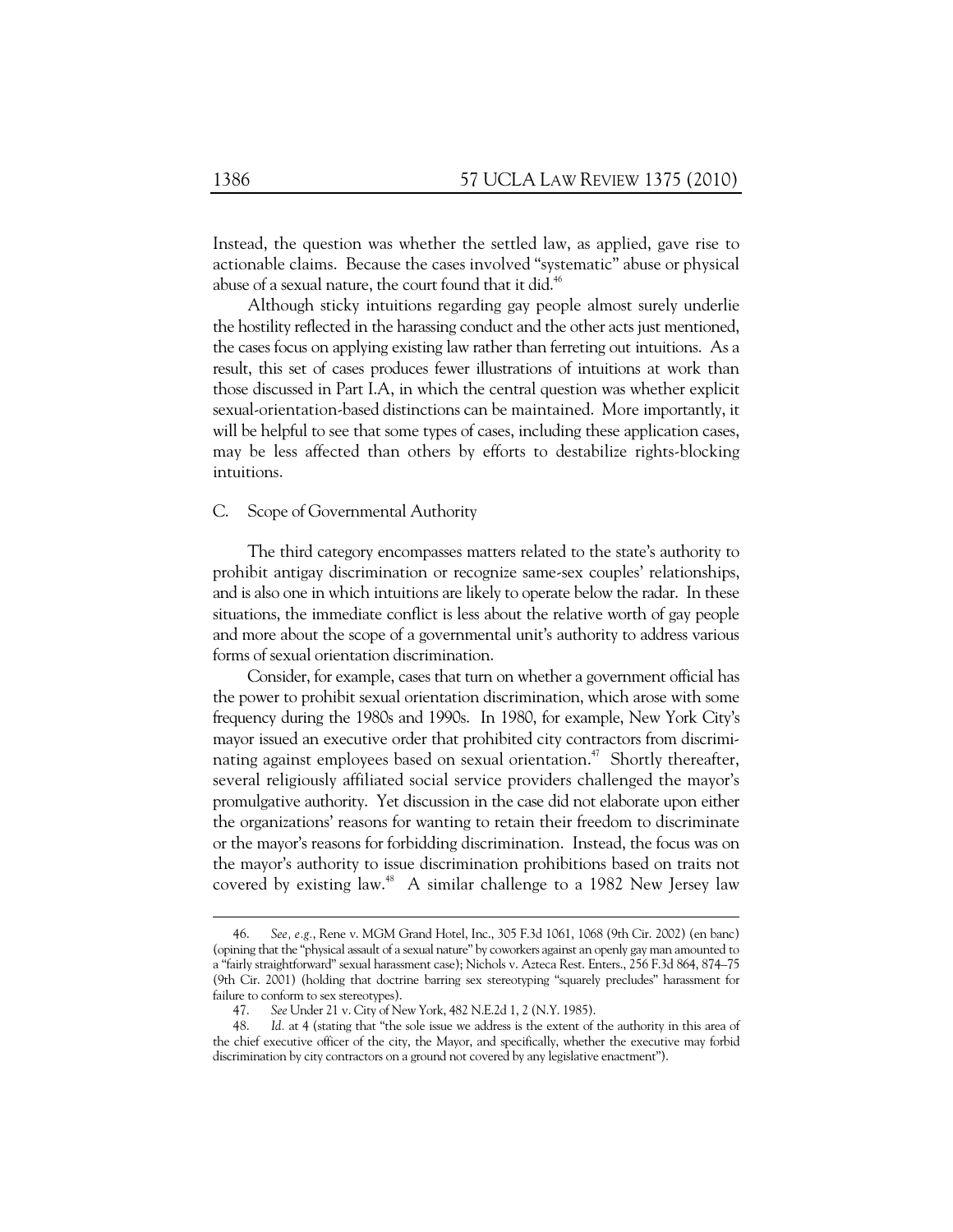forbidding sexual orientation discrimination likewise focused little attention on justifications for differentiating between gay and nongay people.<sup> $49$ </sup> In the course of sustaining the law against a suit filed by two churches and a reverend alleging that the enactment violated their First Amendment rights, $5^{\circ}$  the Third Circuit focused largely on the contours of First Amendment overbreadth doctrine.<sup>51</sup> It never engaged directly with the churches' views regarding the permissibility of sexual orientation discrimination.<sup>52</sup>

More recently, authority-focused challenges have targeted public officials' recognition of marriage or partnership for same-sex couples. In response to the San Francisco mayor's authorizing same-sex couples to marry, the California Supreme Court's full focus was on "an important but relatively narrow legal issue" regarding the scope of local officials' ministerial duties to enforce the state marriage law.<sup>53</sup> Likewise, when the U.S. Supreme Court reversed a district court's decision to broadcast recordings of testimony in the Proposition 8 trial, it did not address grounds related to the worth of gay people but instead ruled entirely on the basis of the trial court's failure to follow the proper process for deviating from governing publicity rules.<sup>54</sup>

### D. Statutory Interpretation

Like the authority cases just discussed, this category encompasses cases that, in the course of defining or interpreting a statutory term, avoid direct engagement with justifications for sexual orientation distinctions in law. In one of the earliest marriage cases, for example, a same-sex couple argued that the state's authorization of marriage reached their relationships, and the court responded by invoking the dictionary definition of marriage as between a man and a woman, as though the dictionary represented the full universe of definitional options.<sup>55</sup>

 $\ddot{\phantom{a}}$ 

 <sup>49.</sup> *See* Presbytery of N.J. v. Whitman, 99 F.3d 101 (3d Cir. 1996).

 <sup>50.</sup> *Id.* at 103–04.

 <sup>51.</sup> The court also discussed the *Pullman* abstention doctrine at some length in connection with the plaintiffs' as-applied challenge. *Id.* at 106–07 (citing R.R. Comm'n v. Pullman, 312 U.S. 496 (1941)).

 <sup>52.</sup> *Id.* at 105–06.

 <sup>53.</sup> Lockyer v. City and County of San Francisco, 95 P.3d 459, 462 (Cal. 2004); *see also* Li v. State, 110 P.3d 91, 101 (Or. 2005) (rejecting county issuance of marriage licenses to same-sex couples as ultra vires).

 <sup>54.</sup> Hollingsworth v. Perry, 130 S. Ct. 705, 706 (2010) (per curiam).

 <sup>55.</sup> *See* Jones v. Hallahan, 501 S.W.2d 588, 589 (Ky. Ct. App. 1973). The court added: "It appears to us that appellants are prevented from marrying, not by the statutes of Kentucky or the refusal of the County Court Clerk of Jefferson County to issue them a license, but rather by their own incapability of entering into a marriage as that term is defined." *Id.*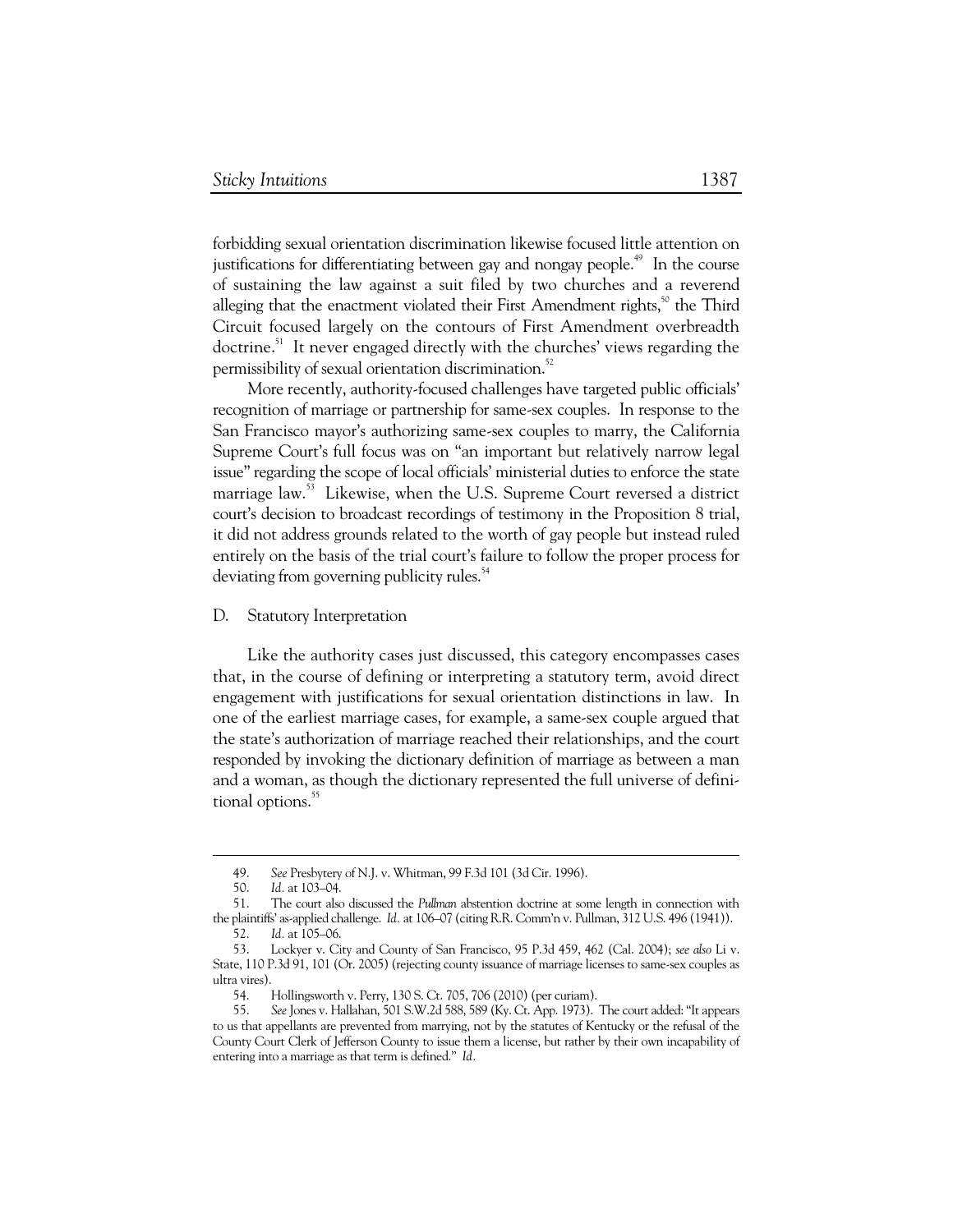Illustrative, too, are cases in which individuals have sought standing as parents to seek custody of, or visitation with, a child they were raising with a former same-sex partner. Although many jurisdictions have moved to a functional definition of the term "parent" to determine whether an individual has standing, others have refused. Yet, while denying recognition to a child's second mother, these courts have not typically acknowledged any of the intuitions about sexuality or gender that might have influenced their interpretive move.<sup>56</sup>

In these cases, as in the application and authority cases described in Part I.B and I.C, intuitions are no doubt present, but the central question posed by the conflict does not require exposure or discussion of them.

## II. THE STICKY INTUITIONS

Whether they are acknowledged or obscured, the intuitions I describe in this Part are, I argue, largely responsible for ongoing decisions to sustain legal distinctions based on sexual orientation. They cover a wide range, under my concededly capacious use of the word "intuition," from sentiments of disgust to fears of civilization's decline, and much in between. What they share, despite their differences, is a certain sticking power or resonance notwithstanding the absence of empirical support and, in some cases, the existence of directly contrary empirical data.

As will become apparent, many of the intuitions discussed here overlap and reinforce each other. Others are in tension. This convergence and divergence fits with my aim here, which is not to develop a pristine typology but instead to provide a heuristic for sharpening awareness of the types of intuitions potentially at work in a given setting. Ultimately, as Part III shows, observing and theorizing about the complex resistance to sexual orientation equality enables a betterpositioned perspective on the state of the law today and the prospects for change going forward.

### A. Sexual Relations and Disgust

 $\ddot{\phantom{a}}$ 

British anthropologist Mary Douglas was the first to analyze systematically the ways in which human fears of impurity, contagion, and pollution undergird

 <sup>56.</sup> *Compare, e.g.*, Alison D. v. Virginia M., 77 N.Y.2d 651, 655 (1991) (holding that "although petitioner apparently nurtured a close and loving relationship with the child, she is not a parent within the meaning of [the statute]") *and* Jones v. Barlow, 154 P.3d 808, 810 (Utah 2007) (refusing to grant parental status to a lesbian coparent), *with, e.g.*, V.C. v. M.J.B*.*, 748 A.2d 539, 554 (N.J. 2000) (according parental status to a functional lesbian parent) *and In re* Custody of H.S.H.-K., 533 N.W.2d 419, 437 (Wis. 1995) (same).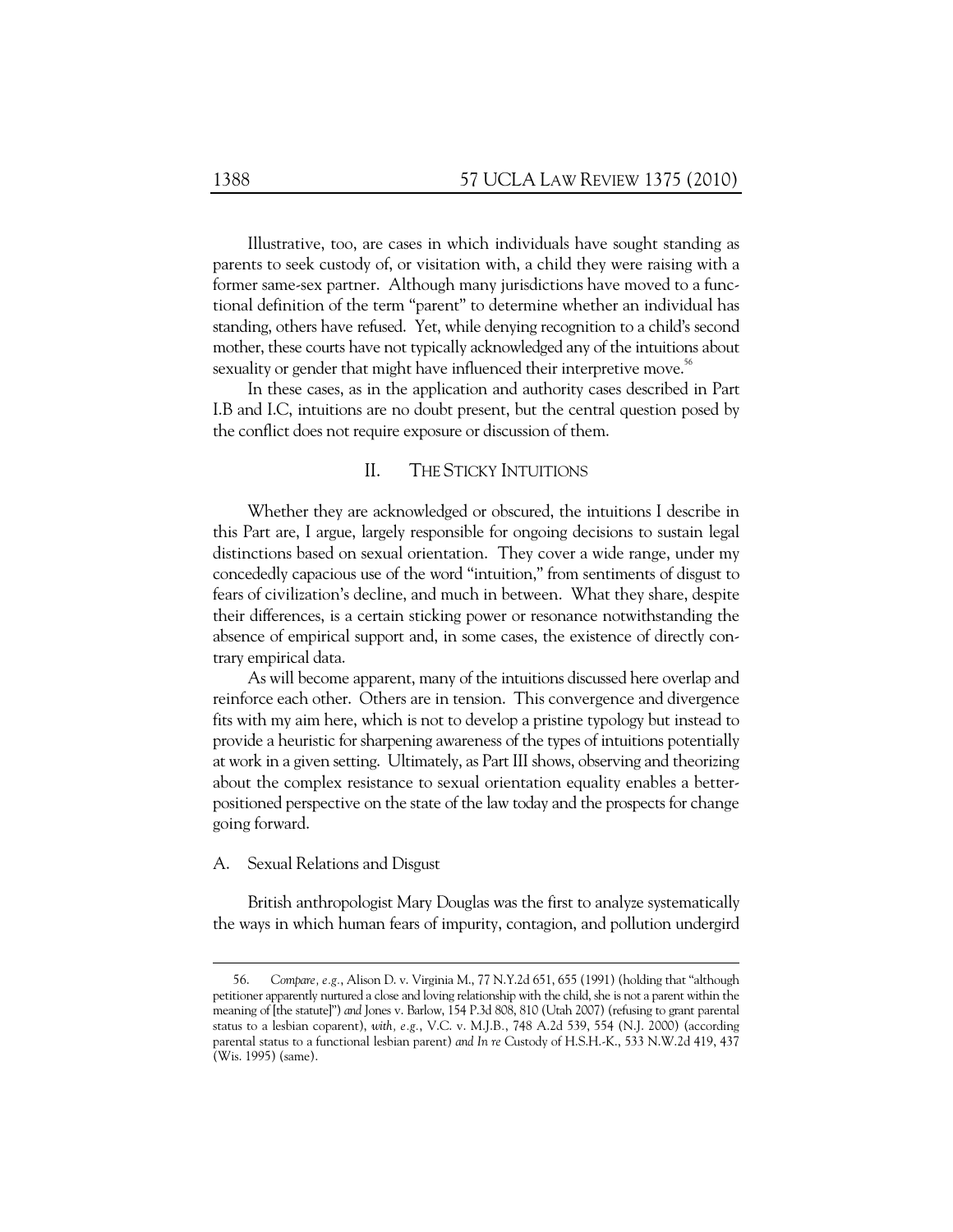social taboos.<sup>57</sup> She identified, in particular, the ways that human beings seek to maintain the boundary between themselves and animals and elaborated the role of disgust in maintaining that boundary.<sup>58</sup>

Building on her insights, others have shown how emotions of disgust motivate adverse feelings toward sexuality, and in particular, toward sexual relations between same-sex couples. Martha Nussbaum, who has written extensively on the connection between disgust and the regulation of the rights of gay people, has observed, for example, that "the central locus of disgust in today's United States [is] male loathing of the male homosexual."<sup>59</sup> Other scholars, too, relate the disgust triggered by sexual relations between same-sex couples to "'animalreminder' disgust . . . a defense of the distinction between humans and animals."<sup>60</sup>

[C]ulturally widespread concerns with purity and pollution can be traced to a purity module evolved to deal with the adaptive challenges of life in a world full of dangerous microbes and parasites. . . . Such things, and people who come into contact with them, trigger a fast, automatic feeling of disgust. Over time, this purity module and its affective output have been elaborated by many cultures into sets of rules, sometimes quite elaborate, regulating a great many bodily functions and practices . . . . Once norms were in place for such practices, violations of those norms produced negative affective flashes, that is, moral intuitions.

Jonathan Haidt & Craig Joseph, *Intuitive Ethics: How Innately Prepared Intuitions Generate Culturally Variable Virtues*, 133 DAEDALUS 55, 60 (2004).

 59. MARTHA C. NUSSBAUM, HIDING FROM HUMANITY: DISGUST, SHAME, AND THE LAW 113 (2004). Continuing the point, Nussbaum wrote:

What inspires disgust is typically the male thought of the male homosexual, imagined as anally penetrable. The idea of semen and feces mixing together inside the body of a male is one of the most disgusting ideas imaginable—to males, for whom the idea of nonpenetrability is a sacred boundary against stickiness, ooze, and death. . . . Thus disgust is ultimately disgust at one's own imagined penetrability and ooziness, and this is why the male homosexual is both regarded with disgust and viewed with fear as a predator who might make everyone else disgusting.

 60. Jonathan Haidt et al., *Body, Psyche, and Culture: The Relationship Between Disgust and Morality*, 9 PSYCHOL. & DEVELOPING SOCIETIES 107, 113–15 (1997) (claiming that "most human societies place taboo on many of the possible pairings of partners (and . . . sexual acts)" to establish a concrete delineation between human and animal).

 <sup>57.</sup> MARY DOUGLAS, PURITY AND DANGER: AN ANALYSIS OF CONCEPTS OF POLLUTION AND TABOO (2003).

 <sup>58.</sup> *Id.* at 169. Reinforcing Douglas's observations by reference to research in psychology and neuroscience, psychologist Jonathan Haidt, working with colleagues, has explained the move from concerns with purity and pollution to social norms and moral intuitions by reference to a "purity module" in the brain:

*Id.*

By contrast, Nussbaum wrote that "[f]emale homosexuals may be objects of fear, or moral indignation, or generalized anxiety, but they are less often objects of disgust." *Id.* As discussed *infra*, even assuming Professor Nussbaum is correct in her differentiation of attitudes toward lesbians and gay men, a point on which I generally agree, the differentiation does not eliminate the force of other intuitions related to lesbians, as well as to lesbians and gay men collectively, in reinforcing regulations that burden gay people. On this point, see also Case, *supra* note 34, at 119 (stating, in connection with a review of Nussbaum's newest book on the subject, FROM DISGUST TO HUMANITY: SEXUAL ORIENTATION AND CONSTITUTIONAL LAW (2010), that "all opposition to gay rights cannot be reduced to disgust").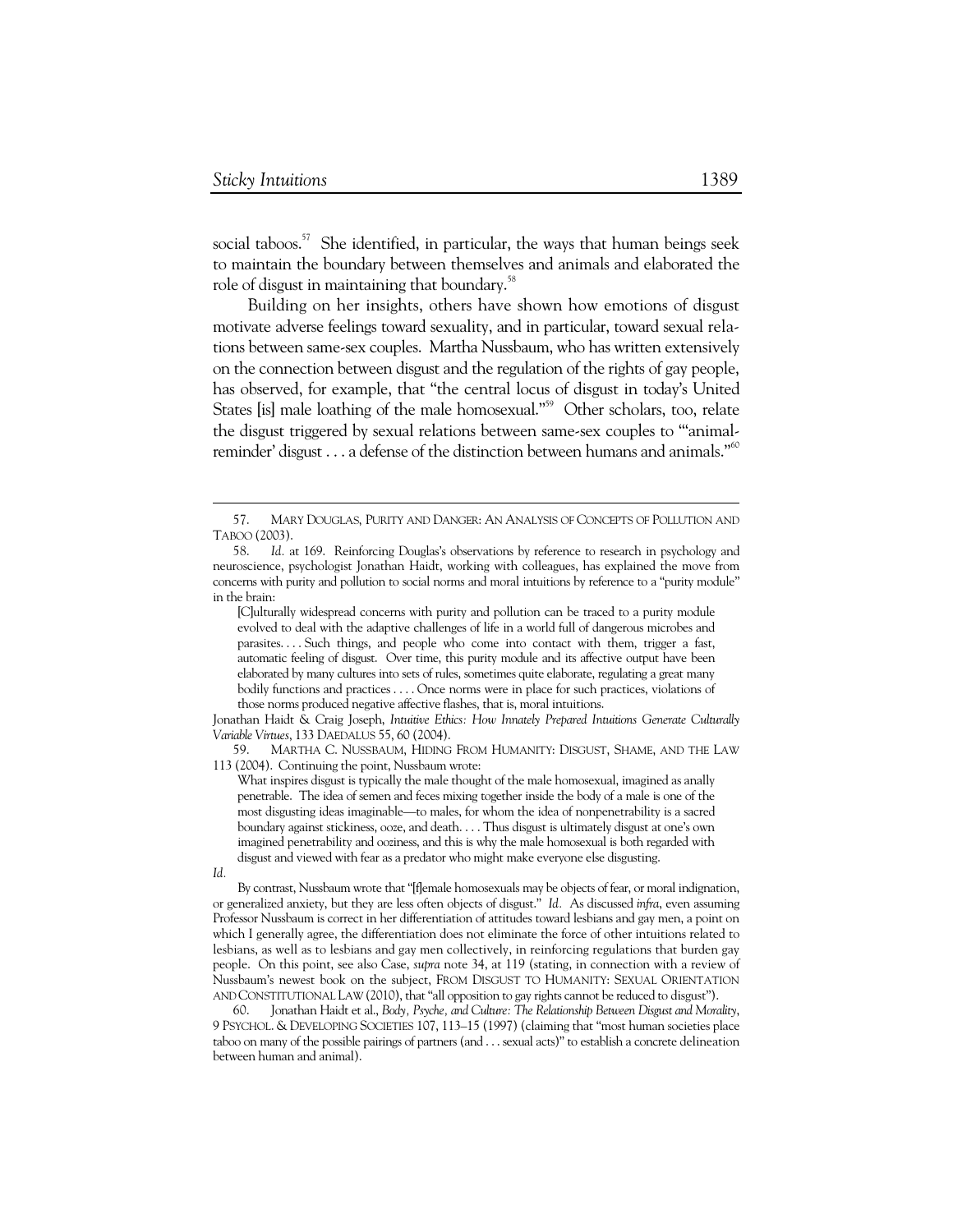William Eskridge has described a "Constitution of (Anti-Homosexual) Disgust and Contagion" as the embodiment of these sentiments.<sup>61</sup> To support this constitutional claim, he reviewed a range of judicial decisions sustaining restrictions on the rights of gay people, from *Bowers v. Hardwick*<sup>62</sup> to numerous circuit court decisions, arguing that they can best be understood by reference to disgust toward "homosexual sex."<sup>63</sup> Applying the disgust framework specifically to disputes regarding marriage rights, others have likewise concluded that disgust toward homosexuality lies at the root of current conflicts.<sup>64</sup> As one scholar has written, "the moral emotion of many that homosexual behavior is disgusting and therefore immoral" drives the opposition toward marriage and parenting rights for same-sex couples.<sup>65</sup>

*Id.* (footnote omitted).

Notably, Eskridge also identified the social group associated with the despised sexual relations ("disgusting homosexual sodomites") as the targets of this jurisprudential disgust. *Id.* at 1013; *see also* Richard E. Redding, *It's Really About Sex: Same-Sex Marriage, Lesbigay Parenting, and the Psychology of Disgust*, 15 DUKE J. GENDER L. & POL'Y 127, 186 (2008) ("[B]ecause they find it disgusting, many people will reject homosexuality and will not want children to be 'contaminated' by lesbigay parents."). I will return to "disgusting" actors, as distinguished from "disgusting" acts, in Part II.G *infra*.

62. 478 U.S. 186 (1986).

 64. *See* Marc. R. Poirier, *Same-Sex Marriage, Identity Processes, and the* Kulturkampf*: Why Federalism Is Not the Main Event*, 17 TEMP. POL. & C.R. L. REV. 387, 414 (2008) (discussing "the dimensions of pollution claims, including moral and spiritual pollution as well as physical pollution"); Redding, *supra* note 61, *passim*. In addition, although Nussbaum has made an extended case for the elimination of disgust-based arguments from the set of permissible reasons for public persuasion, these arguments continue to be made and to exert a powerful effect in public discourse and decisionmaking. *See* Andrew Sullivan, *Proving Animus*, ATLANTIC, Jan. 14, 2010, http://andrewsullivan.theatlantic.com/the\_ daily\_dish/2010/01/proving-animus.html.

65. Redding, *supra* note 61, at 192–93.

 <sup>61.</sup> William N. Eskridge, Jr., *Body Politics:* Lawrence v. Texas *and the Constitution of Disgust and Contagion*, 57 U. FLA. L. REV. 1011, 1023 (2005). Elaborating the contours of this disgust in ways similar to Nussbaum, Eskridge drew on the psychological literature just discussed, and reviewed its application to sexuality generally and to anal sex in particular.

Almost anything related to sex is disgusting to some people; some sexual practices are disgusting to almost all people; and almost all people feel their disgust intensely. Although most people engage in oral sex, and many in anal sex, a lot of Americans find these activities disgusting. . . . Because male homosexuality (and, quite irrationally, female homosexuality as well) is deeply associated with anal sex, it has long been disgusting to Americans. And their disgust-driven view that homosexual sex is immoral has persisted (even if at reduced levels) as the majority view during the twentieth century.

 <sup>63.</sup> *See* Eskridge, *supra* note 61; *see also* Redding, *supra* note 61, at 187 ("Gay anal sex may be an especially strong source of disgust because bodily contact with fecal material, in particular, gives rise to disgust. . . . 'Homophobic disgust' may then involve concerns about bodily products, such as blood and semen, and their potential for disease consequence." (quoting Bunmi O. Olatunji & Craig N. Sawchuk, *Disgust: Characteristic Features, Social Manifestations, and Clinical Implications*, 24 J. SOC. & CLINICAL PSYCHOL. 932, 946 (2005))).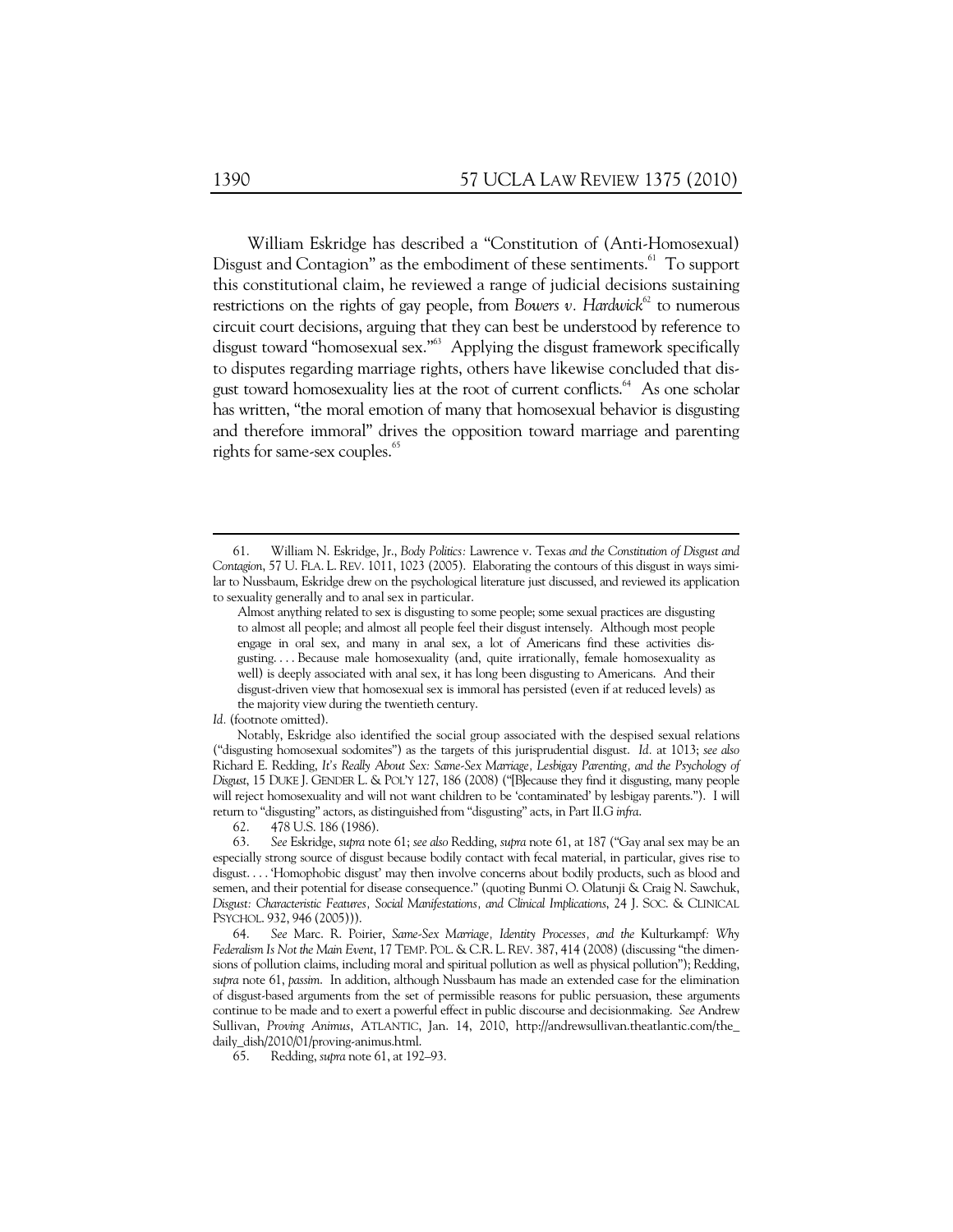Related to this is the hypersexualization of gay people, relative to heterosexuals, in the public imagination.<sup>66</sup> That is, sexual acts are often treated as the defining feature of being gay. $67$  To the extent that sexual acts between same-sex couples provoke disgust reactions, then, the sexualization of gay people in the public mind likely heightens the power and effect of disgust in conflicts regarding gay people's rights.<sup>68</sup>

In short, when we compile the list of intuitions and related senses of things that underlie the imposition of legal restrictions on the lives of gay people, a deep-rooted disgust toward sex acts between same-sex couples unquestionably was and still remains an important one, as the extensive discussion and documentation of it suggest.

#### B. Sexual Orientation Insecurity

 $\ddot{\phantom{a}}$ 

Sexual orientation insecurity<sup>69</sup> is closely related to disgust regarding homosexuality. Individuals who are insecure about their sexual orientation are typically discomfited not because they believe themselves to be heterosexual but rather because they feel they are not.<sup>70</sup> And while some of that insecurity is presumably attributable to social disapprobation of gay people, some may also be associated with the sorts of disgust related to the sex acts just discussed.<sup>71</sup>

 <sup>66.</sup> JONATHAN KATZ, THE INVENTION OF HETEROSEXUALITY 74 (1995) (summarizing Freud's assertion that "[a f]ully developed heterosexual is the standard against which the homosexual is always judged and found fixated").

 <sup>67.</sup> *See, e.g.*, Padula v. Webster, 822 F.2d 97, 103 (D.C. Cir. 1987) (characterizing sodomy as "the conduct that defines the class" of gay people).

 <sup>68.</sup> For example, during an executive session discussing repeal of legislation granting marriage to same-sex couples in New Hampshire, State Rep. Nancy Elliot made several antigay statements about anal sex, likening it to "wriggling . . . in excrement" and stating that "[t]hey" are "teaching [anal sex to fifth graders] in the public school." *Nancy Elliott, Anti-Gay Lawmaker, Describes Anal Sex During Public Hearing: 'Wriggling' Around 'In Excrement'*, HUFFINGTON POST, Feb. 12, 2010, http://www.huffington post.com/2010/02/12/nancy-elliott-anti-gay-ne\_n\_460544.html; *cf.* James Allon Garland, *Breaking the Enigma Code: Why the Law Has Failed to Recognize Sex as Expressive Conduct Under the First Amendment, and Why Sex Between Men Proves That It Should*, 12 LAW & SEXUALITY 159, 253–54 (2003) (arguing that "the popularity of the phrase 'the love that dares not speak its name' as a reference for homosexuality is just one measure of how even sexual minorities have been profoundly taught not to be comfortable verbally articulating manifestations of same-sex desire").

 <sup>69.</sup> I distinguish this from insecurity about gender roles and norms, which I discuss *infra* Part II.G*.* 

 <sup>70.</sup> *Cf.* Robb Willer, Overdoing Gender: A Test of the Masculine Overcompensation Thesis 1 (unpublished paper presented at the Annual Meeting of the Am. Sociological Ass'n, 2005), *available at* http://willer.berkeley.edu/WillerOverdoingGender.pdf (reporting on a study in which "men given feedback threatening their masculinity . . . expressed more negative attitudes towards homosexuals").

 <sup>71.</sup> Again, as noted in the previous discussion, many people, gay and nongay alike, engage in the acts of oral and anal sex that provoke disgust emotions. In the public's mind, however, anal sex, in particular, is most typically associated with gay men. *See supra* notes 59–63 and accompanying text.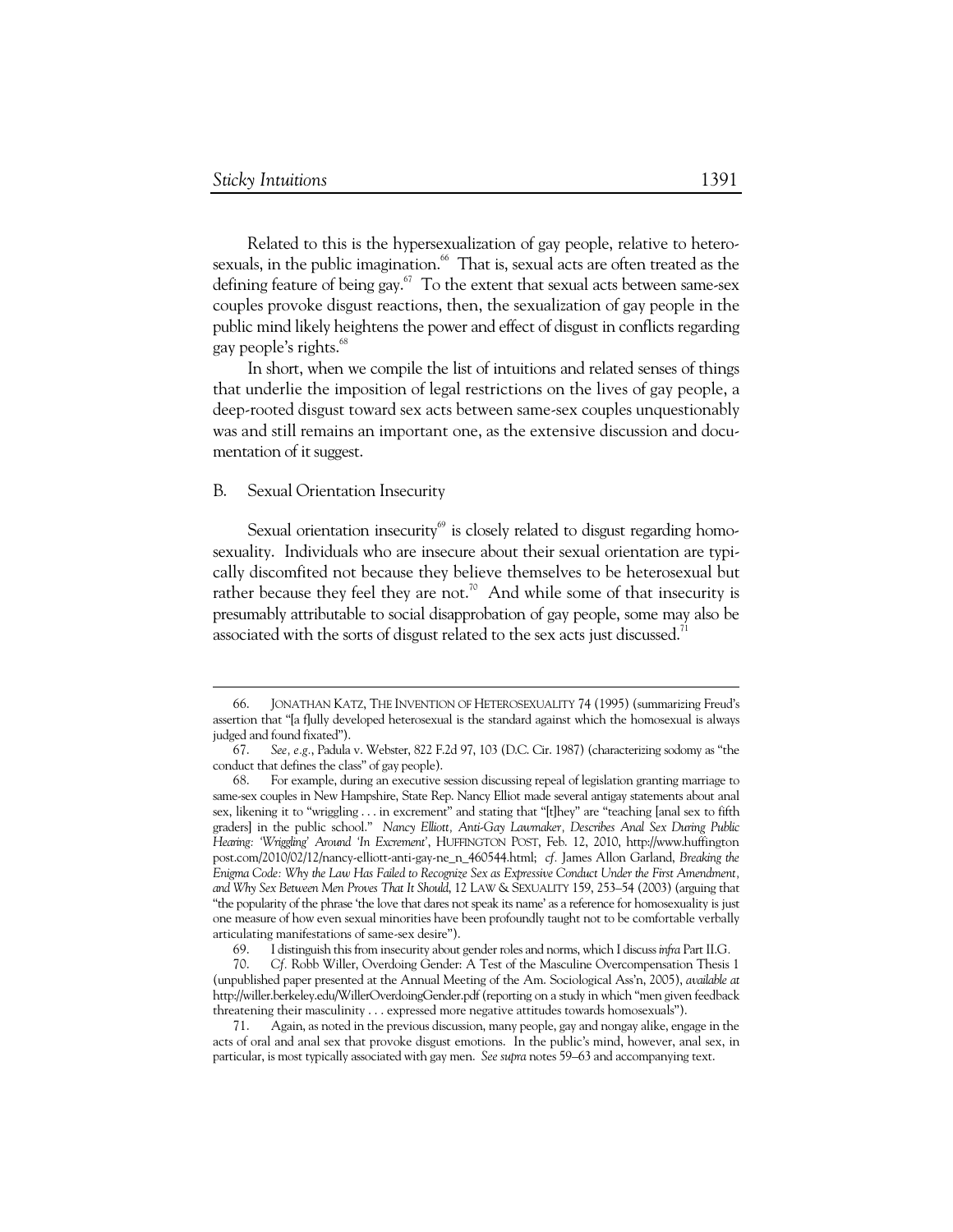Although sexual orientation insecurity is probably better characterized as a sense of oneself rather than as an intuition, it has a similar capacity to motivate judgments about and conduct toward others. At times, sexual orientation insecurity has been linked to bias crimes, where assailants' anxiety about their own sexual orientation motivates them to attack others they know to be gay. As one expert observed, "[b]y beating a homosexual or someone they perceive as a homosexual, they are trying to deal with their sexual insecurity."<sup>72</sup> Sexual orientation insecurity has similarly been invoked in support of the gay panic defense, which, although it is now received skeptically by many courts, has a history of successful use by defendants charged with having committed a violent crime against someone of the same sex who made, or was perceived to have made, a sexual advance.<sup>73</sup> The theory of the defense is that a sexual solicitation by someone of the same sex "can cause a latently gay defendant to 'panic,' to become temporarily unable to distinguish right from wrong, and to severely beat or kill the solicitor."<sup>74</sup> By invoking this defense, "the defendant claims that his culpability should be mitigated both by the fact that the victim triggered the violent reaction and by the fact that the reaction itself was uncontrollable."<sup>55</sup>

Although most individuals who are insecure about their own sexual orientation will not translate that discomfort into violent acts, it would be unreasonable to think their insecurity has no consequence whatsoever. Indeed, the theory behind the outing movement, which sought to expose as gay some elected officials who had not come out, was that the closeted individuals had allowed their insecurity about being gay to lead them to take antigay positions in public.<sup>76</sup>

A related intuition is closely tied to Mary Douglas's observations about contagion. Here, the belief is that homosexuality is something that can be

 <sup>72.</sup> Lisa Gelhaus, *Gay-Bashing Victims Overcome Prejudice to Win Civil Settlements*, TRIAL MAG., Feb. 1, 1999, at 14, 17 (quoting bias crimes expert Brian Levin).

 <sup>73.</sup> *See* Kara S. Suffredini, *Pride and Prejudice: The Homosexual Panic Defense*, 21 B.C. THIRD WORLD L.J. 279, 287 (2001). Suffredini added that the gay panic defense "has proven successful even when the victim's triggering action was as slight 'as a nonviolent verbal or gestural solicitation.'" *Id.* at 287–88 (quoting Robert G. Bagnall et al., Comment, *Burdens on Gay Litigants and Bias in the Court System: Homosexual Panic, Child Custody, and Anonymous Parties*, 19 HARV. C.R.-C.L. L.REV. 497, 499 (1984)).

 <sup>74.</sup> *Id.* at 287.

 <sup>75.</sup> *Id.* at 288.

 <sup>76.</sup> To be clear, not every political actor outed in these efforts was insecure about his sexual orientation. (I use "his" advisedly; most outing of elected officials has focused on men. In the media and entertainment worlds, women as well as men have been the target of outing campaigns.) For some of those outed, the insecurity was less about their own sexual orientation and more related to efforts to avoid public disapproval for being gay. *See generally* LARRY GROSS, CONTESTED CLOSETS: THE POLITICS AND ETHICS OF OUTING (1993); WARREN JOHANSSON & WILLIAM A. PERCY, OUTING: SHATTERING THE CONSPIRACY OF SILENCE (1994). For one of the foundational analyses and defenses of outing, see MICHELANGELO SIGNORILE, QUEER IN AMERICA: SEX, THE MEDIA, AND THE CLOSETS OF POWER (1993).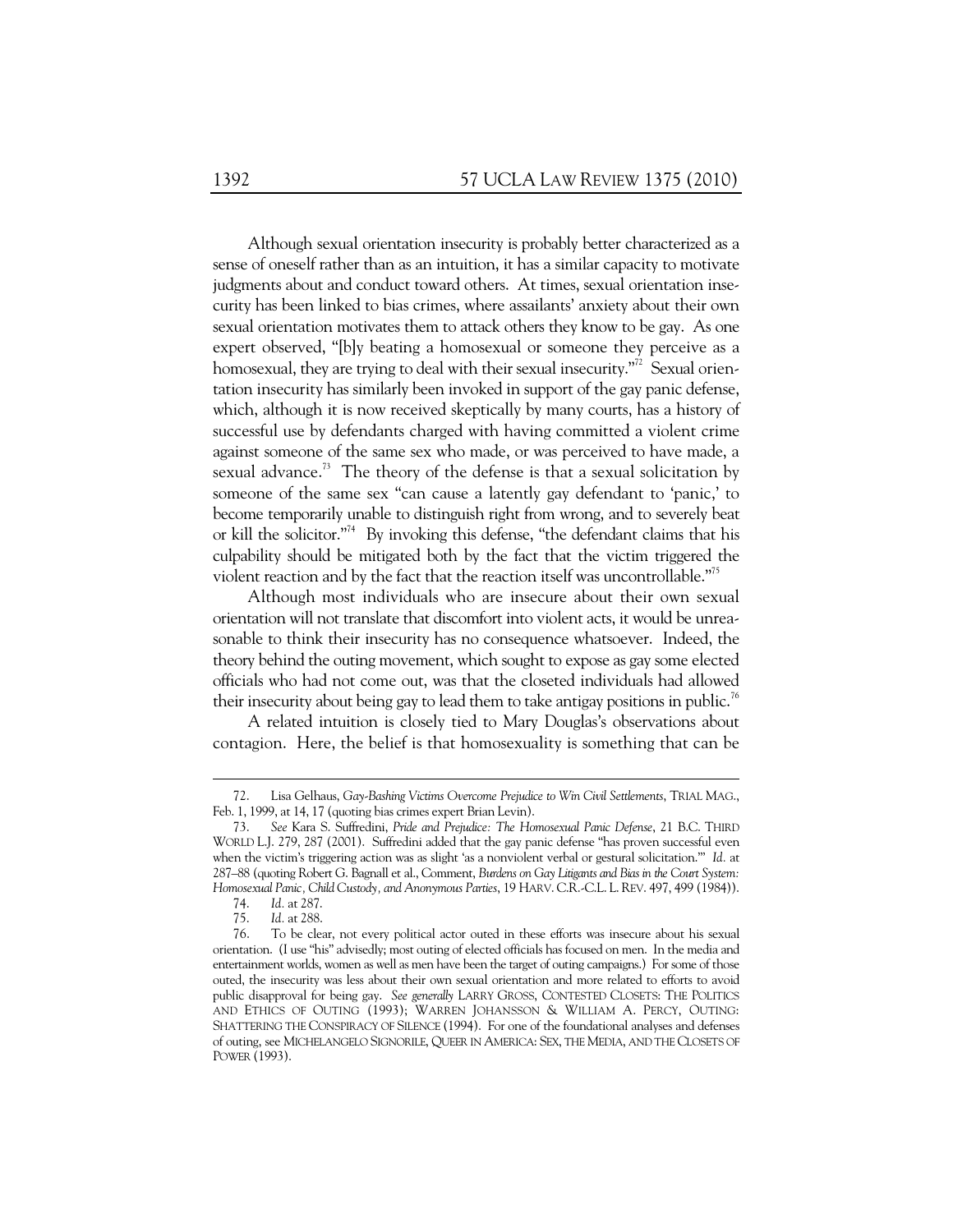caught from others or transmitted by law and the surrounding society. That is, if being gay becomes the legal and social equivalent of being heterosexual, then the intuition is that those who are currently working to keep themselves on the heterosexual side of the fence will no longer feel so constrained.<sup>77</sup> Within this strand of thought is a distinct concern that men will no longer be as susceptible to the domesticating influence of women.<sup>78</sup>

Thus, when we consider the barriers to changing views regarding the legal relevance of sexual orientation, we ought to take into account that those who feel insecure about their sexual orientation (or the sexual orientation of others) may be especially resistant to equality claims by lesbians and gay men.<sup>79</sup> Indeed, unlike some of the disgust intuitions described above, concerns with contagion of this sort have been directly engaged within adjudication. One staple of early custody and visitation litigation on behalf of lesbian and gay parents was addressed specifically to this point, making the argument that the sexual orientation of parents did not determine the sexual orientation of children.<sup>80</sup>

#### C. Sexual Predation

Interestingly, the intuitive link between gay men and the sexual predation of minors is one that, while powerful in past decades, appears to have weakened

 <sup>77.</sup> The National Association of Research and Treatment of Homosexuality (NARTH), an organization that condones treatment to alter "unwanted homosexual attraction," alleges that the simple act of "teach[ing] our children that homosexuality is as normal and healthy as heterosexuality" may have devastating consequences:

Scientific research supports age-old cultural norms that homosexuality is not a healthy, natural alternative to heterosexuality . . . It does far more *harm* than *good* to tell a teenager that his or her attractions toward members of the same sex are normal and desirable. Teens in this position need understanding and counseling, not a push in the direction of a potentially deadly lifestyle.

National Association for Research & Therapy of Homosexuality, The Three Myths About Homosexuality, Feb. 27, 2008, http://www.narth.com/menus/myths.html.

 <sup>78.</sup> *See*, *e*.*g*., Maggie Gallagher, *What Is Marriage For? The Public Purposes of Marriage Law*, 62 LA. L. REV. 773, 791 (2002) (claiming that the "larger purpose of marriage is to encourage the behavior that gives fathers to children and male support to mothers" and that the legal recognition of same-sex couples' marriages will undermine these important social needs).

 <sup>79.</sup> *See* Transcript of Record at 387, Evans v. Romer, Civ. A. No. 92 CV 7223, 1993 WL 518586 (D. Colo. Dec. 14, 1993) (testimony of Dr. Judd Marmor) (discussing sexual orientation insecurity as a source of antigay bias).

 <sup>80.</sup> *See* David L. Chambers & Nancy D. Polikoff, *Family Law and Gay and Lesbian Family Issues in the Twentieth Century*, 33 FAM. L.Q. 523, 535 (1999) ("During the late 1970s, the first mental health research on the well-being of children raised by lesbian mothers was published. Using expert witnesses, advocates were in a better position to dispel recurring myths about lesbians as mothers—[including] that children raised by lesbian mothers would probably become gay or lesbian, would be confused about their gender identity, would be socially stigmatized, or would suffer other psychological harm." (citing Donna Hitchens & Barbara Price, *Trial Strategy in Lesbian Mother Custody Cases: The Use of Expert Testimony*, 9 GOLDEN GATE U. L. REV. 451 (1978))).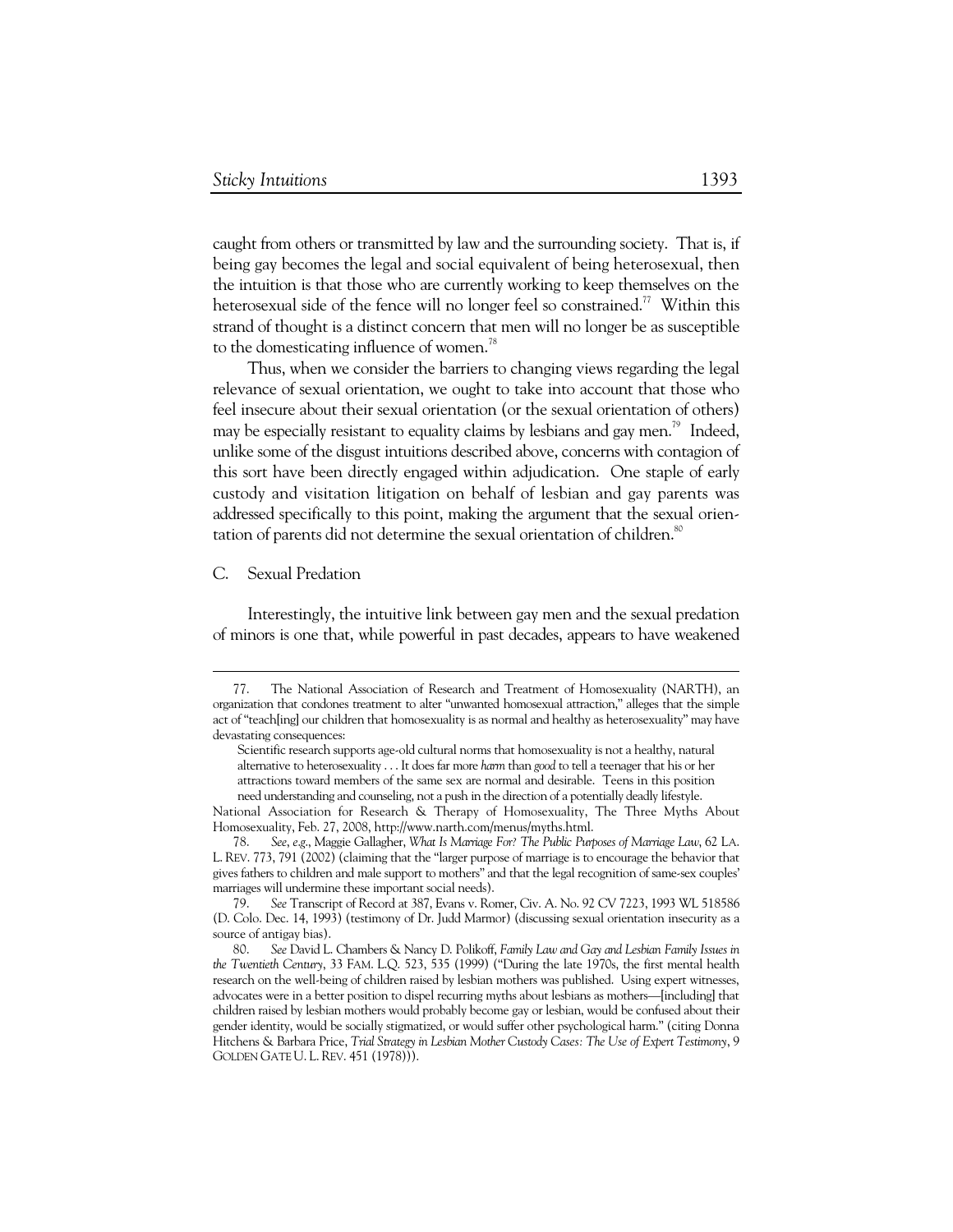in influence in response to strong empirical evidence to the contrary. Here, the argument is that gay people (particularly men) pose a particular risk to children because their undisciplined sexuality leads them to disregard age-related norms regarding sexual relationships.<sup>81</sup>

Today, even where one might most expect to see the "gay people as sexual predators" argument, as in cases where adult-child relationships are directly at issue, the argument is not made in mainstream fora. $82$  Notable too is the failure of states and others to contest expert testimony on the issue. In *Romer v. Evans*,<sup>83</sup> for example, an expert witness testified specifically to rebut any assumptions or intuitions about child sexual abuse being committed disproportionately by gay people, and the state of Colorado did not substantively contest her claims.<sup>84</sup>

Yet the appeal to intuitions and related fears about gay people as sexual predators has not disappeared entirely. Indeed, during California's Proposition 8 trial, one of the defendant-intervenors admitted that he had circulated a letter as part of his campaign to support the measure in which he wrote that gay people would use the right to marry as a stepping stone toward legalizing pedophilia.85 "On their agenda list is legalizing having sex with children," the letter claimed.<sup>86</sup>

Still, given that this argument has gone largely out of mainstream circulation, it might be instructive for those considering strategies to challenge the other, stickier intuitions to think about what prompted the shift with this one.

 <sup>81.</sup> *See*, *e*.*g*., PAUL CAMERON, FAMILY RESEARCH INST., HOMOSEXUALITY AND CHILD MOLESTATION, *available at* http://www.familyresearchinst.org/2009/02/child-molestation-andhomosexuality-2 (2009) (arguing that "the gay movement is forthright about seeking to legitimize child-adult homosexual sex" and that "there is a strong, disproportionate association between child molestation and homosexuality"); *see also* DEB PRICE & JOYCE MURDOCH, COURTING JUSTICE: GAY MEN AND LESBIANS V. THE SUPREME COURT 202 (2001) (quoting Anita Bryant's Save Our Children campaign's warning that "[t]he recruitment of our children is absolutely necessary for the survival and growth of homosexuality. Since homosexuals cannot reproduce, they must recruit, must freshen their ranks"); *cf.* Gregory Herek, Paul Cameron Bio and Fact Sheet, http://psychology.ucdavis.edu/rainbow/ html/facts\_cameron\_sheet.html (last visited June 4, 2010) (reporting that the American Psychological Association, the American Sociological Association, and other professional organizations have formally disassociated themselves from Cameron because of his misrepresentation of sexuality-related research).

 <sup>82.</sup> *See* Boy Scouts of Am. v. Dale, 530 U.S. 640 (2000) (considering the Boy Scouts' ban on openly gay adult leaders); Lofton v. Sec'y of Dep't of Children & Family Servs. (*Lofton II)*, 377 F.3d 1275, 1276 (11th Cir. 2004) (evaluating Florida's ban on adoption by lesbian and gay prospective parents).

 <sup>83. 517</sup> U.S. 620 (1996).

 <sup>84.</sup> LISA KEEN & SUZANNE B. GOLDBERG, STRANGERS TO THE LAW: GAY PEOPLE ON TRIAL 60 (1998).

 <sup>85.</sup> *Perry* Transcript of Record, *supra* note 36, at 1926, *available at* http://www.equalrightsfoundation .org/ wp-content/uploads/2010/01/Perry-Vol-8-1-21-10.pdf (direct examination of Defendant-Intervenor Dr. Hak-Shing William Tam).

 <sup>86.</sup> *Id.*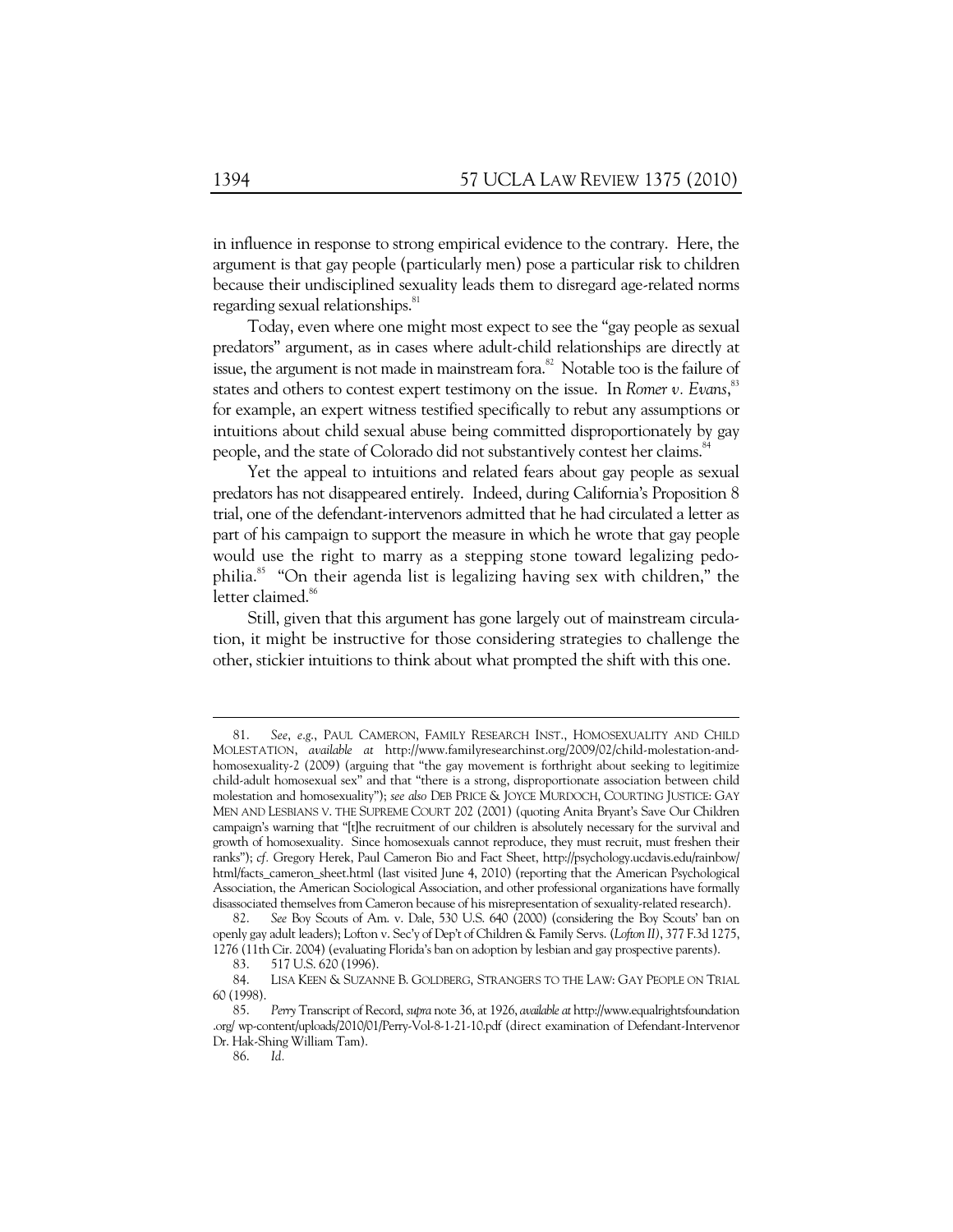### D. Disintegration of the Social Order

In defending Britain's ban on sex between men,<sup>87</sup> Lord Patrick Devlin gained fame, or notoriety, by claiming that maintenance of the ban was necessary to prevent the decline of civilization.<sup>88</sup> While few today are as committed as Devlin was to the position that the disappearance of sodomy laws would destabilize civilized society, many, especially in connection with marriage, harbor deep concerns that society will suffer if homosexuality and heterosexuality are treated as legally fungible.<sup>89</sup>

Within this intuition, several concerns are arguably at work. One, which I will address in Part II.G below, is that the neutering of sexual orientation differences will also result in the neutering of gender differences. The second is linked to fears of a literal decline in civilization as a consequence of the moral failings of a society that accepts homosexuality on the same terms as heterosexuality. Think of the biblical city of Sodom, which reportedly lost all sense of restraint, including with respect to sexual relations between same-sex couples, precipitating its own destruction.<sup>90</sup> Similarly, the dramatic decline and fall of Rome is associated in public discourse with excess and debauchery that included sexual couplings among men.<sup>91</sup>

Even if the historical record belies these associations of societal decline with the acceptance of homosexuality, there is no doubt that some powerful participants in the public discourse continue to harbor these views. Consider,

For earlier, related concerns in the context of the threat to civilization posed by bigamy, see, for example, Reynolds v. Sims, 98 U.S. 145, 166 (1878) (advocating that limitation of marriage to two-person couples is necessary to maintain a nondespotic state).

 <sup>87.</sup> Offences Against the Person Act, 1861, 24 & 25 Vict., c. 100, § 61 (Eng.) (providing that the crime of "buggery" receive a sentence of at least ten years).

<sup>88.</sup> LORD PATRICK DEVLIN, THE ENFORCEMENT OF MORALS, at vi–vii (1965).<br>89. Intuitions regarding the causal relationship between nondiscriminatory

Intuitions regarding the causal relationship between nondiscriminatory acceptance of homosexuality and the decline of civilization have been expressly affirmed outside the United States as well. In Uganda, for example, a conflict has roiled regarding a proposed measure that would impose severe criminal penalties, including the death penalty, on individuals found to be gay and those who have engaged in sexual relations with a same-sex partner. The proposed bill is widely regarded as supporting expansive violence against lesbians and gay men because it imposes criminal penalties on those who do not report their knowledge of "homosexual activity" within twenty-four hours. Much of the advocacy in favor of the bill has focused on the dangers that homosexuality presents to Ugandan society. *See* Zoe Alsop, *Uganda's Anti-Gay Bill: Inspired by the U.S.*, TIME, Dec. 10, 2009, at 1, *available at* http:// www.time.com/time/world/article/0,8599,1946645,00.html.

 <sup>90.</sup> *See Genesis* 19:1–29. I will not join the debate among religious scholars regarding what actually happened in Sodom and Gomorrah, where some have argued that the problems were not so much about sexual relations as about hostility between neighbors. For purposes here, the more important point is that, regardless of interpretive accuracy, the story of the two cities is widely seen among a broad segment of American society as a biblical rebuke of homosexuality.

 <sup>91.</sup> *See, e.g.*, JIM NELSON BLACK,WHEN NATIONS DIE (1994).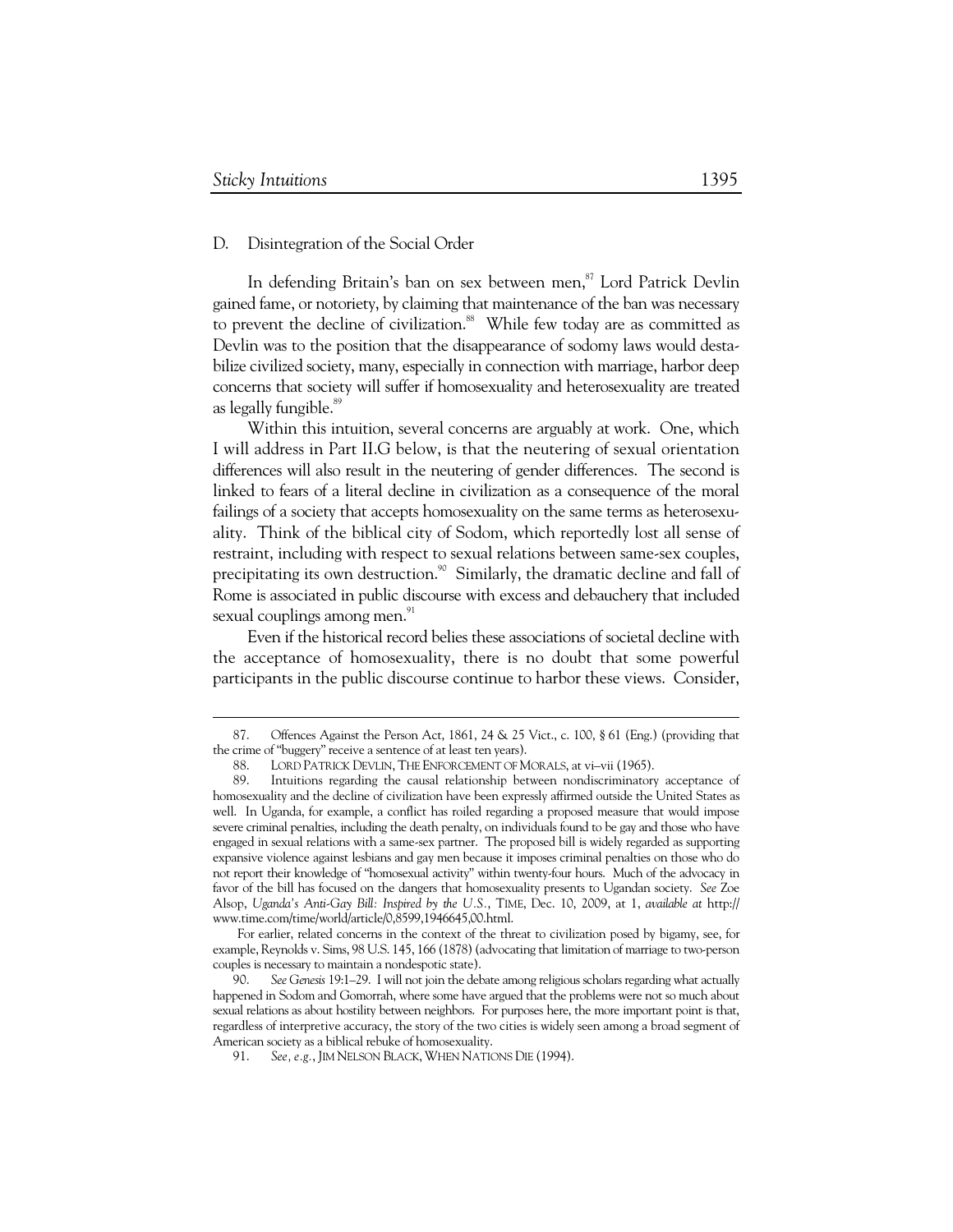for example, the well-publicized statements of evangelical minister Pat Robertson, who frequently preaches that tolerance of homosexuality will lead to the degradation and destruction of civilized society.<sup>92</sup> Although these statements have been the target of criticism and ridicule, $93$  we would be remiss to think they have no resonance for Robertson's many followers.

In addition to concerns about catastrophic events, there exist subtler, though no less powerful intuitions regarding the mutually constitutive relationship among legal rules, moral rules, and societal well-being. Among these are fears that ending the legal privileging of heterosexuality will cause a decline in public morals that, in turn, will cause societal harm. Put another way, if the law permits same-sex couples to engage in sexual intimacy free from punishment and to marry each other on the same basis as different-sex couples, the extant moral disapproval of homosexuality will be undermined, and the surrounding society will lose its foundational moral compass. For example, the Institute for Marriage and Public Policy, an organization opposed to marriage for same-sex couples, has stated that "[w]hen family diversity moves from a principle of compassion for those in difficult circumstances, to positioning itself as a core moral ideal for family life, it fundamentally asks law and society to take the side of unencumbered adult individualism over the needs of our own children."<sup>94</sup>

A third concern draws on the ideas of John Finnis and other natural law scholars. Here the point is that there are basic human goods and acts that contribute to them, including the coupling of a married man and woman that is

 <sup>92.</sup> On the Christian television program the "700 Club," Robertson said: "Sodomy—in all history, as far as I can tell, any nation that embraces this so-called 'lifestyle' and legalizes it, celebrates it, protects it is on the ash can of history. Every single one has gone into decline. There's not one that survived since this happens." *700 Club* (Christian Broadcasting Network broadcast June 16, 2008). Robertson expressed similar views after Maine legalized marriage for same-sex couples in 2009:

<sup>[</sup>I]f we take biblical standards away in homosexuality, what about . . . bestiality and ultimately what about child molestation and pedophilia? How can we criminalize these things and at the same time have constitutional amendments allowing same-sex marriage among homosexuals. You mark my words, this is just the beginning in a long downward slide in relation to all the things that we consider to be abhorrent.

*Pat Robertson Suggests "Ultimate Conclusion" of Legal Same-Sex Marriage Is Legal Polygamy, Bestiality, Child Molestation, Pedophilia* (Christian Broadcasting Network television broadcast May 7, 2009), *available at* http://mediamatters.org/mmtv/200905070024.

 <sup>93.</sup> *See, e.g.*, Claire Shipman & Devin Dwyer, *White House Adviser Valerie Jarrett 'Speechless' Over Pat Robertson's Haiti Comment*, ABCNEWS.COM, Jan. 14, 2010, http://abcnews.go.com/GMA/ HaitiEarthquake/white-house-advisor-valerie-jarrett-speechless-pat-robertson/story?id=9555714.

INST. FOR AM. VALUES & INST. FOR MARRIAGE & PUB. POLICY, MARRIAGE AND THE LAW: A STATEMENT OF PRINCIPLES 11 (2006), *available at* http://www.marriagedebate.com/pdf/ imapp.mlawstmnt.pdf.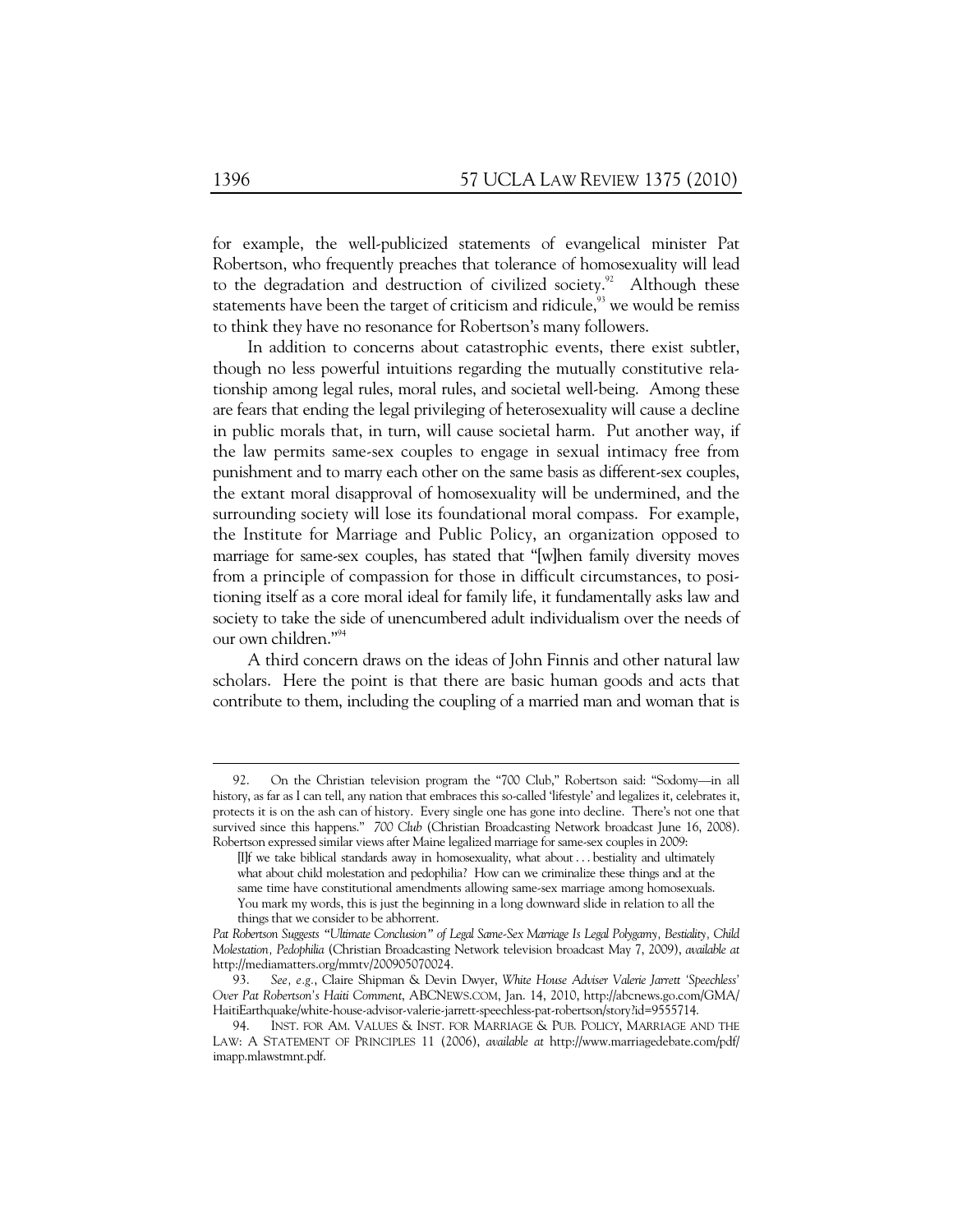$\ddot{\phantom{a}}$ 

open to procreation.<sup>95</sup> In this view, any acts that do not fit within the basic human goods paradigm are harmful to social welfare. To the extent the law facilitates these harmful acts, it contributes to this set of social injuries.

Along these lines, an additional concern is that full acceptance of homosexuality will destabilize the family in ways that are also harmful to civilization. Notwithstanding the growing acknowledgment that families have generally not lived up to their reputation as secure, supportive shelters from the storms of the workaday world, $\frac{96}{3}$  the vision of the family as a protected enclave remains powerful in many quarters.<sup>97</sup> Although even the most traditional families have had gay members, there would be, on this view, a substantial destabilization of tradition if being gay were treated as equally praiseworthy as being heterosexual. The traditional family, with its aspirations of a mother, father, and children together as a unit secured against the world, would no longer be any more valid than the gay individual or the same-sex couple, with or without children, next door. And this shift, the intuition suggests, could cause untold harm to the social fabric. The next Subpart's discussion of the "end of monogamy" intuition is a piece of this; other concerns relate to gender role insecurity that is discussed below in Part II.G.

All of these intuitions might be described as expressing Burkean concerns about the unforeseeable consequences of social change. As Edmund Burke explained, albeit with respect to changes in political structure, there are substantial risks associated with abandoning what has been known for generations. With change that is insufficiently respectful of longstanding traditions, "the whole chain and continuity of the commonwealth [c]ould be broken. No one generation could link with the other," he wrote.<sup>98</sup>

This concern about destabilizing tradition fits directly with the Supreme Court's own jurisprudence that treats the family, and in particular, the marital couple, as a cornerstone of civilization. This view, first articulated by the Court in the late 1880s but confirmed repeatedly in recent decades, characterizes

 <sup>95.</sup> *See generally* John M. Finnis, *Law, Morality, and "Sexual Orientation"*, 69 NOTRE DAME L. REV. 1049 (1994).

 <sup>96.</sup> *See generally* STEPHANIE COONTZ, THE WAY WE NEVER WERE: AMERICAN FAMILIES AND THE NOSTALGIA TRAP (1992) (advancing a critical analysis of myths about American family life).

 <sup>97.</sup> See, for example, the Alliance Defense Fund's statement regarding the protection of family values: "The family is the most basic unit of any society or nation. Without healthy, functioning families, a culture cannot survive." Alliance Defense Fund, Protecting Family Values, http://www. alliancedefensefund.org/issues/traditionalfamily/Default.aspx (last visited June 20, 2010).

 <sup>98.</sup> EDMUND BURKE, REFLECTIONS ON THE REVOLUTION IN FRANCE 259 (J.C.D. Clark ed., Stanford Univ. Press 2001) (1790).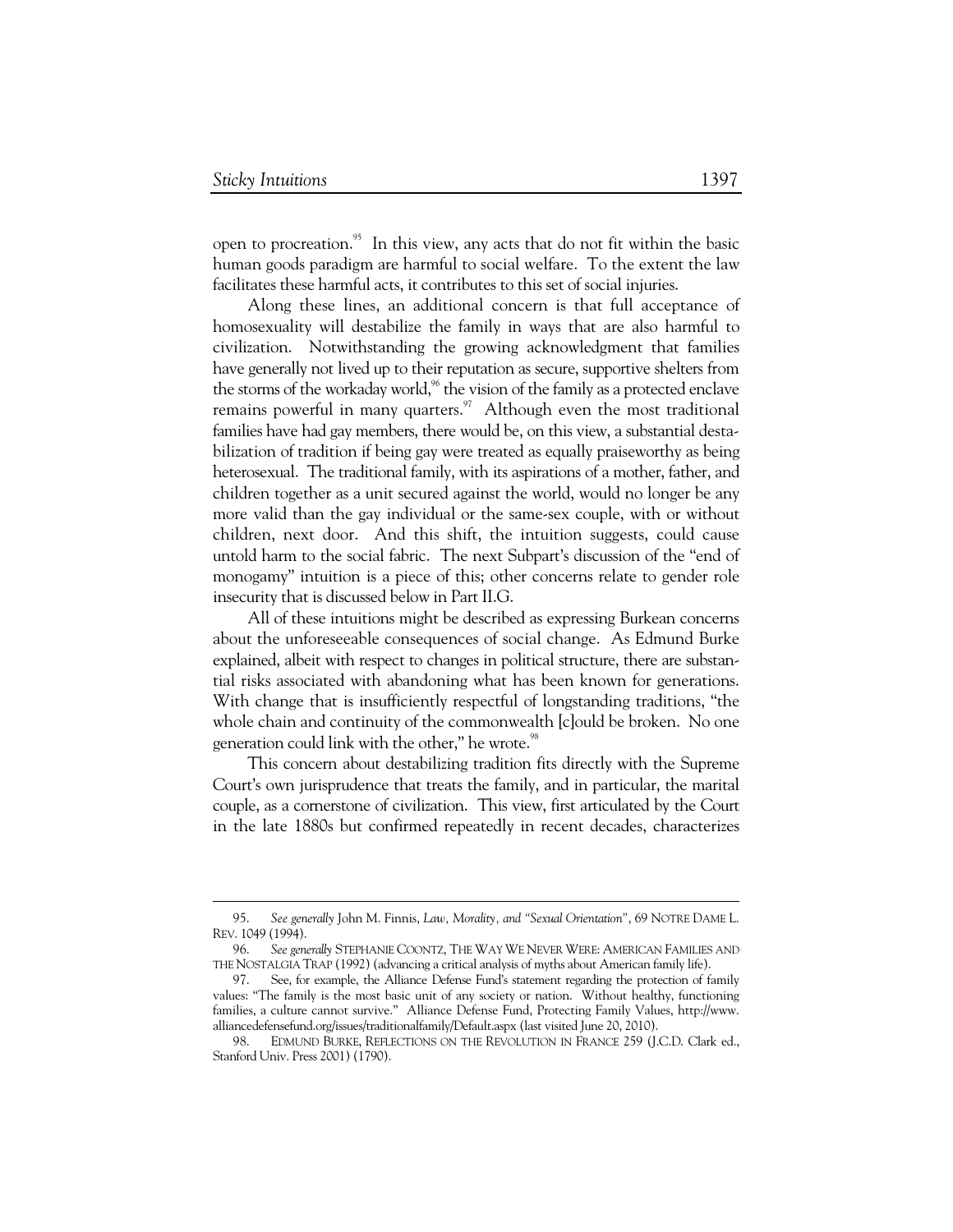marriage as "the foundation of the family and of society, without which there would be neither civilization nor progress."<sup>99</sup>

For challenges to this particular intuitive link between "traditional" families and social stability, one might look, for example, to historians' engagement in the struggle for marriage equality. Their amicus briefs and testimony in marriage cases, in particular, review myriad examples of the ways in which marriage has changed over time, even while remaining a vital force in society. These submissions aim to show that changes to tradition are the norm, rather than posing the dangers the intuition would suggest.<sup>100</sup> Their opinion essays and interventions in the public discourse have likewise sought to disrupt this intuition's power.<sup>101</sup>

Still, invocations of tradition are made regularly by both courts and others to defend the exclusion of same-sex couples from marriage as well as other restrictions on the rights of lesbians and gay men.<sup>102</sup> And behind these invocations, presumably, is the intuition that if tradition is disregarded, civilization will suffer as a result.

 <sup>99.</sup> Zablocki v. Redhail, 434 U.S. 374, 384 (1978) (quoting Maynard v. Hill, 125 U.S. 190, 211 (1888)). *See also* Griswold v. Connecticut, 381 U.S. 479, 496 (1965) (Goldberg, J., concurring) (describing "the traditional relation of the family" as "a relation as old and as fundamental as our entire civilization"); Skinner v. Oklahoma *ex rel.* Williamson, 316 U.S. 535, 541 (1942) (describing marriage and procreation as "fundamental to the very existence and survival of the race").

 <sup>100.</sup> *See, e.g.*, Brief of the Professors of the History of Marriage, Families, and the Law, Lewis v. Harris, 908 A.2d 196 (N.J. 2006) (No. A-2244-03T5); Suzanne B. Goldberg, *A Historical Guide to the Future of Marriage for Same-Sex Couples*, 15 COLUM. J. GENDER & L. 249, 254–72 (2006) (presenting the historians' amicus brief in the New York marriage litigation); *see also Perry* Transcript of Record, *supra* note 36, at 220–52, *available at* http://www.equalrightsfoundation.org/wp-content/uploads/2010/01/ 2010-01-12-Perry-Trial-Day-02-Cott-direct-cross-redirect-Chauncey-direct-cross-mini.pdf (direct examination of Nancy Cott, testifying that marriage is constantly evolving and has changed from an institution that once embraced racial and national origin restrictions, and "restrictions on American women's citizenship rights"); *id*. at 440 (direct examination of George Chauncey, testifying that the "Reverend Jerry Falwell himself preached a sermon in 1958 criticizing the Supreme Court's *Brown v. Board of Education* decision as going against God's will and warning, actually, that it could lead to interracial marriage  $\dots$ .").

 <sup>101.</sup> *See, e.g.*, Stephanie Coontz, Op-Ed, *Taking Marriage Private*, N.Y. TIMES, Nov. 26, 2007, at A23, *available at* http://www.nytimes.com/2007/11/26/opinion/26coontz.html?\_r=1&em&ex=119622 6000&en=5e70532fce256fe0&ei=5087%0A.

 <sup>102.</sup> *See, e.g.*, Lewis v. Harris, 908 A.2d 196, 222 (N.J. 2006) (embracing the different-sex marriage rule as "the definition that has reigned for centuries"); *id.* ("We cannot escape the reality that the shared societal meaning of marriage—passed down through the common law into our statutory law—has always been the union of a man and a woman. To alter that meaning would render a profound change in the public consciousness of a social institution of ancient origin."); *see also* Lofton v. Sec'y of Dept. of Children & Family Servs., 358 F.3d 804, 820 (*Lofton I*) (11th Cir. 2004) (invoking "the accumulated wisdom of several millennia of human experience"); Brief of Defendant-Appellees with Appendix at 54, Kerrigan v. Connecticut, 957 A.2d 407 (Conn. 2008) (No. 17716) (arguing that "[i]t is entirely rational for the legislature to retain the term 'marriage' to describe the union of one man and one woman because that is the definition of marriage that has always existed in Connecticut throughout its history"); *cf.* Bowers v. Hardwick, 487 U.S. 186, 197 (1986) (Burger, C.J., concurring) ("To hold that the act of homosexual sodomy is somehow protected as a fundamental right would be to cast aside millennia of moral teaching.").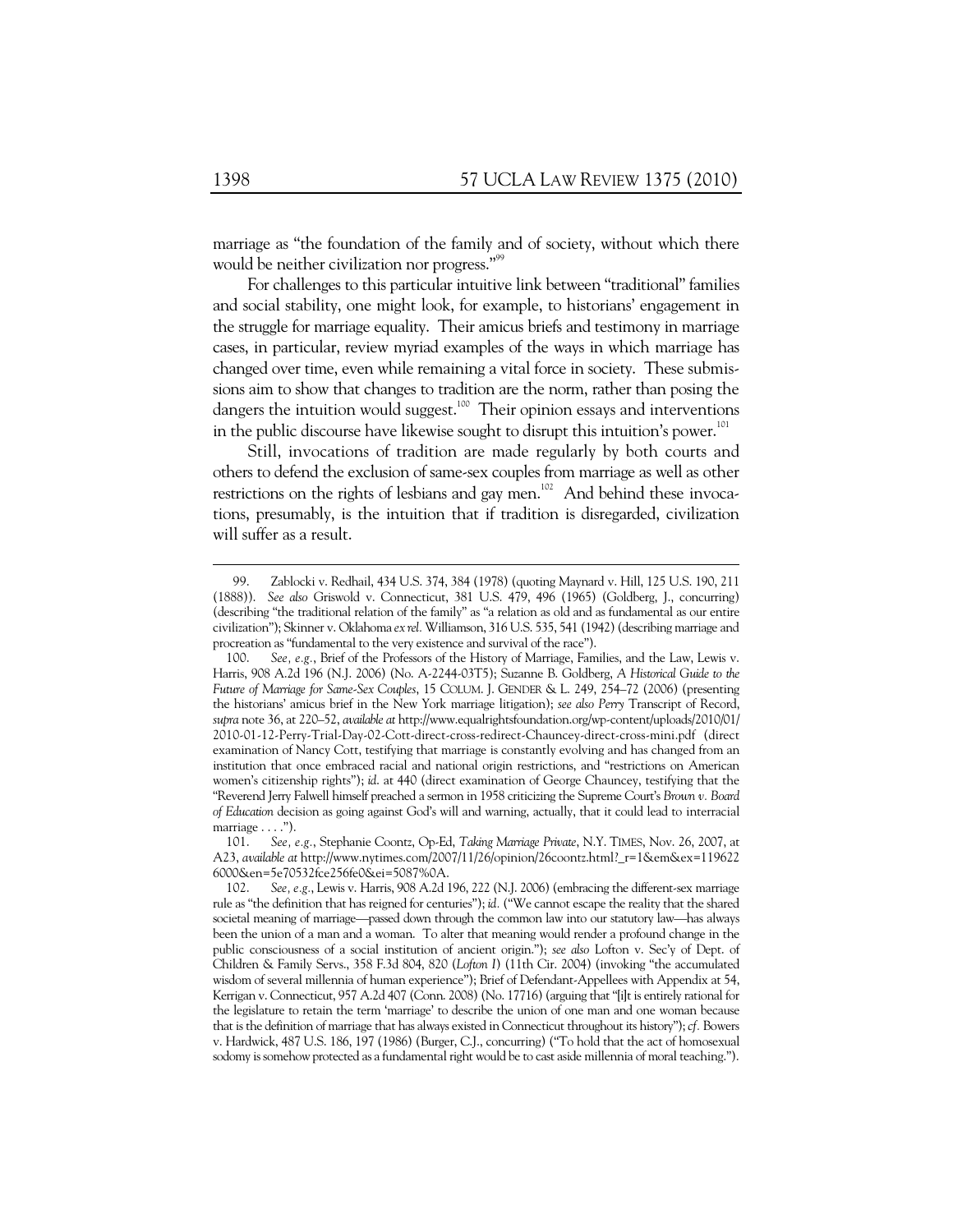$\ddot{\phantom{a}}$ 

### E. The End of Monogamy

One particular intuition associated with the decline of civilization is that increased acceptance of homosexuality will lead to a decline in monogamous relationships.<sup>103</sup> The underpinnings of this intuition are likely twofold. In part, there is a widespread view, confirmed by some research (and contested by other studies), that men are more inclined toward sexual promiscuity.<sup>104</sup> This view surfaced as a partial justification for Colorado's ban on discrimination protections for gay people, with one witness highlighting the view that male couples were less likely to be monogamous in their relationships than male-female or female-female couples.<sup>105</sup>

Reinforcing this is another intuition that if the preference for heterosexuality is abandoned, nonmonogamy will be seen increasingly as a viable option.<sup>106</sup> This is not to say that nonmonogamy is not seen as viable today, particularly for people not in committed relationships. Instead, the point here is that moving away from constraints on same-sex coupling and from marriage as it has traditionally been configured will impede the embrace of monogamy. Extending this view further, the intuition would be that without monogamy, we

 <sup>103.</sup> Underlying this intuition is the assumption that monogamy is preferable to nonmonogamy. Although there have been many challenges to the desirability of monogamy, it remains the case that most people, when asked, indicate that they would prefer monogamy within long-term relationships. Justin P. Nichols, *The Hidden Dichotomy in the Law of Morality*, 31 CAMPBELL L. REV. 591, 606 n.114 (2009) (citing statistics that show about 60 to 70 percent of people report preferring monogamy and that there is not a significant difference in instances of monogamy based on sexual orientation). For arguments against the normative preference for monogamy, see, for example, Elizabeth F. Emens, *Monogamy's Law: Compulsory Monogamy and Polyamorous Existence*, 29 N.Y.U. REV. L. & SOC. CHANGE 277 (2004); Katherine M. Franke, *Theorizing Yes: An Essay on Feminism, Law, and Desire*, 101 COLUM. L. REV. 181 (2001).

 <sup>104.</sup> *See generally* Roy F. Baumeister, Kathleen R. Catanese, & Kathleen D. Vohs, *Is There a Gender Difference in Strength of Sex Drive? Theoretical Views, Conceptual Distinctions, and a Review of Relevant Evidence*, 5 PERSONALITY AND SOC. PSYCHOL. REV. 242 (2001); Dorothy Einon, *Are Men More Promiscuous Than Women?*, 15 ETHOLOGY & SOCIOBIOLOGY 131 (1994).

 <sup>105.</sup> *See* Suzanne Goldberg, *Gay Rights Through the Looking Glass: Politics, Morality, and the Trial of Amendment 2*, 21 FORDHAM URB. L.J. 1057, 1078 (1994) (citing testimony of Robert Knight, Director of Cultural Research Studies at the Family Research Council).

 <sup>106.</sup> *See, e.g.*, Gallagher, *supra* note 78, at 790–91 ("When the law assumes and promulgates the idea that either mothers or fathers are dispensable, and that marriage is an essentially private matter whose form is determined by private adult desires, marriage in general, and children in particular, will inevitably suffer.").

In a thought experiment about society without marriage, Elizabeth Scott has explored the question whether expectations of fidelity in relationships would be as strong within civil unions as within marriage. *See* Elizabeth S. Scott, *A World Without Marriage*, 41 FAM. L.Q. 537, 563–64 (2007).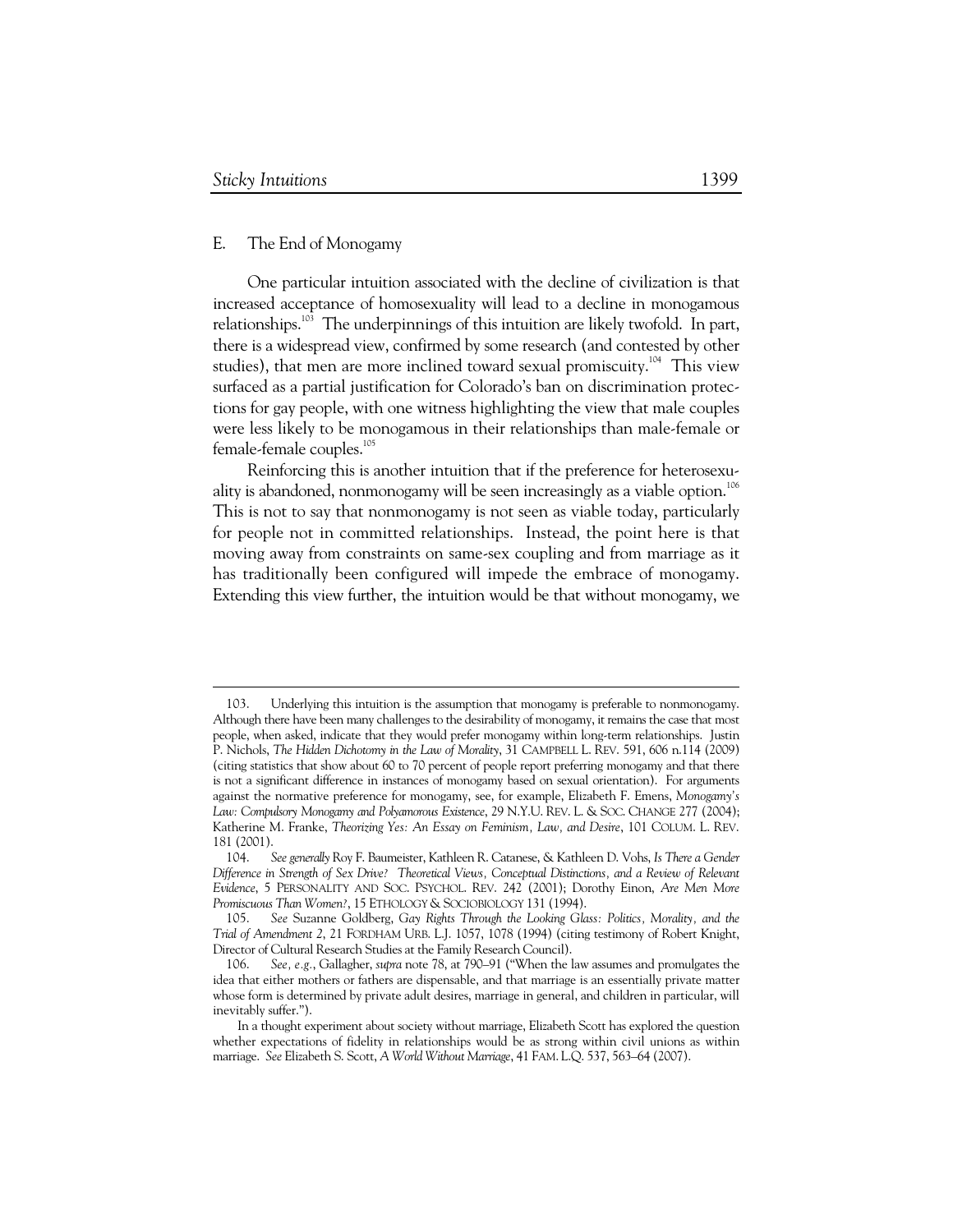not only risk undermining relationships, but per the discussion in Part II.D above, we also risk the decline of civilization.<sup>107</sup>

### F. Children

Surely one of the stickiest and most powerful intuitions that has led decisionmakers to maintain sexual orientation's legal relevance is the sense that if there is no societal preference for heterosexuality, more children will grow up to be gay or, if not gay themselves, to have an attitude of indifference toward sexual orientation differences. Indeed, supporters of antigay measures in public initiative and referenda efforts often stress that children will be harmed if the state embraces nondiscrimination with respect to sexual orientation or does not favor heterosexuals in marriage and family law. As one advertisement used in California's Proposition 8 campaign asserted, for example, "when Massachusetts legalized gay marriage, schools began teaching second graders that boys can marry boys."108 This appeal to child-centered fears and intuitions has its roots in one of the early contemporary antigay grassroots efforts, in which Anita Bryant led the charge to repeal Dade County's sexual orientation antidiscrimination ordinance with a campaign theme of "Save Our Children."<sup>109</sup>

Similar intuitions have likely been at work where school boards have denied recognition to student organizations that seek to foster understanding and acceptance of sexual orientation differences<sup>110</sup> and where school officials have barred students from taking a same-sex date to the school prom.<sup>111</sup>

 <sup>107.</sup> The U.S. Supreme Court articulated this concern forcefully when addressing the permissibility of polygamy, describing monogamous marriage as the foundation for civilized society. Reynolds v. United States, 98 U.S. 145, 165–66 (1878) ("Upon it society may be said to be built, and out of its fruits spring social relations and social obligations and duties, with which government is necessarily required to deal. In fact, according as monogamous or polygamous marriages are allowed, do we find the principles on which the government of the people, to a greater or less extent, rests."). Invoking Professor Francis Lieber's commentary, the Court added that "polygamy leads to the patriarchal principle, and which, when applied to large communities, fetters the people in stationary despotism, while that principle cannot long exist in connection with monogamy." *Id.* at 166. Professor Lieber expressed this idea within the debate regarding Utah's statehood. *See, e.g.*, Francis Lieber, *The Mormons: Shall Utah Be Admitted Into the Union?*, 5 PUTNAM'S MONTHLY 225, 234 (1855).

 <sup>108.</sup> ProtectMarriage.com, It's Already Happened, http://www.protectmarriage.com/video/view/5 (last visited June 4, 2010) (arguing that legalizing marriage for same-sex couples in California would undermine parents' rights to protect their children from certain forms of information). For additional discussion of advertising in the Proposition 8 campaign related to children and families, see generally Murray, *supra* note 22.

 <sup>109.</sup> *See* Eskridge, *supra* note 61, at 1015–18 (providing a detailed description of Bryant's successful repeal effort).

 <sup>110.</sup> *See, e.g.*, Gay-Straight Alliance of Okeechobee High Sch. v. Sch. Bd., 483 F. Supp. 2d 1224, 1229 (S.D. Fla. 2007) (evaluating a school district's decision to prohibit the formation of a student group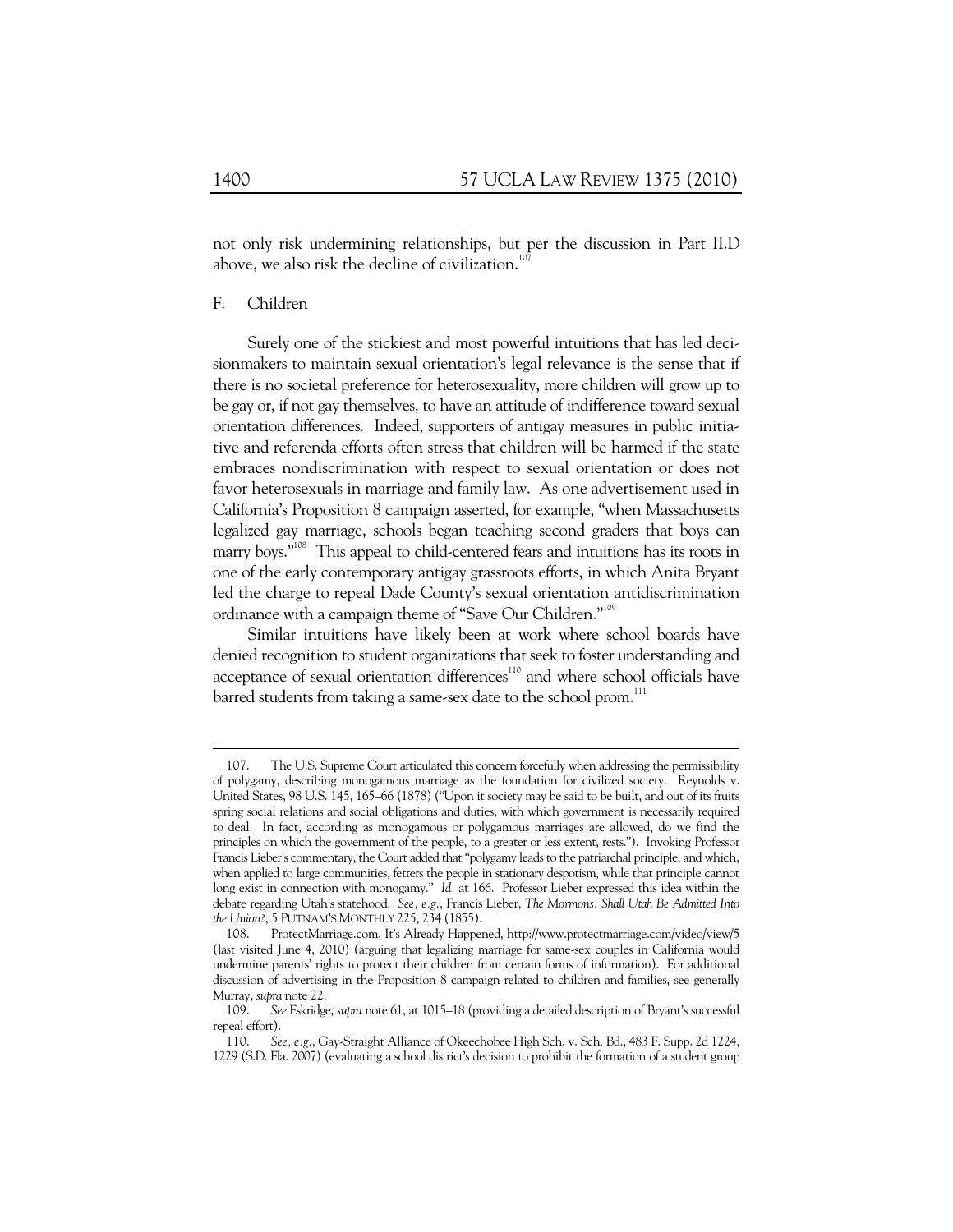-

These intuitions regarding harm to children from growing up in an environment in which sexual-orientation-based distinctions are treated as legally irrelevant have numerous component parts. I will draw out several here.

### 1. Contagion and Suggestibility

Surely the disgust reaction discussed above in Part II.A, as well as fears regarding civilization's survival discussed in Part II.D, contribute to intuitive concerns about harm to children from growing up in nondiscriminatory environments. But several other intuitions may also be at work.

One is that the surrounding environment has the capacity to influence the development of children's sexual orientation. In part, the intuition is that the presence of openly gay adults might lead youth to become gay.<sup>112</sup> A related intuition—that gay-friendly laws or communities will result in more gay youth assumes that sexual orientation is responsive to messages of acceptance or hostility from the surrounding environment.<sup>113</sup> Some who hold this intuition no doubt believe that all gay individuals, including youth, are capable of changing their sexual orientation.<sup>114</sup> Others focus particularly on the impressionability of

aimed at "provid[ing] a safe, supportive environment for students and to promote tolerance and acceptance of one another, regardless of sexual orientation").

 <sup>111.</sup> *See* Kelli Gauthier, *Schools Face Issue of Gay Prom Dates*, CHATTANOOGA TIMES FREE PRESS, Apr. 25, 2009, *available at* http://www.timesfreepress.com/news/2009/apr/25/schools-face-issue-gay-promdates/ (discussing controversy over same-sex dates at school proms); *cf.* Fricke v. Lynch, 491 F. Supp. 381, 387 (D.R.I. 1980) (rejecting argument of school principal that a student's bringing a same-sex date to the school prom would cause serious disruption and harm).

 <sup>112.</sup> The Kansas Court of Appeals raised a related concern in connection with the prosecution of an eighteen-year-old for engaging in consensual oral sex with a fourteen-year-old where the defendant was sentenced to 206 months rather than six months imprisonment because his sexual partner was a teenage boy rather than a teenage girl. State v. Limon, 83 P.3d 229, 232, 236, 239–40 (Kan. Ct. App. 2004), *rev'd*, 122 P.3d 22 (Kan. 2005). The court wrote:

<sup>[</sup>T]raditional sexual mores have played a significant role in the sexual development of children. During early adolescence, children are in the process of trying to figure out who they are. A part of that process is learning and developing their sexual identity. As a result, the legislature could well have concluded that homosexual sodomy between children and young adults could disturb the traditional sexual development of children.

*Id.* at 236. A somewhat similar role-modeling intuition led a youth organization to fire an adult leader who became pregnant out of wedlock on the theory that the leader would make the youth members more susceptible to becoming pregnant out of wedlock as well. *See* Chambers v. Omaha Girls Club, 840 F.2d 583 (8th Cir. 1988).

 <sup>113.</sup> Another possible intuition is that hostile messages from the surrounding environment will not reshape an individual's sexual orientation but might deter a gay person from identifying as gay or entering into a same-sex partnership.

 <sup>114.</sup> *See, e.g.*, Charles W. Socarides, *How America Went Gay*, AMERICA, Nov. 18, 1995, at 20–22 (challenging the idea that homosexuality is innate); *see also* National Association for the Research & Therapy of Homosexuality, http://www.narth.com (last visited June 4, 2010); Parents and Friends of Ex-Gays & Gays, http://pfox.org (last visited June 4, 2010).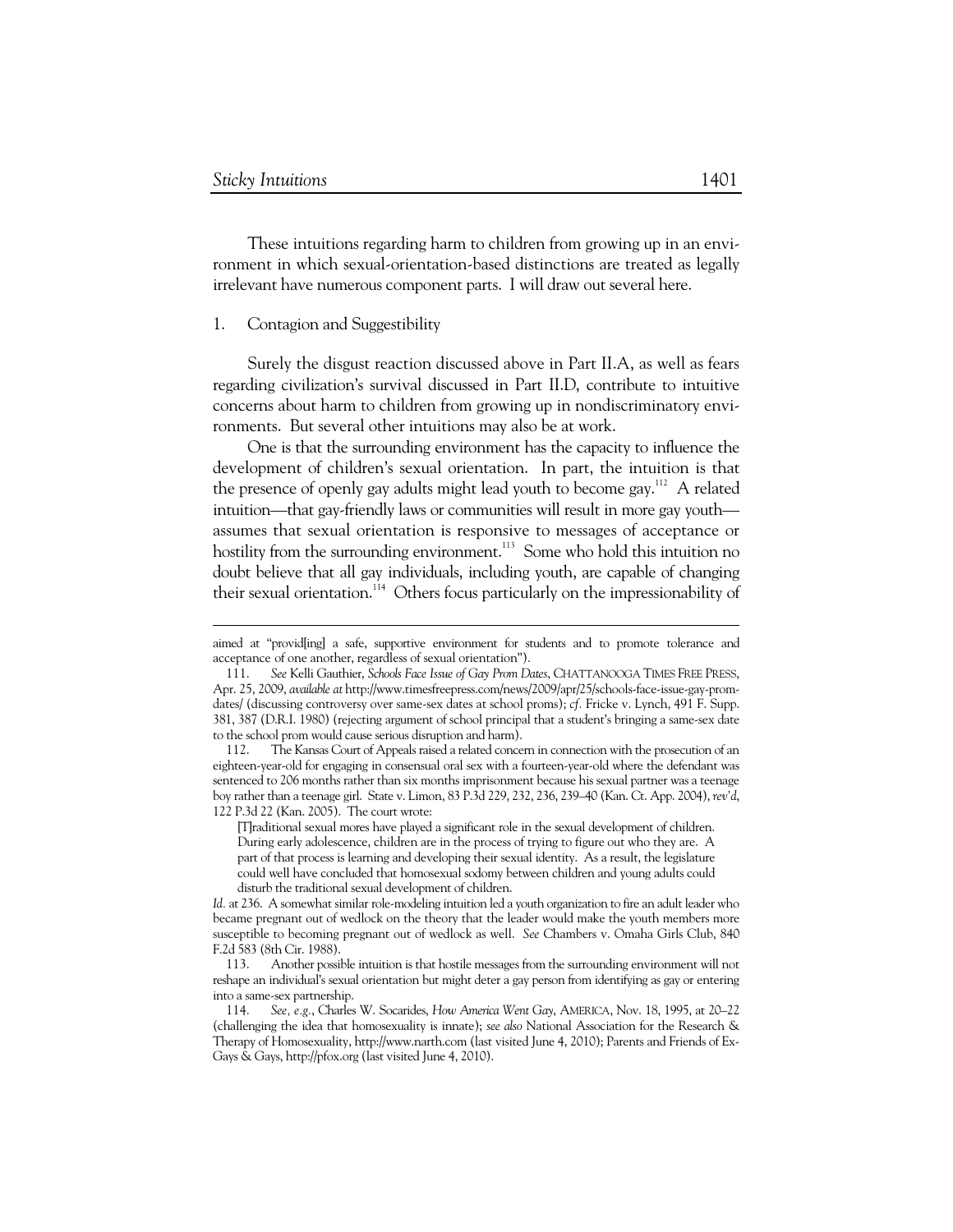youth.<sup>115</sup> with the accompanying intuition that these young people are more likely to become heterosexual in a world in which heterosexuality is legally and socially privileged. $116$ 

Advocates have taken up this particular intuition, typically with expert witnesses and amicus briefing from psychologists, including the American Psychological Association, to make the point that sexual orientation is set in place at an early age and is highly resistant to change. $117$ 

#### 2. Shifting Morality

In addition to intuitions that youth will be influenced into becoming gay by virtue of their exposure to a gay-friendly environment, a separate, though related, intuition concerns mores and attitudes. The intuition here is that an environment that rejects discrimination against gay people will produce more people who see sexual orientation differences as benign variation rather than as a problem warranting moral disapproval and legal regulation.

Put another way, the equation of heterosexuality and homosexuality risks producing a generation at risk of losing its moral compass, on this view. In 2005, for example, the Kansas Court of Appeals upheld the application of a criminal

 <sup>115.</sup> *See, e.g.*, Parker v. Hurley, 514 F.3d 87, 100–01 (1st Cir. 2008) (noting, in the context of parents' lawsuit challenging curriculum materials aimed to encourage acceptance of gay people, that the impressionability of young children is a relevant factor); Dean v. District of Columbia, 653 A.2d 307, 353 (D.C. Cir. 1995) (describing some studies that "suggest the possibility that public policies which can be seen as positively endorsing homosexuality, in contrast with policies more clearly limited simply to forbidding discrimination against homosexuals, may have some bearing on how free an impressionable youth may feel to engage in homosexual experiences, if not to assume that orientation").

 <sup>116.</sup> Along these lines, many adults, including those who oppose sexual orientation discrimination, would prefer for their children to be heterosexual, on the view that, apart from moral or religious concerns, it is easier to live as a straight person than as a gay person. While there are particular challenges associated with being a member of any minority group, including one targeted for disapproval and hostility, as gay people often are, this sense that being heterosexual equates with a better life is little more than an intuition as well. Indeed, the mainstream view of researchers is that sexual orientation is not a predictor of either happiness or mental health. *See* Gregory M. Herek & Linda D. Garnets, *Sexual Orientation and Mental Health*, 3 ANN. REV. OF CLINICAL PSYCHOL. 353, 353–75 (2007) (examining recent empirical research on the mental well-being of gays and lesbians). Efforts to change an individual's sexual orientation from gay or bisexual to heterosexual, by contrast, have largely been associated with negative mental health outcomes. *See* AM. PSYCHIATRIC ASS'N, THERAPIES FOCUSED ON ATTEMPTS TO CHANGE SEXUAL ORIENTATION (2000), *available at* http://www.psych.org/Departments/ EDU/Library/APAOfficialDocumentsandRelated/PositionStatements/200001a.aspx (reaffirming the Association's view that "homosexuality per se is not a diagnosable mental disorder," arguing that techniques that purport to be able to change an individual's sexual orientation "are often guided not by rigorous scientific or psychiatric research," and cautioning that "anecdotal reports of 'cures' [for homosexuality] are counterbalanced by anecdotal claims of psychological harm").

 <sup>117.</sup> *See* KEEN & GOLDBERG, *supra* note 84, at 26; Brief of Amicus Curiae Am. Psychological Ass'n in Support of Respondent, Boy Scouts of Am. v. Dale, 530 U.S. 640 (2000) (No. 99-699), 2000 WL 339884.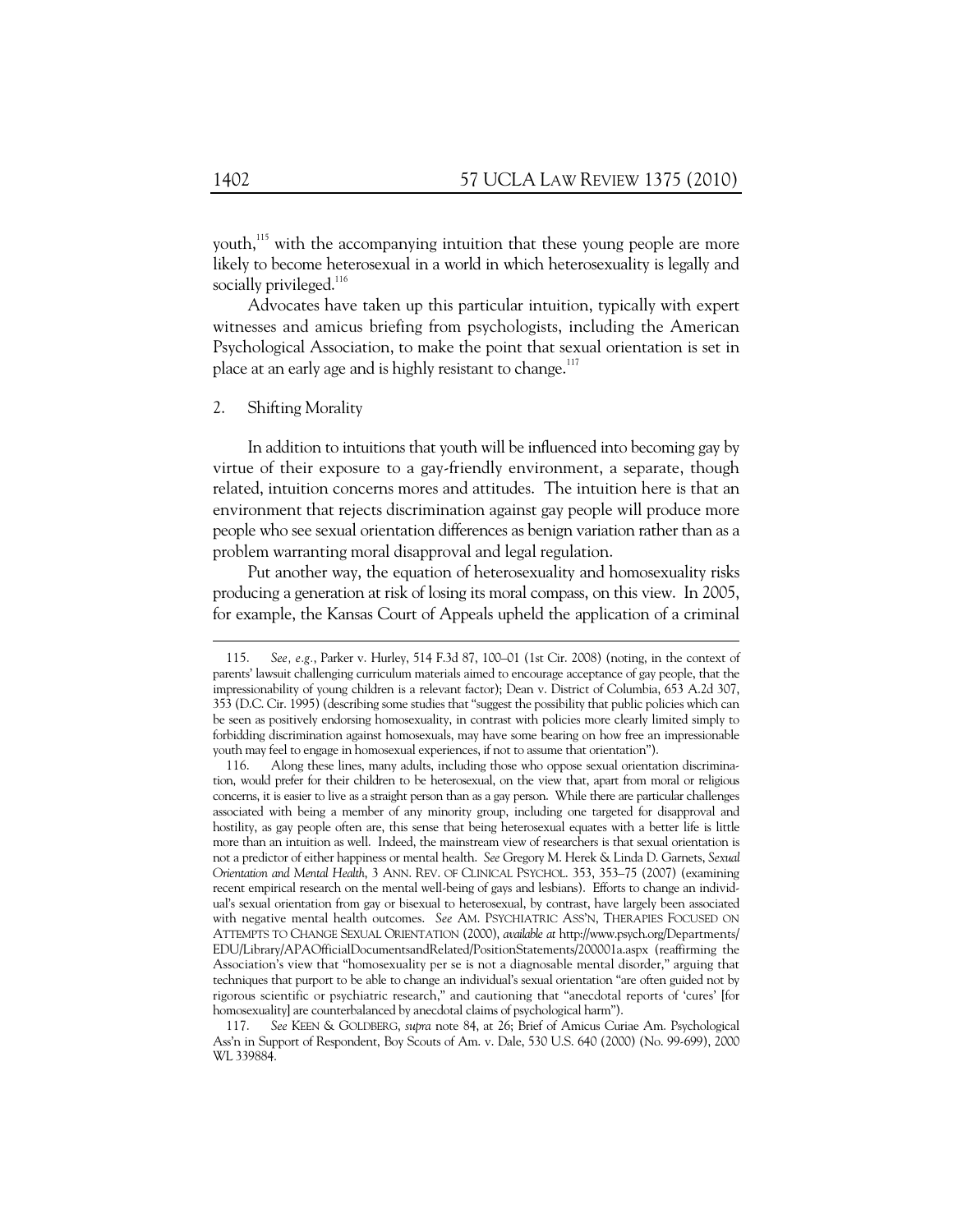sodomy law that imposed significantly greater punishment on same-sex couples than different-sex couples. The decision, which was ultimately reversed by the Kansas Supreme Court, found that one rational basis for the law was to "protect<sup>[]</sup> and preserv[e] the traditional sexual mores of society and the historical sexual development of children."<sup>118</sup>

Under this kind of reasoning, even if school and youth organization leaders do not subscribe to the intuition that a youth is likely to be influenced by others toward being gay, they might well embrace sexual-orientation-based regulation as a means to preserve and reinforce their moral vision. The Boy Scouts' exclusion of openly gay leaders can be understood as reflecting these instincts, $^{^{119}}$  as can the school-based restrictions on gay-straight alliances discussed above.

#### G. Gender Insecurity

 $\ddot{\phantom{a}}$ 

A final area that is rife with intuitive concerns triggered by legal regulation of sexual orientation relates to gender roles. One of these intuitions reflects a concern that if sexual orientation distinctions are disavowed by the law and surrounding society, gender differences will be next to go. In part, this sense that gay people endanger gender norms stems from the view that engaging in intimate relationships with same-sex partners is not something men or women should do.<sup>120</sup> But gay individuals often fail to conform to gendered expectations regarding self-presentation as well. At times, there are reactions against lesbians who express themselves in nonfeminine ways, as in instances where graduating high school students have been barred from taking their class photograph in a suit or from wearing a tuxedo to a school prom.<sup>121</sup> There are also strong reactions, sometimes bordering on disgust, toward effeminate men and boys.<sup>122</sup> The

 <sup>118.</sup> State v. Limon, 83 P.3d 229, 237 (Kan. Ct. App. 2004), *rev'd*, 122 P.3d 22 (Kan. 2005).

 <sup>119.</sup> *See* Boy Scouts of Am. v. Dale, 530 U.S. 640 (2000).

 <sup>120.</sup> *See, e.g.*, Heller v. Edgewater Country Club, 195 F. Supp. 2d 1212, 1224, 1227 (D. Or. 2002) (finding sex discrimination when an employer fired a lesbian employee because she was involved in an intimate relationship with a woman, and the termination would not have taken place had the employee been involved with a man).

 <sup>121.</sup> *See, e.g., Lesbian Teen Sues to Force School to Hold Prom*, WASH. TIMES, Mar. 12, 2010, *available at* http://www.washingtontimes.com/news/2010/mar/12/lesbian-teen-sues-force-school-holdprom/?page=2 (describing school regulations forbidding students from bringing same-sex dates and forbidding girls from wearing tuxedos); Sheila Byrd, *Ceara Sturgis, Lesbian High School Student, Told She Can't Wear Tuxedo in Yearbook*, HUFFINGTON POST, Oct. 15, 2009, http://www.huffingtonpost.com/ 2009/10/16/ceara-sturgis-lesbian-hig\_n\_323968.html (reporting on an openly lesbian high school student who was prohibited from wearing a tuxedo in her school's yearbook).

 <sup>122.</sup> *See* Mary Anne C. Case, *Disaggregating Gender From Sex and Sexual Orientation: The Effeminate Man in the Law and Feminist Jurisprudence*, 105 YALE L.J. 1, 26–27 (1995) (arguing that "[t]omboys are far more acceptable and unproblematic today than are sissies, who, it is still feared, are at a high risk of growing up to be homosexual or transsexual and for whom clinical treatment is more often prescribed. This is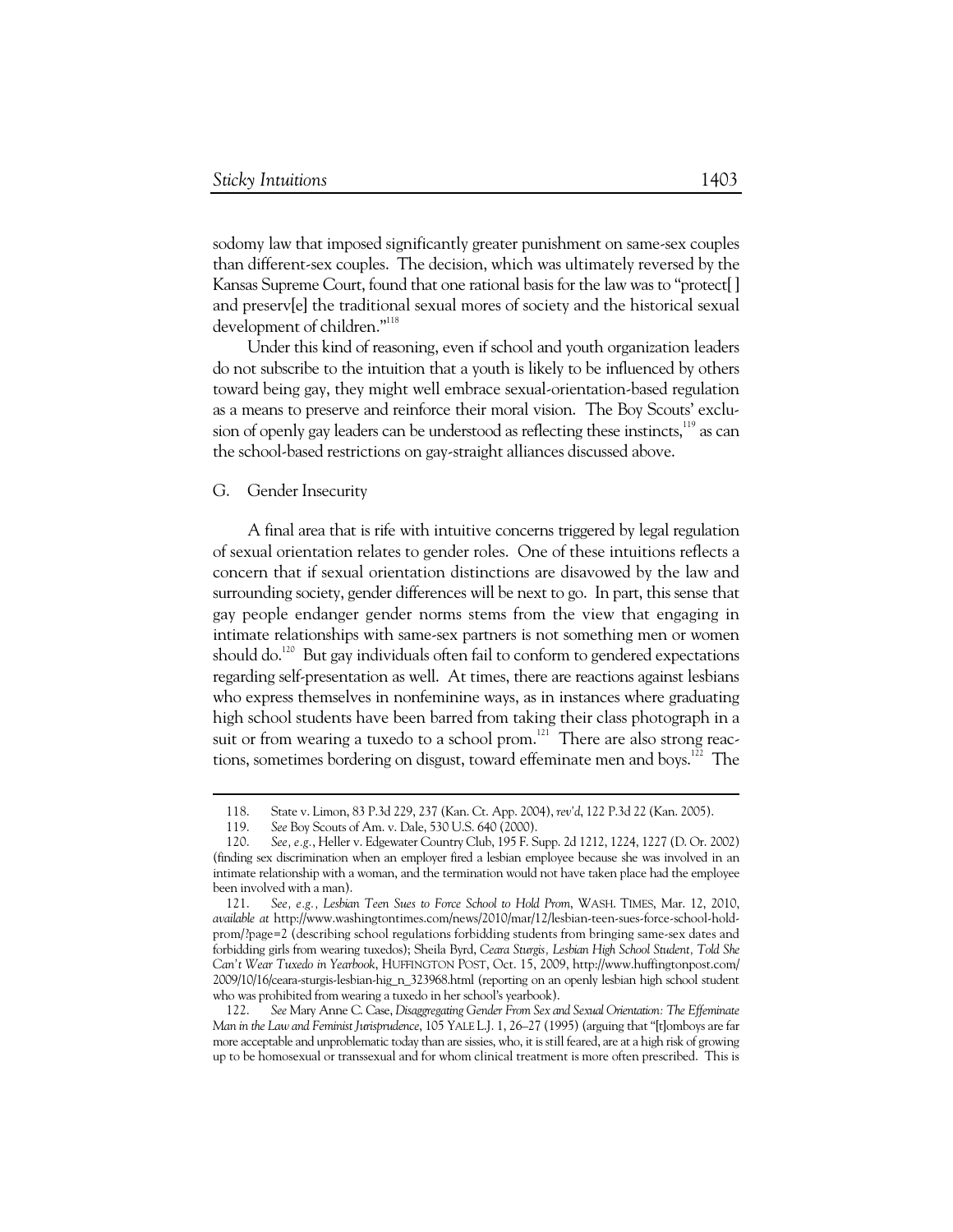intuition here is that by treating sexual orientation differences as completely benign, not only will more people become gay, per the discussion above in Part II.F.1, but also more boys and men will become effeminate.

Beyond concerns with effeminacy, intuitions related to sexual orientation differences and gender insecurity can also be seen in the context of family law, where courts express concern that gay and lesbian parents will not be able to adequately instill gender differences in their children. Indeed, New York's highest court expressly included this intuition among its reasons for sustaining the exclusion of same-sex couples from marriage, citing the value to children of daily exposure to "living models of what both a man and a woman are like."<sup>123</sup> Florida likewise defended its ban on adoption by gay people by claiming that dual-gender parenting plays a vital role in shaping gender identity.<sup>124</sup> Although one might argue that the leap from ending antigay discrimination to the endangerment of gender differences gives over far too much power to the law, the intuitions are strong and influential, as these examples suggest.

### III. THEORIZING THE LEGAL WORK OF INTUITIONS

The significant role of intuitions in sustaining legal distinctions based on sexual orientation prompts questions regarding intuitions' influence in lawmaking more generally. In this Part, I offer several provisional observations.

First are normative concerns about the power of intuitions to shape legal decisionmaking and, in particular, decisions to sustain burdens on individual rights. As we have seen, judges sometimes directly acknowledge the intuitions that shape their legal analysis; $125$  likewise, the public campaigns discussed above

 $\ddot{\phantom{a}}$ 

further evidence of the disproportionate pull of gender—masculinity in a girl is approved while femininity in a boy is not only troublesome, but a marker for homosexual orientation") (footnotes omitted).

Courts are increasingly, though not uniformly, protecting transgender individuals from discrimination when the court has a sense that the new gender is fixed. *See* Schroer v. Billington, 577 F. Supp. 2d 293, 308 (D.D.C. 2009) (holding that "in refusing to hire [a transgender woman] because her appearance and background did not comport with the decisionmaker's sex stereotypes about how men and women should act and appear . . . [the employer] violated Title VII's prohibition on sex discrimination"). *But see* Etsitty v. Utah Transit Auth., 502 F.3d 1215 (10th Cir. 2007) (rejecting discrimination claim brought by transgender bus driver). Courts are also increasingly protecting effeminate men from sex discrimination); *cf.* Nichols v. Azteca Rest. Enter., Inc., 256 F.3d 864, 875 (2001) (holding that a valid sex discrimination claim existed because the verbal abuse at issue occurred because of the plaintiff's "effeminate appearance").

 <sup>123.</sup> Hernandez v. Robles, 855 N.E.2d 1, 7 (N.Y. 2006).

 <sup>124.</sup> Lofton v. Sec'y of Dept. of Children & Family Servs. (*Lofton I*), 358 F.3d 804, 818 (11th Cir. 2004).

 <sup>125.</sup> *See supra* note 34 and accompanying text (discussing invocations of intuition to sustain bans on marriage and adoption by gay people).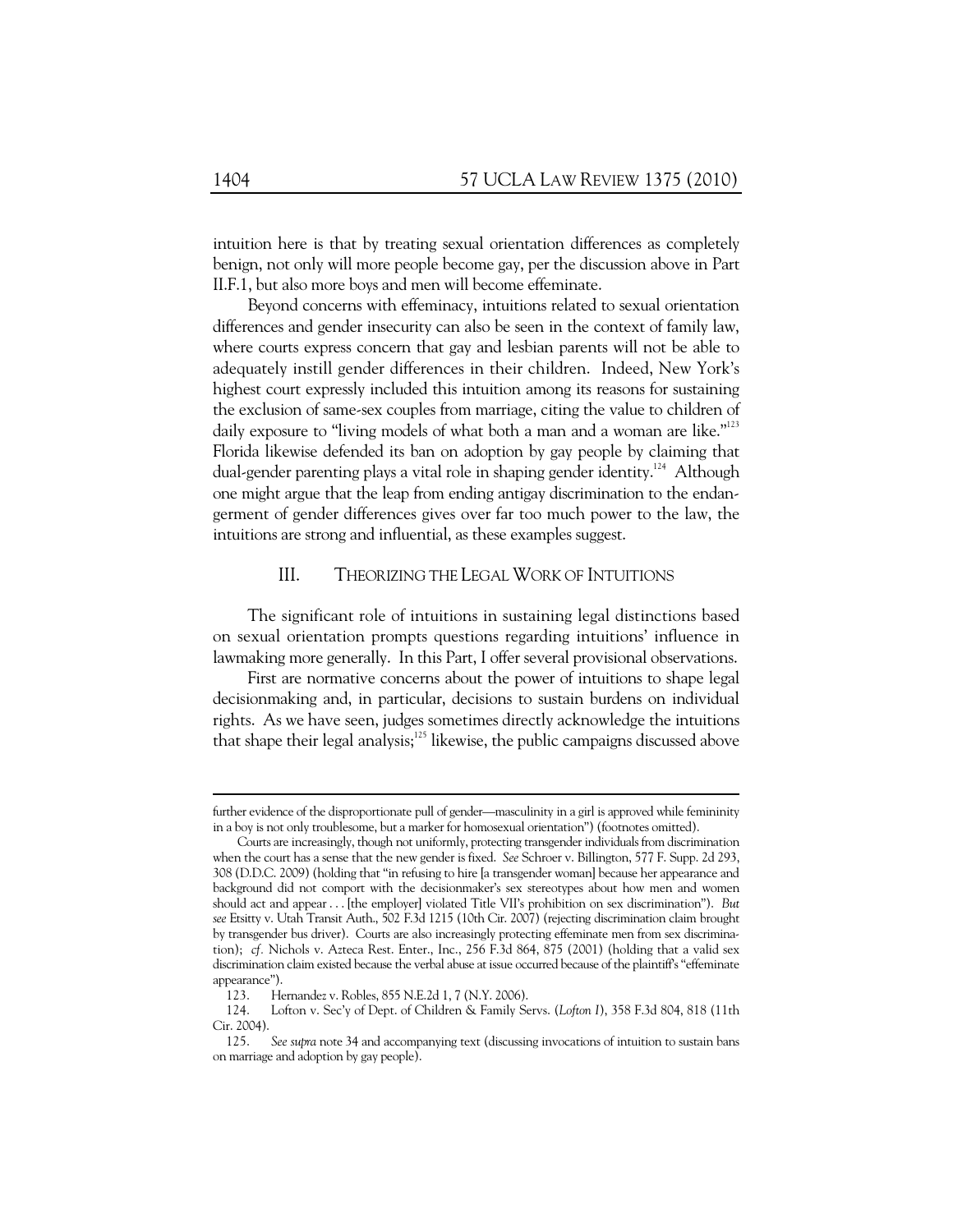frame many of their messages to trigger intuitions detrimental to gay people's equality. $126$ 

The relatively open operation of these intuitions raises both moral and philosophical questions about whether decisionmaking regarding individual rights should rest on grounds that are neither demonstrable nor contestable. After all, the very essence of the intuitions is that they are not the product of a rational operation that can be subjected to the analytic scrutiny typically applied in court.<sup>127</sup> (One might say that a certain lack of rationality accompanies most forms of public lawmaking, both in legislatures and through direct democratic action, but even in those circumstances, constitutional constraints of rationality and nonarbitrariness continue to apply.)<sup>128</sup>

If we accept that decisions regarding legal burdens rest on intuitions as much as, or more than, on rational analysis, we have also arguably acknowledged a profound institutional design defect. That is, despite our best systemic efforts to insure rigorous and well-informed decisionmaking, there are, at least in the area of sexual orientation, and I would argue also in the regulation of other vulnerable social groups,<sup>129</sup> serious and troubling gaps in regulation.

Reliance on intuitions prompts more instrumental concerns, as well. Judge Richard Posner is helpful in illustrating the difficulty here. On the one hand, Judge Posner has affirmatively embraced intuition as an important component of good decisionmaking. Intuition, he has written, "frequently encapsulates highly relevant experience" and "produces tacit knowledge that may be a more accurate and speedier alternate in particular circumstances to analytical reasoning, even though, being tacit, it is inarticulate."130 Yet even he acknowledges, on the other hand, that the value of intuitions is limited by the experiences of the person doing the intuiting. "We must not . . . suppose intuition a sure guide to sound decision making," he wrote, adding that "[a]n intuitive decision may ignore

 <sup>126.</sup> *See* ProtectMarriage.com, *supra* note 108.

 <sup>127.</sup> This is not to say that all intuitions are empirically untestable; some surely are.

 <sup>128.</sup> *See* Lucas v. Forty-Fourth Gen. Assembly of Colo., 377 U.S. 713, 737 (1964) ("[T]he fact that a challenged legislative apportionment plan was approved by the electorate is without federal constitutional significance, if the scheme adopted fails to satisfy the basic requirements of the Equal Protection Clause.").

 <sup>129.</sup> *See generally* Goldberg, *supra* note 20 (analyzing the gap between empirical evidence about social groups and the justifications for legal regulation of those groups).

 <sup>130.</sup> Richard A. Posner, *The Role of the Judge in the Twenty-First Century*, 86 B.U. L. REV. 1049, 1064 (2006) (citations omitted); *cf.* Richard Epstein, *Intuition, Custom, and Protocol: How to Make Sound Decisions With Limited Knowledge*, 2 N.Y.U. J.L. & LIBERTY 1, 12 (2006) ("[I]ntuition ends up as a guide through this moral thicket, useful but limited. And in modern thought it is more likely to be displaced as two features come together: first, as the factual patterns in particular cases move further away from those that generated our bedrock intuitions, and second, as we develop more powerful functional theories. The point here is not unfamiliar—intuitions yield to protocols in many areas of life.").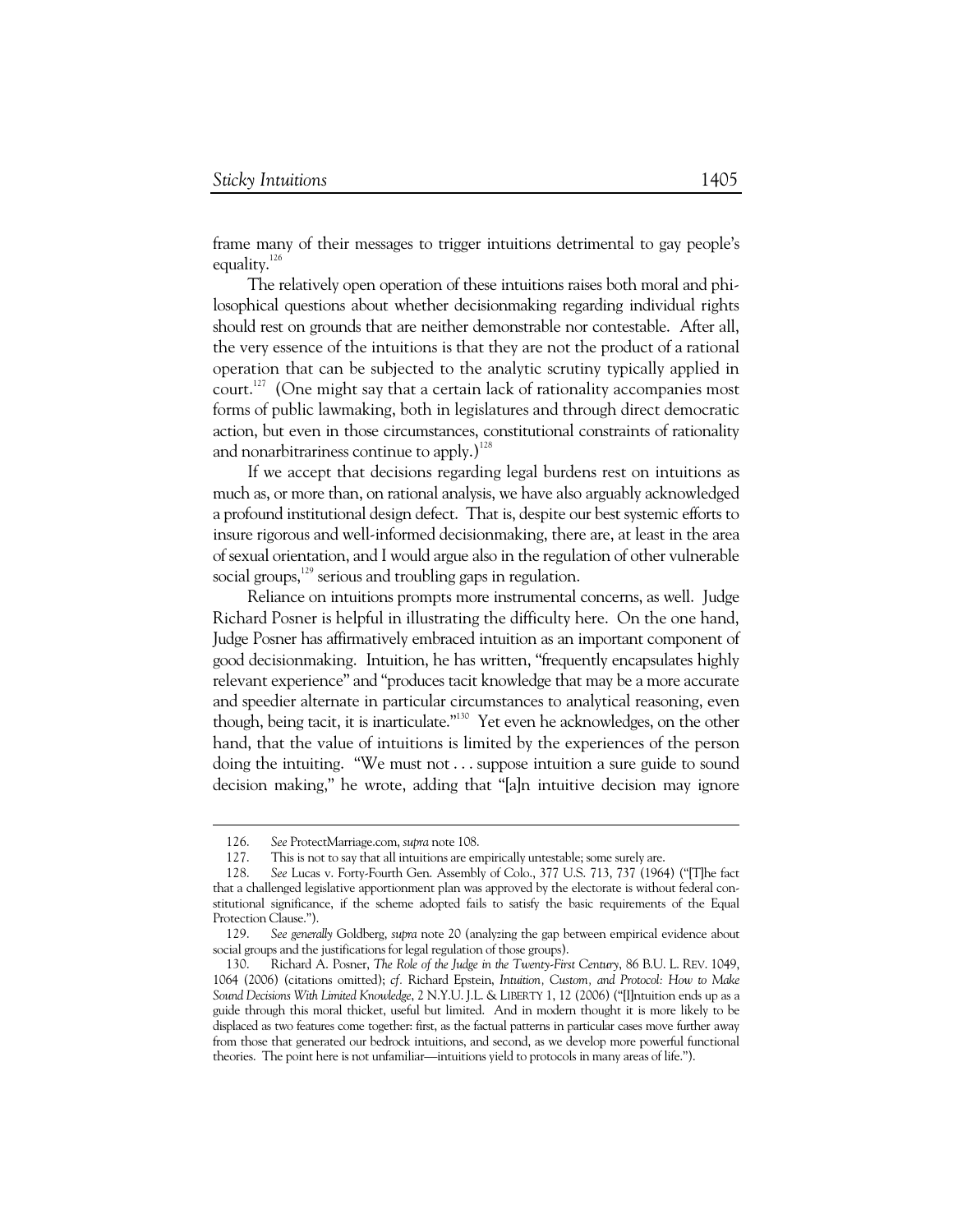critical factors that lie outside the range of the person's experience that informs his intuition."<sup>131</sup> Those who have reviewed the empirical literature on the relative virtues of reasoning and intuitive reasoning confirm this concern, observing that intuitions often lack reliability because they derive mainly from the necessarily limited life experiences of the individual in question.<sup>132</sup>

Further, because of their deliberately nonfalsifiable nature, intuition-based justifications for government action create greater openings than evidencebased rationales for the unfiltered influence of bias, even without the awareness of the decisionmaker him or herself. As some scholars have observed, "intuition is . . . the likely pathway by which undesirable influences, like the race, gender, or attractiveness of the parties, affect the legal system."133

American philosophers have also railed against the grip of intuition on public decisionmaking. John Stuart Mill, for example, listed intuition as "one of the chief hindrances to the rational treatment of great social questions, an upholder of conservative doctrines, and one of the greatest stumbling blocks to human improvement."<sup>134</sup>

Other philosophers, by contrast, were more sanguine about the possibility of limiting intuition's effects. As William James observed, "[r]eason, per se, can inhibit no impulses; the only thing that can neutralize an impulse is an impulse the other way."135

James's view is reinforced by both cognitive psychologists and judges who make clear that intuition-based decisionmaking is not going anywhere. As

133. Guthrie et al., *supra* note 132, at 31.

 <sup>131.</sup> Posner, *supra* note 130, at 1064; *see also* RICHARD A. POSNER, HOW JUDGES THINK 10– 11 (2008).

 <sup>132.</sup> *See, e.g.*, Jonathan J. Koehler & Daniel N. Shaviro, *Veridical Verdicts: Increasing Verdict Accuracy Through the Use of Overtly Probabilistic Evidence and Methods*, 75 CORNELL L. REV. 247, 271–72 (1990) (highlighting literature from fields outside law that suggest "the superiority of probabilistic methods" of reasoning). Others have identified similar challenges and perils associated with reliance on intuition in medicine. Citing a widely read medical writer's observation that "'[c]ogent medical judgments meld first impressions—gestalt—with deliberate analysis,'" they argue that the same balance between intuition and more rigorous forms of analysis should carry over to law. Chris Guthrie, Jeffrey J. Rachlinski, & Andrew J. Wistrich, *Blinking on the Bench: How Judges Decide Cases*, 93 CORNELL L. REV. 1, 43 (2007) ("Like cogent medical judgments, cogent legal judgments call for deliberation. Justice depends on it."). Cass Sunstein has made similar observations with respect to judicial reliance on heuristics more generally, which he describes as "quite valuable" in general, but also as leading, in some cases, "'to severe and systematic errors.'" Cass R. Sunstein, *Hazardous Heuristics*, 70 U. CHI. L. REV. 751, 751 (2003) (citation omitted).

 <sup>134.</sup> ROGER FRANTZ, TWO MINDS: INTUITION AND ANALYSIS IN THE HISTORY OF ECONOMIC THOUGHT 44 (2005) (describing Mill's reaction to the role of intuition in public discourse and decisionmaking).

 <sup>135.</sup> Jonathan Haidt & Fredrik Bjorklund, *Social Intuitionists Answer Six Questions About Moral Psychology*, *in* 2 MORAL PSYCHOLOGY: THE COGNITIVE SCIENCE OF MORAL INTUITION AND DIVERSITY 181, 194 (Walter Sinnott-Armstrong ed., 2008) (quoting MATT RIDLEY, NATURE VIA NURTURE 39 (2004)).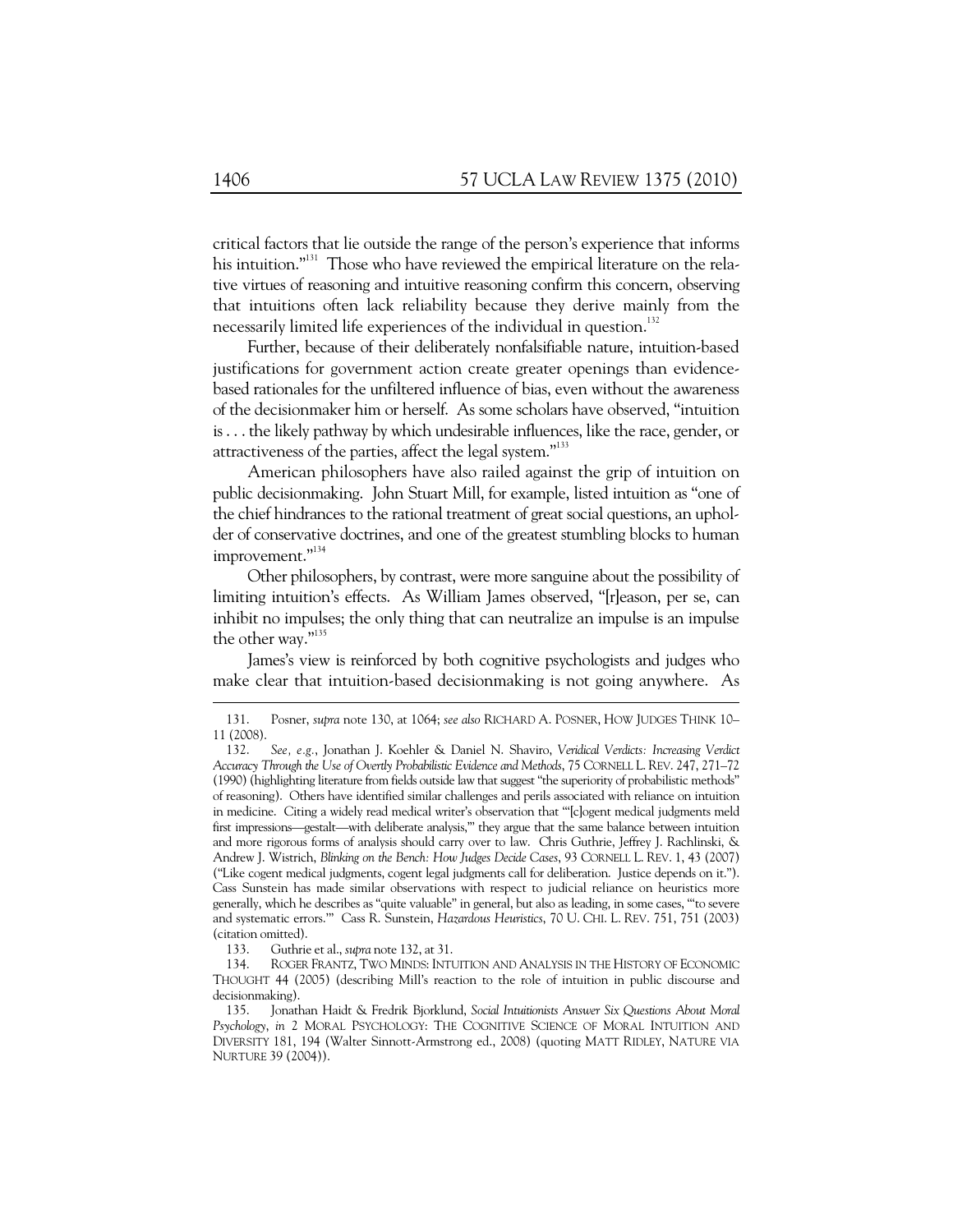several scholars have observed, "[e]liminating all intuition from judicial decision making is both impossible and undesirable because it is an essential part of how the human brain functions."<sup>136</sup> And another: "In general, there is no plausible form of adjudicative absolutism that can consistently escape the need for intuitionism at some crucial point."<sup>137</sup>

Yet there is little within the adjudicative, legislative, and initiative and referendum processes that acts as a check on the problems associated with the work of unfiltered intuitions. Constitutional adjudication, which has the most formalized screening process among these forms of lawmaking, typically demands only rational basis review of most decisionmaking, including sexual-orientationbased classifications in most jurisdictions.<sup>138</sup> In the legislative and public initiative contexts, there are even fewer limits.139 And public discourse has virtually no limits at all; legislators and campaigners express their own intuitions and appeal to the intuitions (and biases) of others with regularity.<sup>140</sup>

### IV. TACKLING THE STICKY INTUITIONS

Given the institutional design that leads courts and representative bodies to review the operation of intuitions only weakly, the regulatory ball is in the advocates' court. In some respects, this regulatory work has been ongoing for many years. Amicus briefs, expert testimony, and advertising campaigns aimed directly at disrupting negative intuitions about gay people's lives and

 <sup>136.</sup> Guthrie et al., *supra* note 132, at 5.

 <sup>137.</sup> Wright, *supra* note 23, at 1406; *see also id.* at 1384 (arguing that "intuition is invariably central—whether overtly so or not—to the process of arriving at a judicial outcome by any standard recognized means").

 <sup>138.</sup> The U.S. Supreme Court has not issued a definitive pronouncement on the level of scrutiny appropriate for government action restricting the rights of gay people, although it indicated in *Romer v. Evans* that it was applying rational basis review to Colorado's gay-specific amendment. *See* Romer v. Evans, 517 U.S. 620, 631–32 (1996). It did not commit explicitly to a level of scrutiny in *Lawrence v. Texas*, and the form of review applied in that case has been the subject of much debate. *See* Lawrence v. Texas, 539 U.S. 558, 579–80 (2003) (O'Connor, J., concurring) (discussing the standard of review when a challenged law harms a particular group); *see also* Laurence H. Tribe, Lawrence v. Texas*: The "Fundamental Right" That Dare Not Speak Its Name*, 117 HARV. L. REV. 1893, 1916–17 (2004) (describing the vague standard of review in *Lawrence* as "bound to draw criticism and . . . likely to generate confusion"). In most jurisdictions, however, courts have applied only rational basis review to sexual-orientation-based classifications. *See* Equal. Found. of Greater Cincinnati, Inc. v. City of Cincinnati, 128 F.3d 289, 293 n.2 (1997) (listing courts that have rejected heightened scrutiny arguments). *But see In re* Marriage Cases, 183 P.3d 384 (Cal. 2008) *and* Varnum v. Brien, 763 N.W.2d 862, 896 (Iowa 2009) (applying heightened scrutiny to state-sponsored sexual orientation discrimination).

 <sup>139.</sup> For example, William Eskridge has described the campaign that led to Florida's ban on adoption by lesbians and gay men as, in part, "aggressively negative, invoking themes of disgust and contagion." Eskridge, *supra* note 61, at 1013.

 <sup>140.</sup> *See, e.g.*, Murray, *supra* note 22 (reviewing the hostile commentary toward lesbians and gay men within California's Proposition 8 campaign).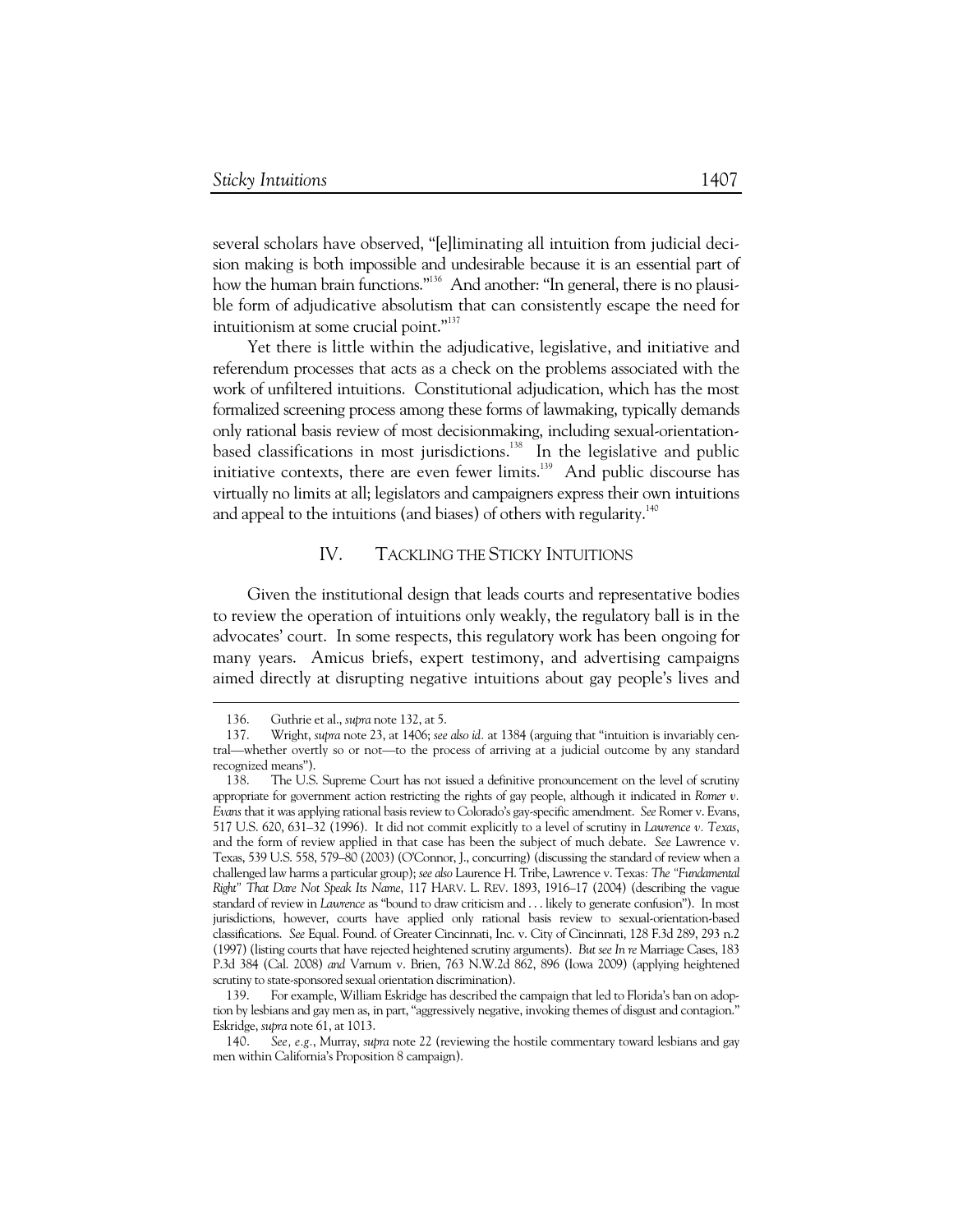the nature of sexual orientation are regularly introduced both in court and in the public debate.

Yet individuals often remain deeply committed to their intuitions even in the face of contrary evidence. As Dan Kahan has explained, "[r]eal-world people tend to be anti-Bayesians: rather than update their prior beliefs based on new information, they tend to evaluate the persuasiveness of new information based on its conformity to their experience."<sup>141</sup> In other words, factual contestation, while likely helpful, may be itself insufficient to produce the destabilization necessary to unstick sticky intuitions. The question, then, is how best to marshal insights from cognitive theory and translate them into practice. This Part makes several tentative suggestions.

### A. Insights From Cognitive Theory

Cognitive theory suggests at least two possible directions for challenging settled intuitions. One, which has already been integrated into advocacy efforts, draws on Gordon Allport's contact hypothesis.<sup>142</sup> The straightforward idea is that prejudices (or, in our treatment here, negative intuitions) are best reduced by contact with the "other," which in turn leads individuals to reconceptualize, in a more positive fashion, the group category to which that "other" belongs.<sup>143</sup>

Consistent with this theory, many advocates have encouraged gay people to come out to their friends, families, neighbors, and colleagues, on the idea that knowing an actual gay person may force reconsideration of some of the intuitions outlined in Part II above, including those related to hypersexualization,

 <sup>141.</sup> Dan M. Kahan, *Cognitively Illiberal State*, 60 STAN. L.REV. 115, 121 (2007) (footnote omitted). He adds: "Known as 'biased assimilation,' this tendency also has a straightforward cultural explanation: ordinary persons aren't in a position to identify *when* new information is credible, and thus a ground for updating their prior beliefs, without recourse to the very same cultural heuristics that have generated their existing beliefs." *Id.* at 121–22 (footnotes omitted).

 <sup>142.</sup> *See generally* GORDON W. ALLPORT, THE NATURE OF PREJUDICE (1954).

 <sup>143.</sup> Allport's hypothesis has been elaborated by many. *See, e.g.*, Herbert Blumer, *Race Prejudice as a Sense of Group Position*, 1 PAC. SOC. REV. 3, 6 (1958) (arguing that the source of racial prejudice is found in "a complicated social process in which the individual is himself shaped and organized"); Douglas H. Yarn & Gregory Todd Jones, *A Biological Approach to Understanding Resistance to Apology, Forgiveness, and Reconciliation in Group Conflict*, 72 LAW & CONTEMP. PROBS. 63, 72 n.35 (2008) (discussing work related to Allport's hypothesis). In recent years, sociologists and others have questioned some of the hypothesis's core assumptions and applications. *See, e.g.*, H.D. FORBES, ETHNIC CONFLICT: COMMERCE, CULTURE, AND THE CONTACT HYPOTHESIS 112 (1997) (concluding that studies of proximity and prejudice "show no clear and consistent correlation between greater proximity [i.e., contact] and lower levels of prejudice"); *cf.* Thomas F. Pettigrew & Linda R. Tropp, *A Meta-Analytic Test of Intergroup Contact Theory*, 90 J. PERSONALITY & SOC. PSYCHOL. 751, 751 (2006) (finding that the conditions required for contact theory are not necessary for prejudice reduction).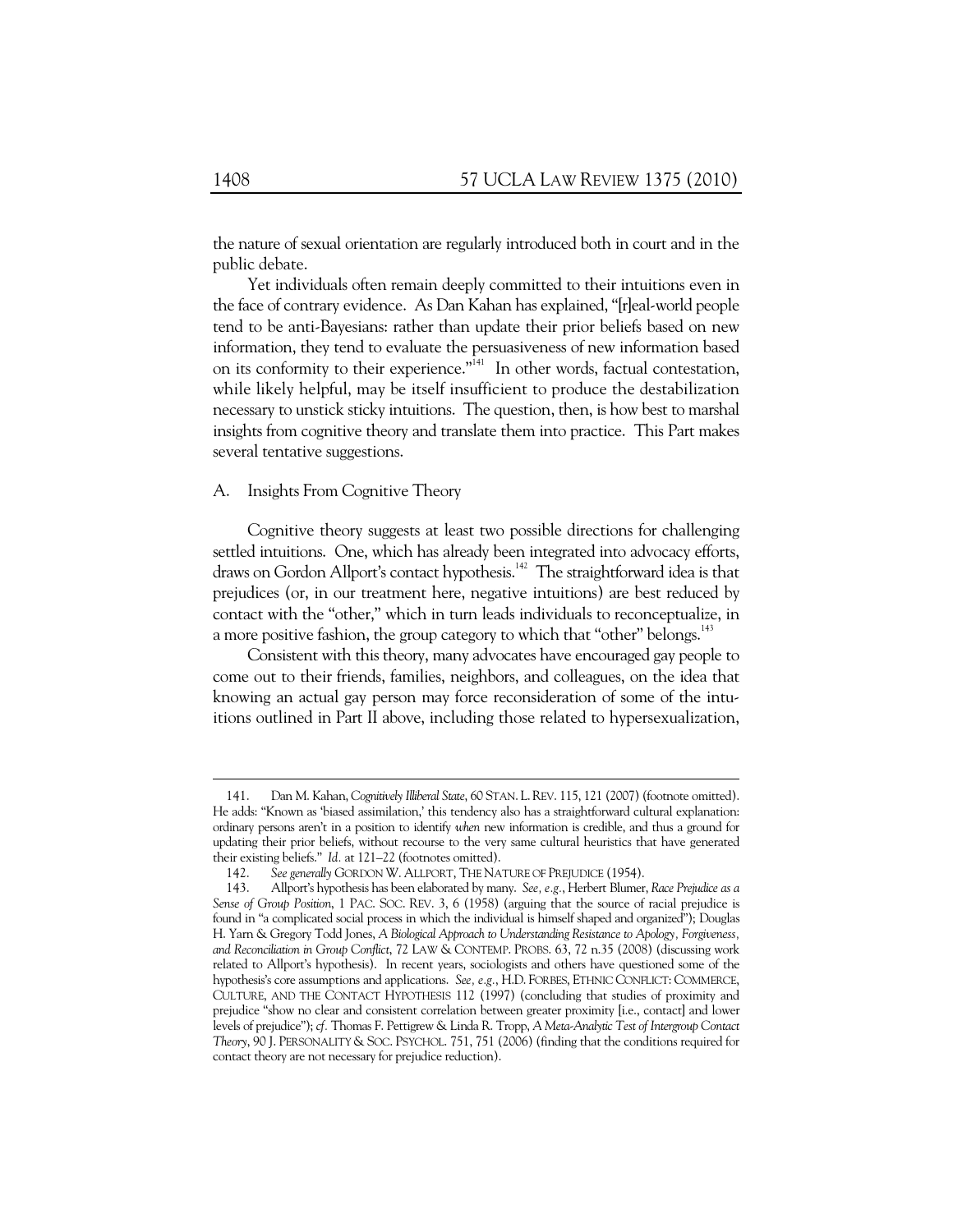-

mentioned in Part II.A, and dangers to society, discussed in Part II.D.<sup>144</sup> Indeed, in recent campaigns regarding marriage and other issues, advocates have also encouraged community members to come out about having gay family members and friends as well as about their support for marriage equality for same-sex couples.145 The ideas reflected in the contact hypothesis also underlie the standard approach to presenting testimony by gay people in judicial and legislative proceedings. Unlike most other forms of testimony, in which the witness moves quickly from self-introduction to the problem at hand, advocates typically encourage gay and lesbian witnesses who are testifying in the context of a sexual orientation discrimination matter to introduce themselves in depth and share their life stories, including details about their realization that they were gay and their coming out process.<sup>146</sup>

A second theory takes an even more interactive approach toward triggering new intuitions. This is the theory of role-taking, developed in the early academic literature by Robert Selman, who wrote that role-taking was important "as a critical psychological or social-cognitive skill for the growth of moral

 <sup>144.</sup> *See, e.g.*, PARENTS, FAMILIES, & FRIENDS OF LESBIANS AND GAYS (PFLAG), BE YOURSELF: QUESTIONS & ANSWERS FOR GAY, LESBIAN, BISEXUAL, AND TRANSGENDER YOUTH 11 (2006), *available at* http://www.pflag.org/fileadmin/user\_upload/Publications/Be\_Yourself.pdf ("Homophobia, biphobia and transphobia are being challenged, however, as more and more people are learning the truth about GLBT people. Attitudes are starting to change partly because GLBT people are being open and honest about who they are. Attitudes are changing also because other people are standing up with GLBT people to say, 'They are my friends, or my children, or my brothers—and I'm proud of them.'"); *see also* David L. Chambers & Steven K. Homer, *Honesty, Privacy, and Shame: When Gay People Talk About Other Gay People to Nongay People*, 4 MICH. J. GENDER & L. 255, 255 (1997) (noting that "more and more gay people believe that the most important agent for reducing both officially sanctioned and private intolerance toward gay people is to increase the number of people known to be gay").

 <sup>145.</sup> *See* CAROLYN WELCH GRIFFIN ET AL., BEYOND ACCEPTANCE: PARENTS OF LESBIANS AND GAYS TALK ABOUT THEIR EXPERIENCES 117–26 (1986) (describing the ability of parents of lesbians and gays to effect acceptance and tolerance by openly embracing their child's sexual orientation); *see also*  PFLAG: Parents, Family, & Friends of Lesbians and Gays, Coming Out Help for Friends and Families, http://community.pflag.org/Page.aspx?pid=539 (last visited June 4, 2010).

 <sup>146.</sup> *See*, *e*.*g*., *Perry* Transcript of Record, *supra* note 36, at 77–78 (detailing the "stages" of Plaintiff Jeffrey Zarrillo's coming out history); *see also id*. at 152–53 (discussing the difficulties of Plaintiff Kristin Perry's need "to decide every day if [she wants] to come out"); *cf. Employment Non-Discrimination Act of 2009: Hearing on H.R. 3017 Before the H. Comm. on Educ. & Labor*, 111th Cong. (2009), *available at* http://edlabor.house.gov/documents/111/pdf/testimony/20090923VandyBethGlennTestimony.pdf (statement of Vandy Beth Glenn, former employee of the Georgia Office of Legislative Counsel) (detailing her own coming out process: from the childhood awareness that she was a girl, to the disclosure of her gender identity to her employer who hired her when living as a man and then fired her after and because of her transition). On the theory of story-sharing in another deeply contested context, see Sarah E. Burns, *Notes From the Field: A Reply to Professor Colker*, 13 HARV. WOMEN'S L.J. 189, 197–99 (1990) (describing the "women's voices" amicus briefs filed in cases challenging the regulation of abortion to bring before the U.S. Supreme Court the experiences of women who have had abortions).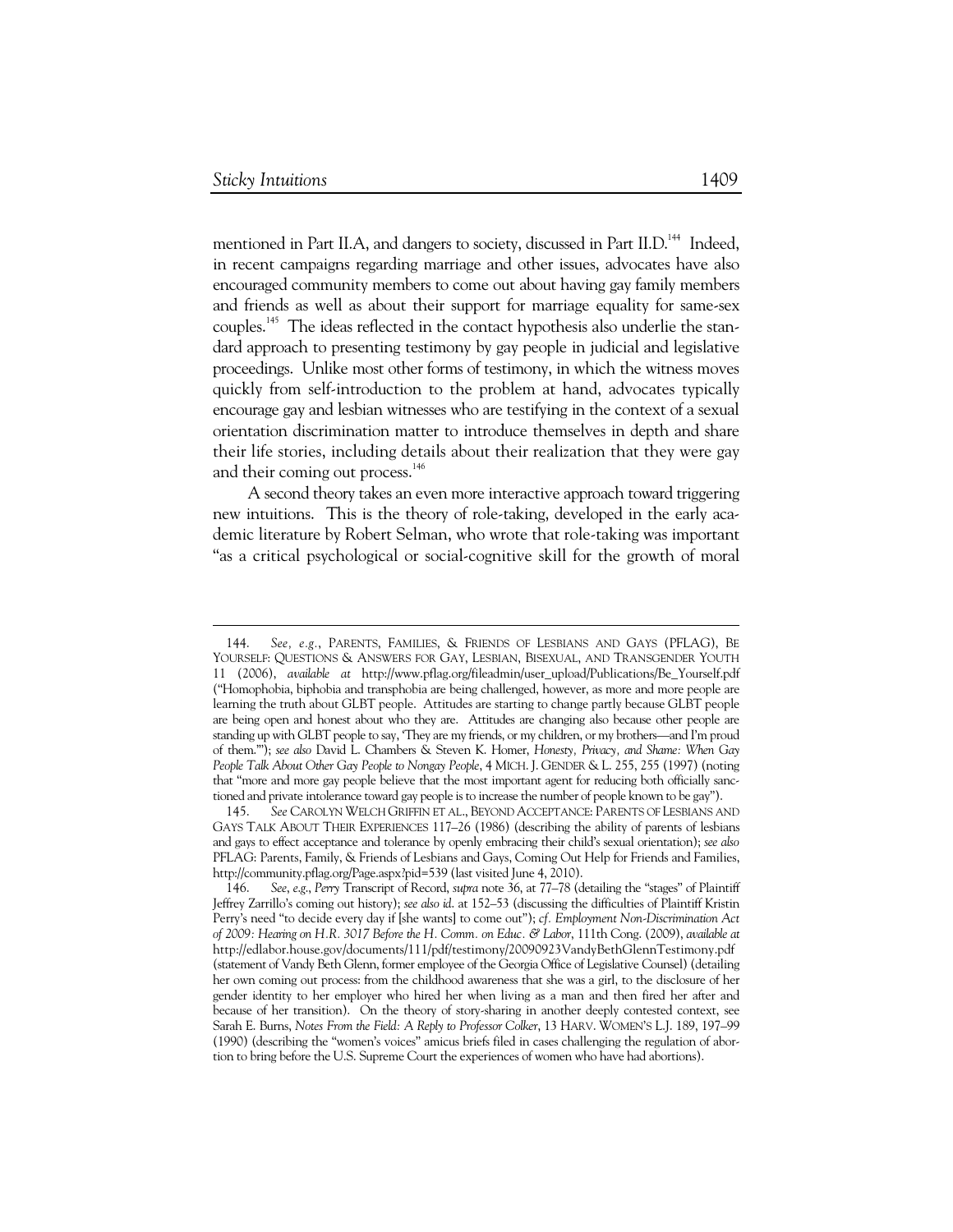reasoning."147 Here, the idea is also straightforward: "Simply by putting yourself into the shoes of another person you may instantly feel pain, sympathy, or other vicarious emotional responses."148 As psychologist Jonathan Haidt has explained, role-taking "is one of the principle pathways of moral reflection according to Piaget, Kohlberg, and other cognitive developmentalists. A person comes to see an issue or dilemma from more than one side and thereby experiences multiple competing intuitions."<sup>149</sup>

### B. From Cognitive Theory to Practice

Of course, translating these academic insights into litigation strategies and political campaigns is more than a little challenging. Not only is role-taking not standard practice in either judicial or legislative fora, but it is also difficult to imagine how, exactly, one would motivate individuals who are comfortable with their intuitions to risk destabilization in this way. Bennett Capers has suggested that one might do this in the criminal jury trial context by explicitly directing jurors to imagine the defendant as having a different sex or race as a means of "debiasing," or in the terms here, "de-intuitioning."<sup>150</sup> But as Capers acknowledges, asking decisionmakers in criminal or civil litigation to imagine the parties as individuals (or entities) other than who they actually are provokes a host of constitutional concerns.<sup>151</sup>

In another context, a federal circuit judge addressing the military's sexualorientation-based exclusion of service members, asked readers to imagine heterosexuals having to change their sexual orientation.<sup>152</sup> "Would heterosexuals living in a city that passed an ordinance burdening those who engaged in or desired to engage in sex with persons of the *opposite* sex find it easy not only to abstain from heterosexual activity but also to shift the object of their sexual desires to persons of the same sex?" he wrote, in the course of finding that the exclusion violated a gay service member's constitutional rights.<sup>153</sup>

In a more limited way than role-taking, perhaps, attention to language may do some work in bridging differences and reshaping intuitions. There have been

 <sup>147.</sup> ROBERT L. SELMAN, THE PROMOTION OF SOCIAL AWARENESS 15 (2003); *see also* Robert Selman, *The Relation of Role Taking to the Development of Moral Judgment in Children*, 42 CHILD DEV. 79 (1971).

 <sup>148.</sup> Jonathan Haidt, *The Emotional Dog and Its Rational Tail: A Social Intuitionist Approach to Moral Judgment*, 108 PSYCH. REV. 814, 819 (2001).

 <sup>149.</sup> *Id.*; *see also* I. Bennett Capers, *Cross Dressing and the Criminal*, 20 YALE J.L. & HUMAN. 1, 3–4 (2008).

 <sup>150.</sup> Capers, *supra* note 149, at 25.

 <sup>151.</sup> *Id.* at 29–30.

 <sup>152.</sup> Watkins v. U.S. Army, 875 F.2d 699, 726 (9th Cir. 1989) (Norris, J., concurring).

 <sup>153.</sup> *Id.*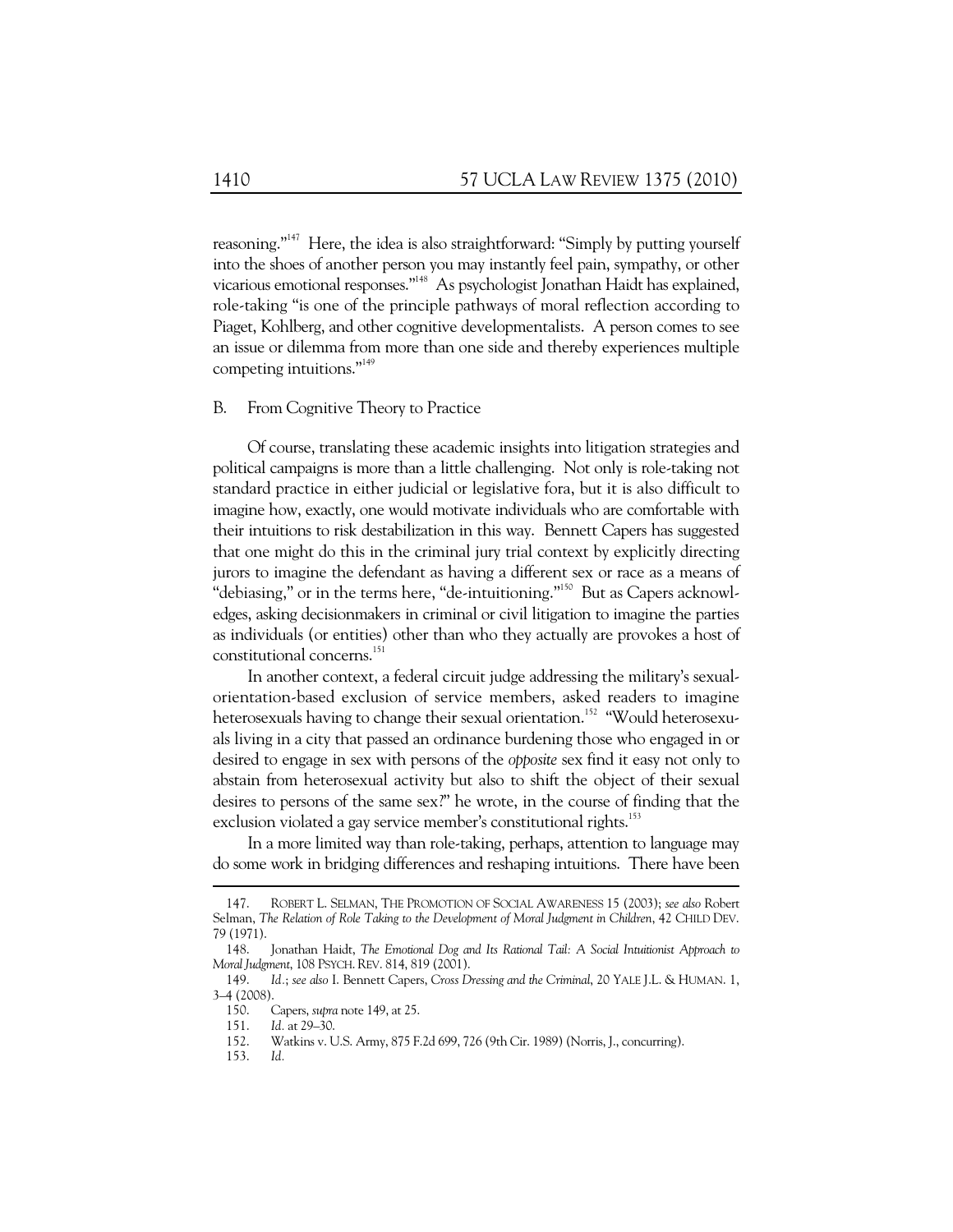$\overline{a}$ 

deliberate rhetorical efforts in the context of sodomy law challenges to remind decisionmakers that the regulated acts at issue were not themselves homosexual and thereby to constrain the impulse toward disgust. In this regard, I think back to my own experience working on sodomy law challenges as a senior lawyer with Lambda Legal. In framing arguments, we did not use the phrases "homosexual sex" or "homosexual sodomy" that appear in so many of the discussions, both judicial and popular, regarding sodomy laws.<sup>154</sup> Instead, we found ways to talk about "same-sex couples' sexual intimacy" or "sexual relations between same-sex couples" or other similarly wordy phrases as a way of suggesting to the court that whatever intuitions were in play should be applied to the acts at issue without regard to the sex of the couples engaging in those acts.<sup>155</sup> We can see similar efforts today in the use of the phrase "marriage equality" and "same-sex couples' marriage rights" rather than "same-sex marriage" in an effort to reinforce that marriage itself does not have a sexual orientation.<sup>156</sup>

Outside the litigation context, there may be more room for creative strategizing, particularly with new media, to expose and disrupt settled intuitions. One approach that has proved popular, though again only with willing subjects, is the administration of the Implicit Association Test (IAT), which often alerts test takers to racial biases of which they were unaware.<sup>157</sup> Yet without conscious, carefully constructed, and repeated efforts to "debias," the underlying intuitions may continue to do their work unfettered.<sup>158</sup>

 <sup>154.</sup> *See, e.g.*, Bowers v. Hardwick, 478 U.S. 186, 191 (1986) (ruling that there is no "fundamental right to engage in homosexual sodomy"); Christensen v. State, 468 S.E.2d 188, 195 (Ga. 1996) ("The sole basis asserted by the State in support of its sodomy statutes is its moral interest in condemning acts of homosexual sodomy.").

 <sup>155.</sup> Notably, although the majority opinion in *Lawrence v. Texas* referred to "homosexual sodomy," those references came mainly in connection with reviewing earlier cases and the historical enforcement of sodomy laws. *See* Lawrence v. Texas, 539 U.S. 558, 570 (2003). Toward the end of its decision, the Court wrote, instead, about "the protected right of homosexual adults to engage in intimate, consensual conduct." *Id.* at 576.

 <sup>156.</sup> *See, e.g.*, Lambda Legal, Amici Curiae Brief Filed in Support of Same-Sex Couples' Right to Marry, http://www.lambdalegal.org/our-work/in-court/briefs/woo-v-california-brief-2.html (last visited June 4, 2010); *see also* Marc R. Poirier, *The Cultural Property Claim Within the Same-Sex Marriage Controversy*, 17 COLUM. J. GENDER & L. 343, 344–45 n.3 (2008) (discussing terminological choices involved in describing marriage rights for same-sex couples).

 <sup>157.</sup> *See* Project Implicit, https://implicit.harvard.edu/implicit (last visited June 4, 2010); *see also* Cass Sunstein, *Some Effects of Moral Indignation on Law*, 33 VT. L. REV. 405 (2009) ("The central finding [of the IAT test] is that most people show an automatic bias against African-Americans, older people, gays and lesbians, and others—even when they are unaware of it, wish to be unbiased, and indeed are stunned to see that they are automatically biased. There is evidence that people's actual behavior is sometimes affected by their automatic biases rather than by their conscious judgments."). For further discussion of implicit bias, see generally Anthony G. Greenwald & Linda Hamilton Krieger, *Implicit Bias: Scientific Foundations*, 94 CAL. L.REV. 945 (2006).

 <sup>158.</sup> *See generally* Christine Jolls & Cass R. Sunstein, *Debiasing Through Law*, 35 J. LEGAL STUD. 199 (2006).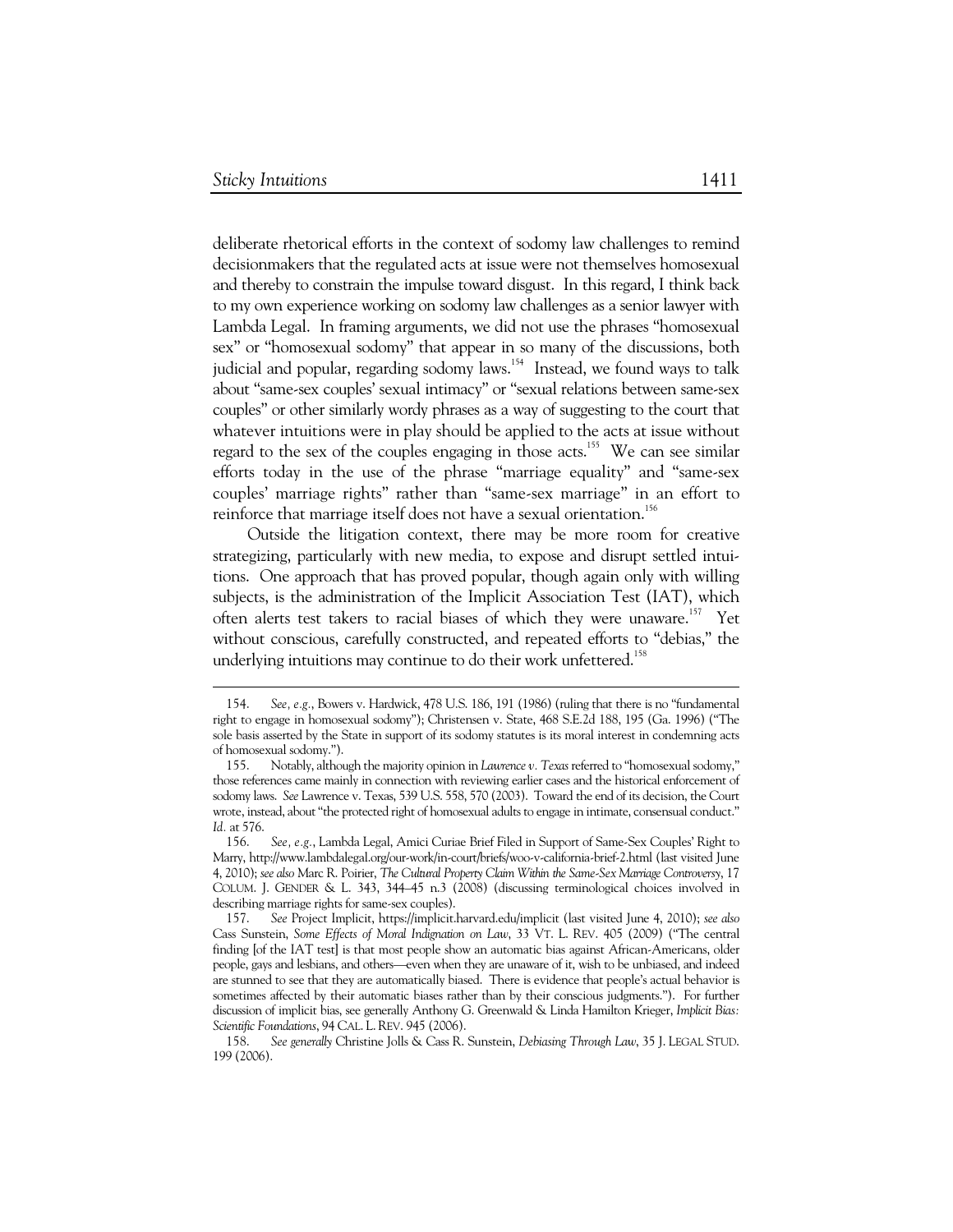"Old" media might also hold some potential to prompt reflection. Consider, for example, the ACLU's advertising campaign around racial profiling, which took the same facial features and, in a series of photographs, displayed them on a face with different skin colors.<sup>159</sup> Presumably the advertising was aimed at a sort of involuntary role-taking, where the viewer of the photography would have little choice but to rethink their views regarding the significance of racial differences, at least for a moment. Conceivably, some similar creative roletaking strategies regarding sexual orientation differences could be developed for the involuntary viewer.<sup>160</sup> Perhaps the field of subliminal messaging could also be tapped more deliberately to disrupt intuitions regarding lesbians and gay men, though these efforts have provoked controversy in other fields regarding both their use and their effectiveness and would potentially do so here as well.<sup>16</sup>

Another option, more familiar to the legal scholarship,  $162$  would involve a move toward greater candor about the intuitions that seem to be operating in a given context. The aim would be to expose as intuitions those characterizations of lesbians and gay men that are presented as fact. So, for example, advocates might address overtly the underlying concerns with disgust, societal harm, or the shifting morality of children that they suspect are operating in the decisionmaking environment.

In theory, the approach seems to be a sensible one. If the intuitions are having an effect on decisionmaking, it seems remiss not to address them. Indeed, advocates sometimes recommend that lawyers who represent gay and transgender clients not try to hide their clients' identities for risk that the nondisclosure may leave negative intuitions regarding the client to operate unfettered, often without the decisionmaker being aware of them.<sup>163</sup>

Some debiasing efforts have been made in connection with judicial trainings, which not only supply up-to-date information regarding doctrine and relevant data related to sexual orientation but also, in some settings, encourage judges to engage in role-taking activities designed to broaden perspectives on the interaction of lesbians, gay men, and the law. *See, e.g*., The Williams Institute, UCLA School of Law, Judicial Training Program, http://www.law.ucla.edu/williamsinstitute/Judicial/ index.html (last visited June 4, 2010) ("provid[ing] state and federal judges with substantive training on legal issues impacting lesbian, gay, bisexual, and transgender people"); *see also* Nancy D. Polikoff, *Educating Judges About Lesbian and Gay Parenting: A Simulation*, 1 LAW & SEXUALITY 173, 179–82 (1991) (discussing the value of simulation in judicial training regarding custody disputes involving lesbian and gay parents).

 <sup>159.</sup> ACLU, Campaign Against Racial Profiling Ad, http://www.aclu.org/graphics/guilt\_ad.jpg (last visited June 4, 2010).

 <sup>160.</sup> *See generally* WILSON BRYAN KEY, SUBLIMINAL SEDUCTION: AD MEDIA'S MANIPULATION OF NOT SO INNOCENT AMERICA (1974).

 <sup>161.</sup> *See, e.g.*, John R. Vokey & J. Don Read, *Subliminal Messages: Between the Devil and the Media*, 40 AM. PSYCHOL. 1231 (1985).

 <sup>162.</sup> *See infra* note 166.

 <sup>163.</sup> NAT'L CTR. FOR LESBIAN RIGHTS, TIPS FOR LEGAL ADVOCATES WORKING WITH LESBIAN, GAY, BISEXUAL, & TRANSGENDER CLIENTS 1 (2007), *available at* http://www.nclrights.org/site/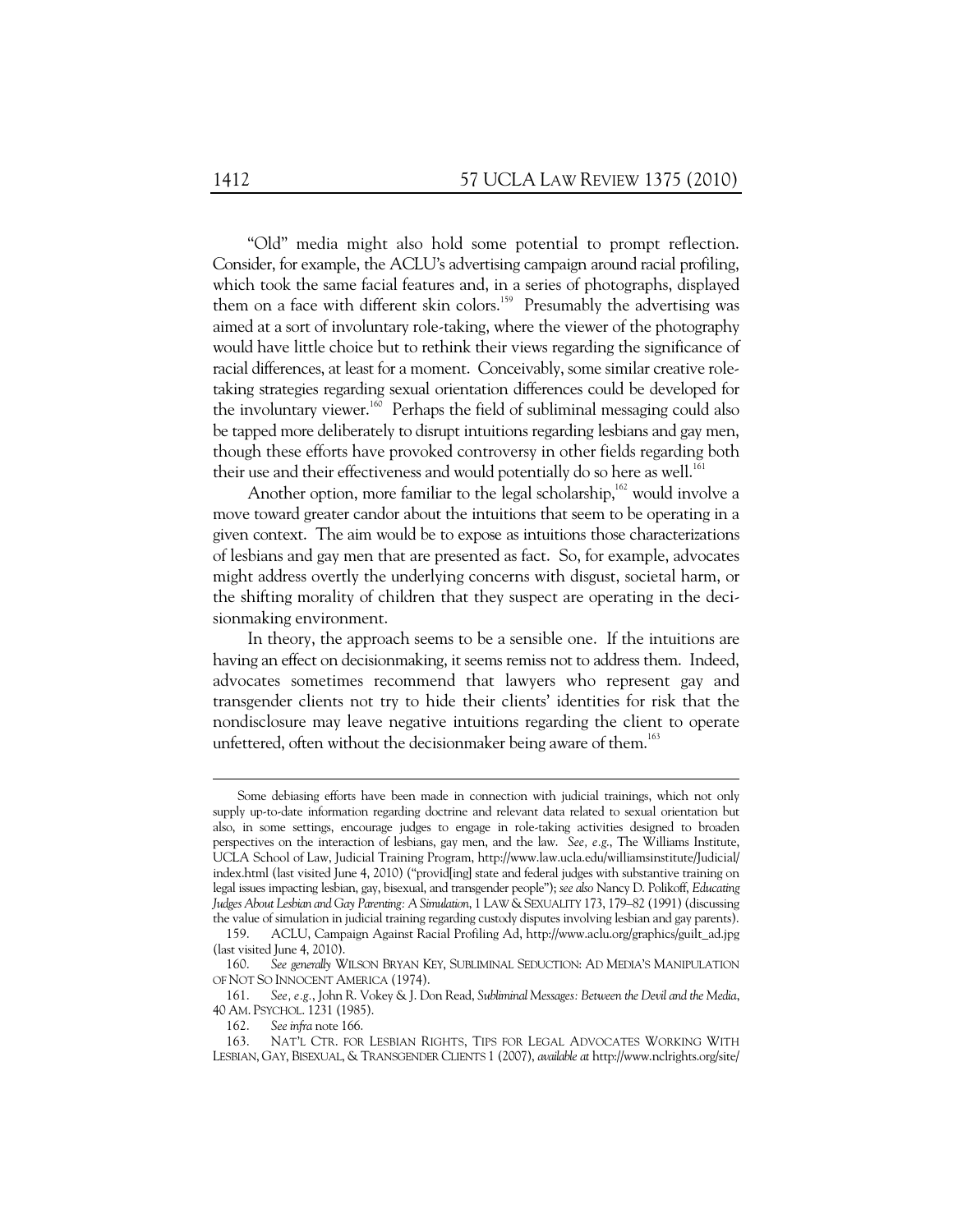-

Yet this approach comes with risks, too. For one, explicitly articulating the intuition might reinforce rather than disrupt it. This is particularly easy to imagine with respect to the disgust intuition discussed in Part II.A, which, if it is as primal as scholars have suggested,<sup>164</sup> may best be overcome by leaving it unmentioned.

In addition, addressing certain wide-ranging intuitions may lead to more complications than benefits. I am thinking here of intuitions related to the effect of eliminating antigay discrimination on the public's morals and welfare, such as those discussed in Parts II.D, II.E, and II.F.2. Although advocates can, and regularly do, make claims and introduce supporting evidence regarding the harmful social consequences of discrimination,<sup>165</sup> claims about the effect of legal change on public morality are, as noted earlier, not susceptible to evidentiarybased arguments. And indeed, where a decisionmaker might be persuaded by facts related to the harms caused by discrimination, the task of shifting views regarding the relationship between law and morality is larger and arguably more difficult.

An additional potential risk is raised by the literature on judicial candor. The debate, in essence, concerns whether candor regarding courts' decisionmaking is advisable in the name of transparency, or harmful both to judicial reasoning processes and to the judiciary's legitimacy.<sup>166</sup> For purposes here, the central point is that candor does not necessarily produce desired outcomes, which, in this context, would be the rejection of negative intuitions about gay people. Instead, the candor literature suggests that, rather than move away from negative views, courts and others will become increasingly committed to their

DocServer/Proyecto\_Poderoso\_Flyer\_cd.pdf?docID=2321 (arguing that advocates must "be prepared to address hostile and irrelevant arguments" pertaining to sexual orientation or gender identity). A separate but related risk is that the decisionmaker will sense that the client is hiding something, and that sense will translate to a negative judgment regarding the client's credibility. *See*, *e*.*g*., Cole Thaler, *Representing Transgender Clients*, GPSOLO, Apr./May 2007, at 52, *available at* http://www.abanet.org/ genpractice/magazine/2007/apr-may/transgenderclients.html (arguing that it is important to "use the correct name and pronoun [which correspond to a client's gender identity] in all pleadings, correspondence, and other documents," unless the client "might prefer that any transgender-related courtroom discussion take place at sidebar rather than in open court").

 <sup>164.</sup> *See supra* notes 59–65 and accompanying text; *see also* H.A. Chapman, D.A. Kim, J.M. Susskind, & A.K. Anderson, *In Bad Taste: Evidence for the Oral Origins of Moral Disgust*, 27 SCIENCE 323 (2009); *cf*. NUSSBAUM, *supra* note 59, at 3 (arguing that, as in the context of sexuality, "the disgust of a judge or jury at a murder may put the defendant into a class of especially heinous offenders").

 <sup>165.</sup> *Cf.* David M. Huebner, Gregory Rebchook & Susan Kegeles, *Experiences of Harassment, Discrimination, and Physical Violence Among Young Gay and Bisexual Men*, 94 AM.J. PUB.HEALTH 7 (2004).

 <sup>166.</sup> *See generally* Scott Altman, *Beyond Candor*, 89 MICH. L. REV. 296 (1990) (maintaining that an insistence on candor would be ill-advised because judges who are misguided may reach better decisions than judges who clearly understand their decisionmaking); Gail Heriot, *Way Beyond Candor*, 89 MICH. L.REV. 1945 (1991) (critiquing Altman's claims).